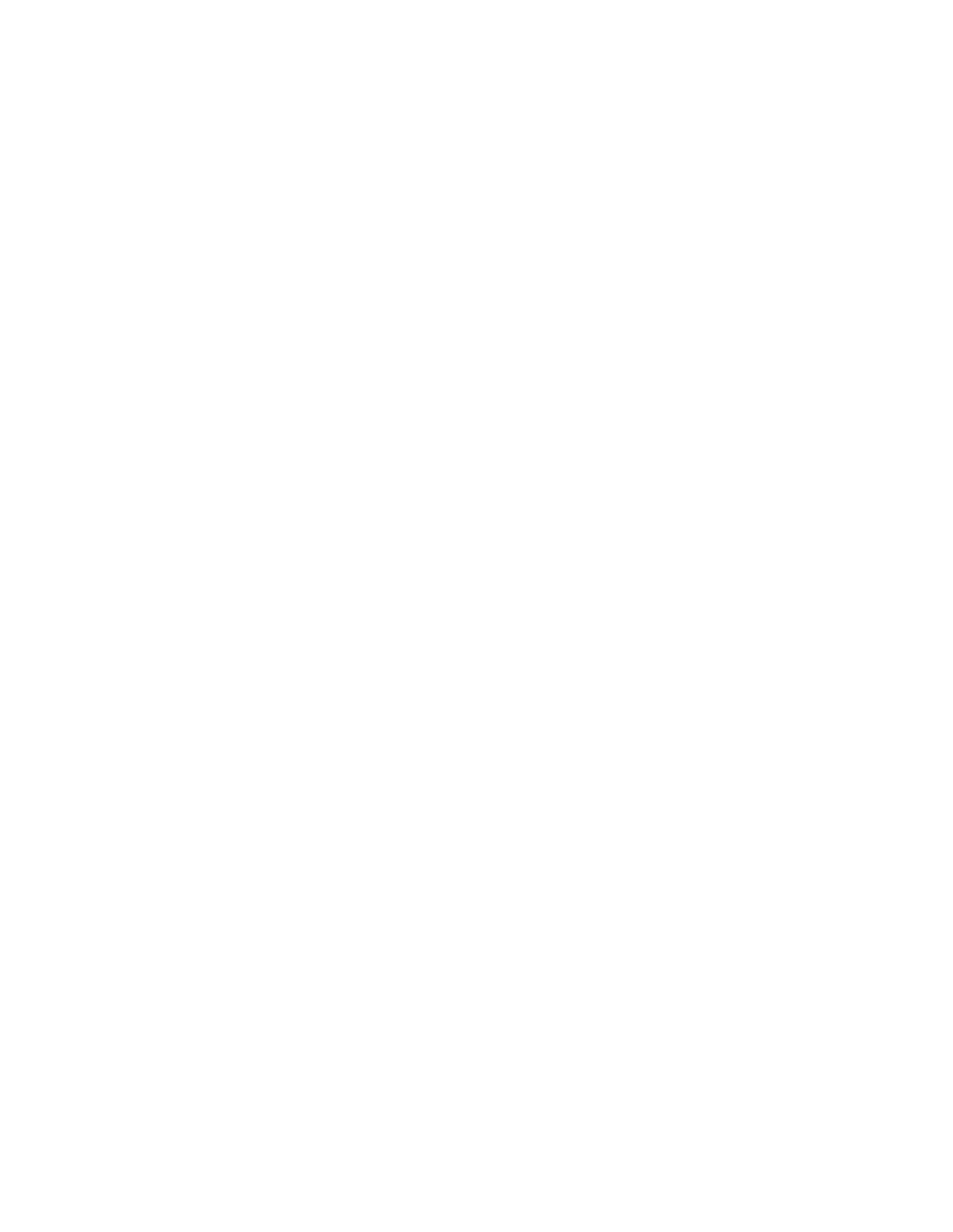#### Mayor Emanuel,

On behalf of the Chicago Ethics Reform Task Force, we are pleased to submit the first part of our report detailing our initial recommendations for strengthening the City of Chicago ethics ordinance to ensure that all officials and employees of the City are held to the highest standard.

Over the course of our investigation, we conducted an in-depth review of Chicago's key ethics-related ordinances, their implementation, and their effectiveness. The Task Force held two public hearings, conducted focus groups with City employees, created a website to promote the Task Force's mission and activities, and established an email account to solicit feedback. We interviewed over 60 experts and civic leaders from Chicago and nationally. We also researched best practices in ethics administration, education, and enforcement from across the nation. In undertaking this assignment, we strove to be thoughtful, balanced, and fair. We sought to consider as many perspectives as possible and obtained input from community leaders, academics, elected officials, City employees, and residents.

We came to this assignment with the shared belief that the vast majority of elected officials and public employees in Chicago are decent, honorable, and hard‐working people who strive to do the right thing for our City. We believe that these public servants should be celebrated for taking on a role of service to others and that they, in turn, deserve assurances that their colleagues and supervisors are living up to the same standard of honesty and integrity.

The Task Force believes that where there are ethics violations, they must be ferreted out and dealt with firmly and promptly. Abuse of the public trust cannot and must not be tolerated. However, it is equally important that the City implement strong preventative measures and endeavor to create an ethical culture built on leadership, education, and the implementation of best practices. To that end, our initial recommendations emphasize both positive ethical values and clear compliance‐based rules.

In putting forward these recommendations we looked at ethics administration within the City from a holistic perspective. Our first set of recommendations primarily addresses prevention strategies and ethics education. Our second set of recommendations will further address complaints regarding ethics violations and how those complaints are investigated, adjudicated, and resolved. The second report will be issued in late July.

The Task Force believes that public trust in government is essential. We trust that your leadership in implementing serious and fair‐minded ethics reforms that enhance transparency and emphasize prevention will serve Chicago and its residents for years to come.

Sincerely,

- Will- DR For Laur Clark Netoch

Chair Member Member Member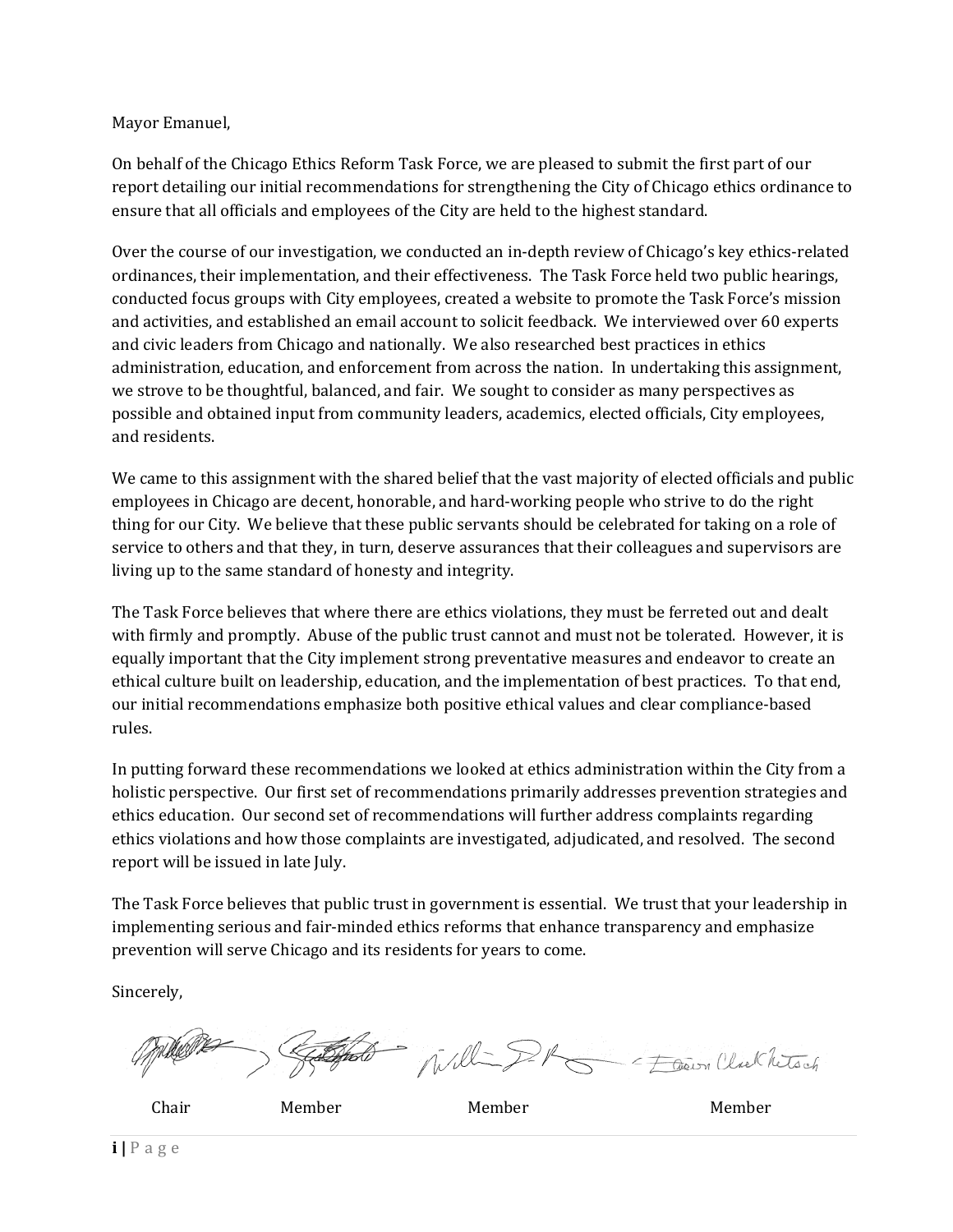## **ACKNOWLEDGEMENTS**

The Task Force would like to thank the Mayor's Office, all local and national ethics experts who so generously shared their experiences and insights with us, and all members of the public who sent us comments, attended the public hearings, and showed how deeply ethics matters to Chicago citizens.

We also wish to thank all of the City employees and officials who took the time to meet with us, offer suggestions, and listen to our ideas. Their suggestions were invaluable, and we greatly appreciate their commitment to ethics and the City.

We particularly wish to thank our pro bono partners, listed below, for all their help throughout this process.

### **PRO BONO PARTNERS**

**Jones Day** Daniel Reidy Theodore Chung Melissa Hirst Michael Jacobsen Thomas Rybarczyk **Civic Consulting Alliance** Gillian Darlow Constance Kresge Hannah Fine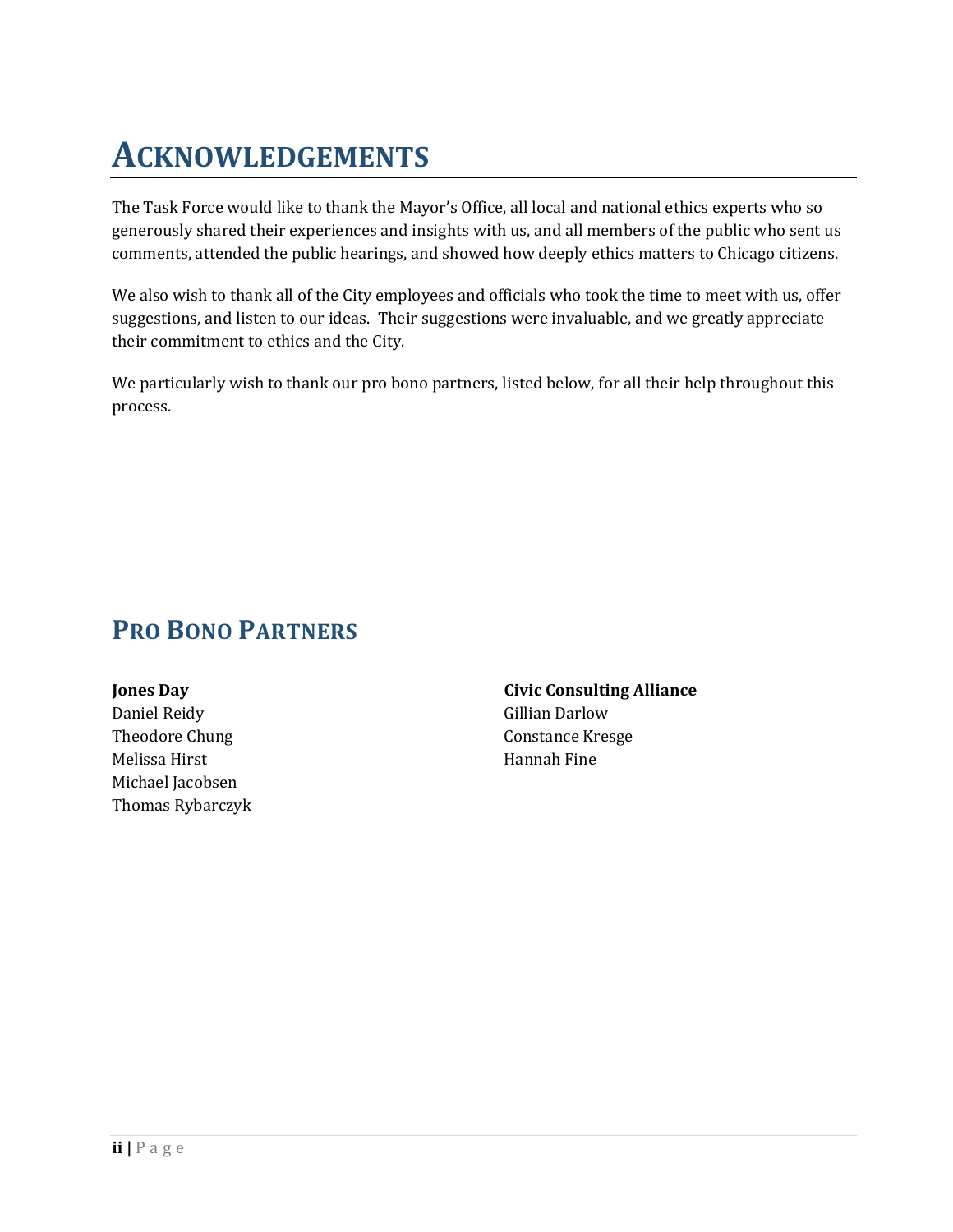## **TABLE OF CONTENTS**

| <b>Cover Letter to Mayor Emanuel</b>                | i              |
|-----------------------------------------------------|----------------|
| Acknowledgements                                    | ii             |
| <b>Table of Contents</b>                            | iii            |
| <b>EXECUTIVE SUMMARY</b>                            | $\mathbf 1$    |
| <b>LIST OF RECOMMENDATIONS FOR PART I</b>           | 4              |
| THE TASK FORCE: ITS CHARGE & APPROACH               | $\overline{7}$ |
| <b>INTRODUCTION</b>                                 | 9              |
| <b>Why Does Ethics Matter?</b>                      | 9              |
| The History of Chicago's Ethics Code & Institutions | 10             |
| Our Current Code of Ethics                          | 10             |
| <b>RECOMMENDATIONS</b>                              | 14             |
| <b>CODE OF PRINCIPLES</b>                           | 15             |
| PREVENTION & EDUCATION                              | 17             |
| <b>REGULATION</b>                                   | 28             |
| General                                             | 28             |
| Reporting Misconduct & Whistleblower Protection     | 28             |
| Conflicts of Interest & Improper Influence          | 30             |
| Gifts                                               | 34             |
| <b>Financial Interest Statements</b>                | 40             |
| <b>Prohibited Political Activities</b>              | 43             |
| <b>Campaign Finance</b>                             | 46             |
| Penalties                                           | 47             |
| <b>INVESTIGATION &amp; ENFORCEMENT: A PREVIEW</b>   | 51             |
| <b>CONCLUSION</b>                                   | 55             |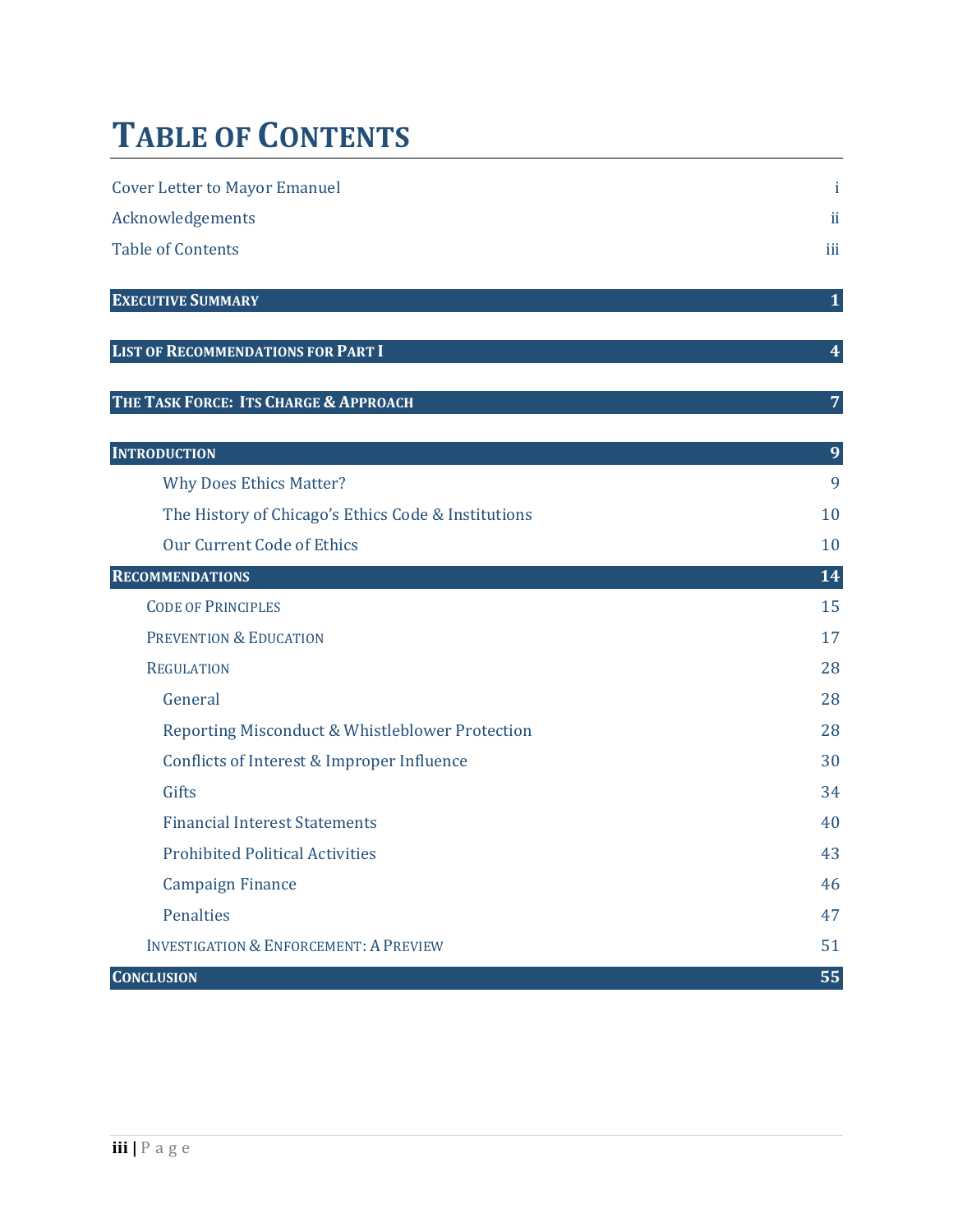| <b>APPENDICES</b>                               | 56 |
|-------------------------------------------------|----|
| A. Persons interviewed by the Task Force        | 56 |
| B. Resources reviewed by the Task Force         | 61 |
| C. Written testimony received by the Task Force | 70 |
| D. Public comments received by the Task Force   |    |
|                                                 |    |
| <b>GLOSSARY</b>                                 |    |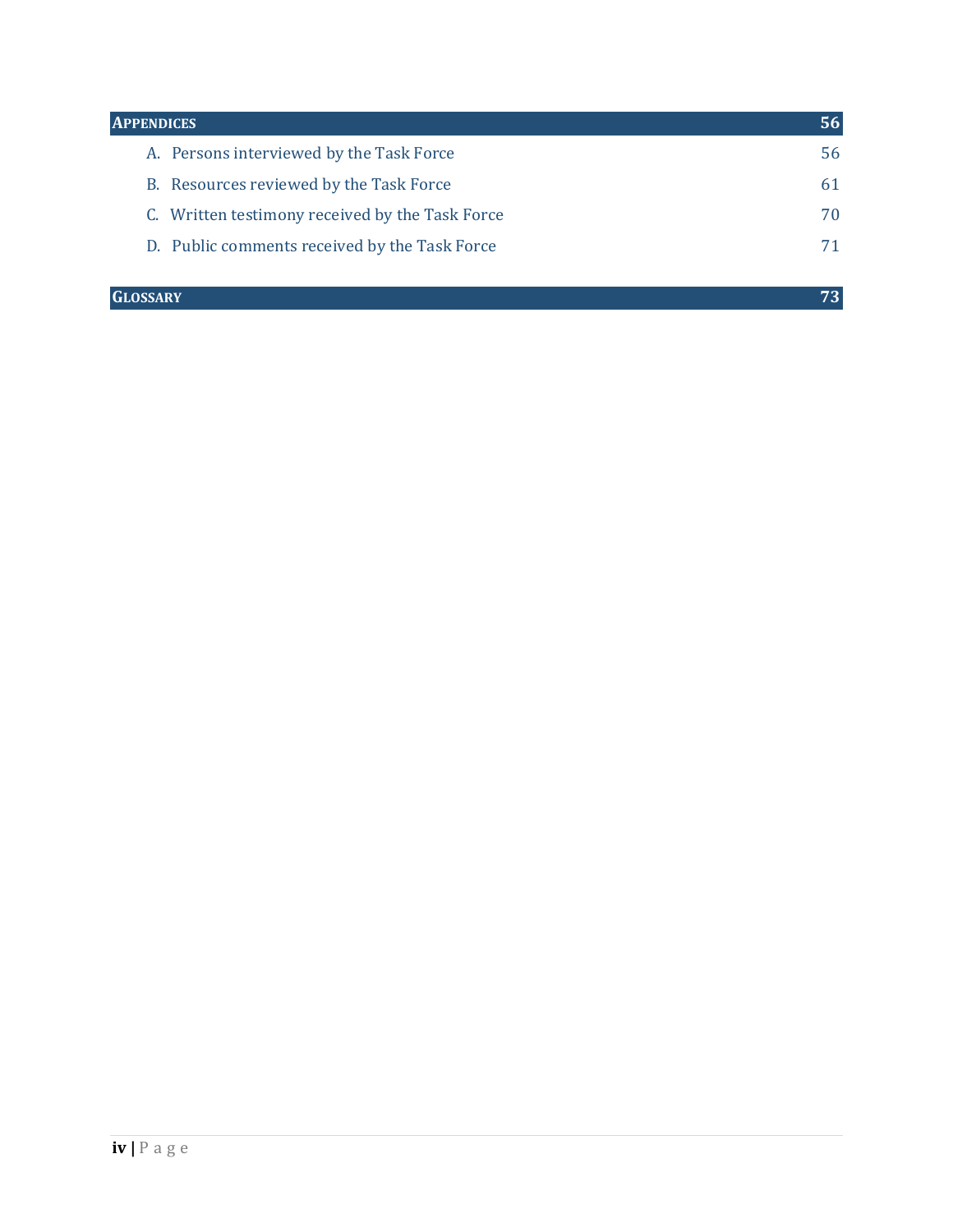## **EXECUTIVE SUMMARY**

In December 2011, Mayor Emanuel charged the members of the Ethics Reform Task Force to "review the current ordinance, study best practices nationally, engage local experts, and recommend reforms to ensure that City officials and employees are held to the highest ethical standards." Over the past four months, the Task Force has interviewed more than 60 local and national experts and civic leaders, researched best practices nationwide, held hearings with the public and focus groups with City employees, and reviewed input submitted via a public website, written testimony, and emails.

We began our deliberations with a common belief: that the vast majority of Chicago's public employees and elected officials makes every effort to operate within the City's ethics rules. To be successful in this regard, employees and officials need: 1) clear guidance regarding ethical behavior, 2) due process should they become the subjects of ethics probes, and 3) an understanding that they and their colleagues will be held accountable to high ethical standards, with penalties strictly enforced.

The challenge with respect to the City's ethics regulations and supporting processes is to ensure that employees and officials have the tools with which to make good decisions, and that ethics infractions, when they do happen, are addressed decisively, fairly, and consistently. Achieving an effective balance between independence in investigations, public access to information, and the provision of due process is critical.

In the interest of releasing some of its findings quickly to encourage public discourse and early action, while taking the time necessary to reflect further on some of the more complex structural issues, the Task Force will be releasing its recommendations in two parts. In the following report, "Part I," the Task Force makes 34 recommendations – some extensive and broad, others more targeted and specific – to raise the City's ethical standards and practices. Together, the recommendations of Part I and Part II will help the City achieve four overarching objectives:

- Developing an ethical culture, modeled by top leaders**,** that permeates every level of city government and is transparent to the public.
- Revamping the education process to ensure that employees and officials are fully prepared to recognize and avoid potential ethical missteps.
- Clarifying and improving the ethics regulations to create straightforward and strict ethical guidelines and accountability measures.
- Reforming the investigative and adjudicative processes in the ethics enforcement system to create a clear, transparent balance of powers and to provide due process for officials and employees.

A full list of the Task Force's Part I recommendations follows this section. We expect to complete Part II by late July.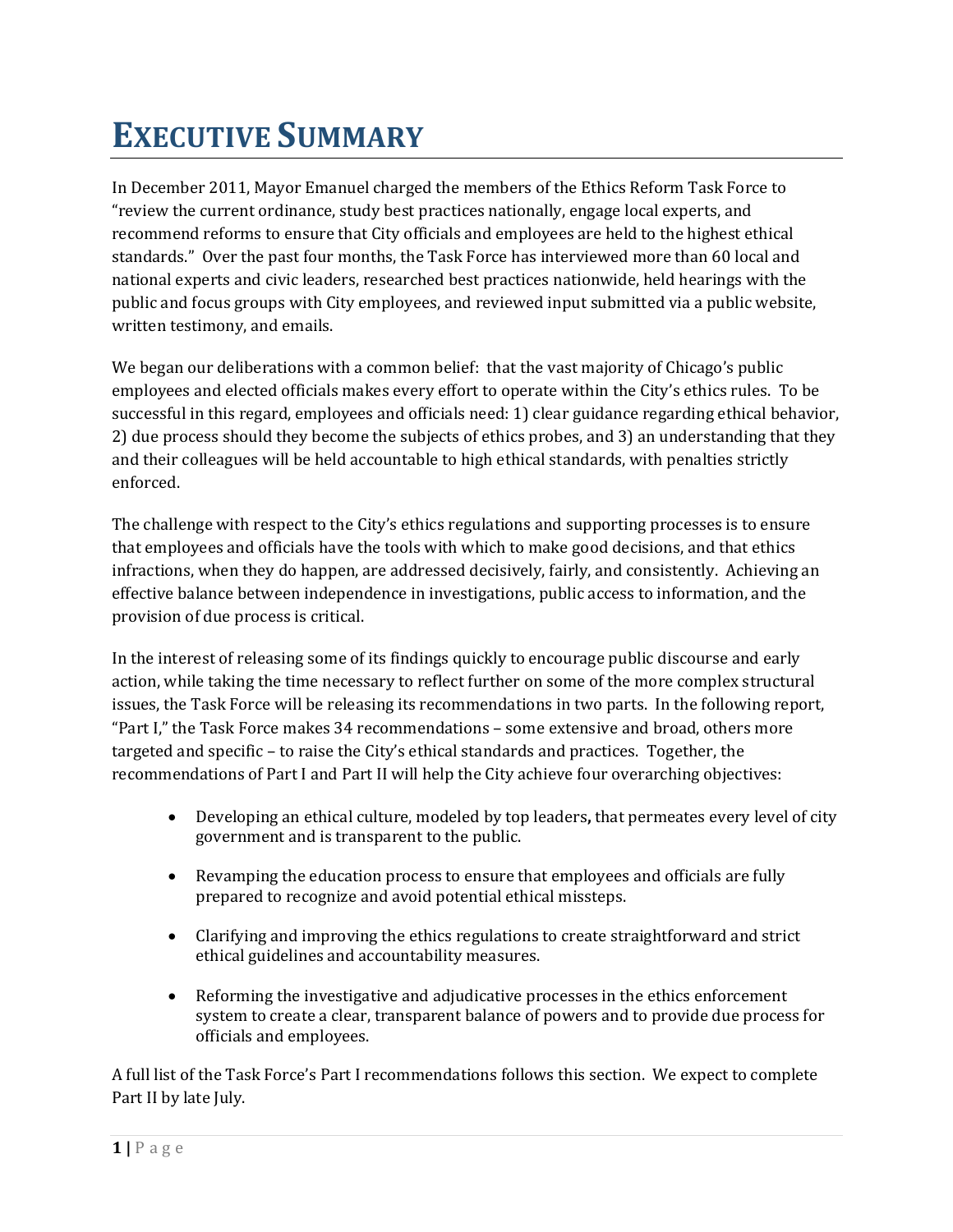*Culture & Transparency*: We recommend that the City of Chicago adopt an affirmative, principles‐ based code of conduct to proactively and clearly state the responsibilities of public employees and officials. In keeping with the Mayor's emphasis on public data accessibility, we propose that the City require the Board of Ethics (the "Board") to publish and publicize information regarding its activities in an easily accessible format, and that a broader set of relevant data and materials be made available to the public.

*Education*: Effective ethics education, especially when coupled with strong accountability and enforcement measures, can be a city's strongest tool in preventing problems and ensuring ethical choices on the part of its employees and officials. Currently, the City has a number of ethics training requirements, yet we found that the training and assessment tools are not sufficiently thoughtprovoking, informative, and effective. The education and training procedures should be substantially overhauled to be more relevant and engaging, to emphasize fuller comprehension, and to include a broader range of individuals. The personalized guidance that the Board staff provides to inquiring City employees and officials plays a very valuable role and should be preserved, with one‐on‐one advice continuing as a significant component of the staff's work. We also believe that the role of departmental ethics officers should be augmented and formalized to facilitate specially tailored training within departments and aldermanic offices.

*Regulation*: Today, the ethics ordinance addresses a number of substantive topics, including conflicts of interest, gifts, lobbying, financial disclosure requirements, prohibited political activity, and training requirements. (A separate part of the municipal code includes protection for whistleblowers, but the ethics ordinance includes no such protection, nor does it require employees to report wrongdoing.) Additionally, since taking office in May 2011, Mayor Emanuel has issued a number of executive orders on ethics topics. In general, our recommendations with respect to the ethics ordinance and related regulations focus on:

- Improving clarity where the existing language or structure is vague, such as the definition of "financial interest."
- Revising disclosure requirements in financial interest statements and re-focusing these filing requirements to elicit more meaningful information from key personnel, such as high-ranking employees, officials, and those in departments that present heightened compliance risks.
- Codifying the Mayor's executive order regarding mandatory reporting and adding whistleblower protection to the ethics ordinance.
- Bringing Chicago's ethics ordinance to a point where it meets (and in many cases, exceeds) the standard imposed by Illinois' State Officials and Employees Ethics Act with regards to prohibitions on gifts and political activities "on the job."
- Creating clearer guidelines for employees and officials, including prohibitions on accepting or giving campaign contributions on City property and knowingly seeking political contributions from anyone they supervise.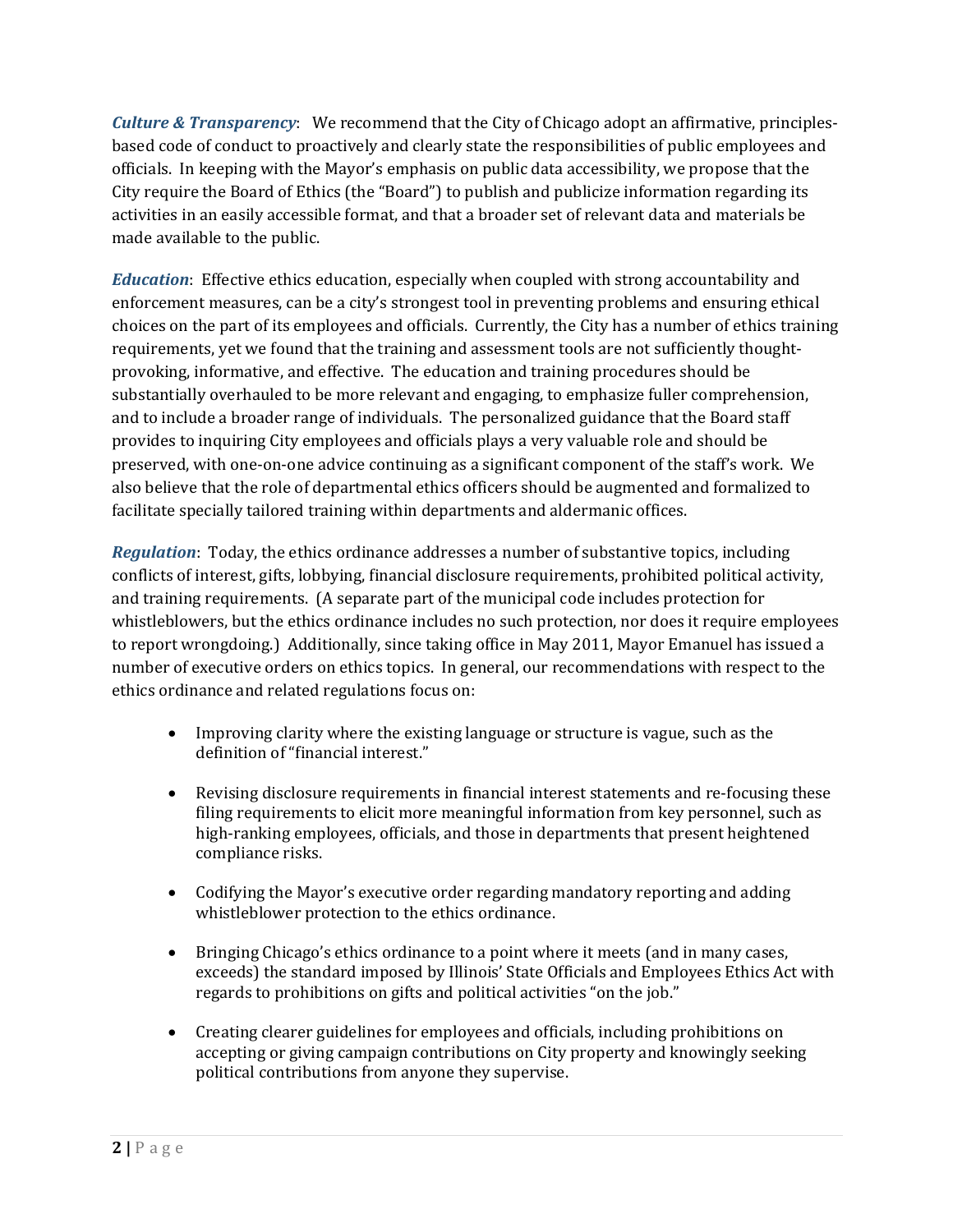• Increasing, and more importantly, vigorously enforcing penalties for violations of the ethics ordinance.

As part of this effort, the Task Force recommends a major revision to strengthen the City's gift ban rules. We believe that gifts to public employees and officials create at best an improper appearance and should be avoided. We applaud the Department of Procurement Services' adoption of a "zerogift policy," and believe that, where practical, other departments should consider adopting such a policy. However, we also recognize that a wholesale ban on gifts is not always practical and that, on rare occasions, promotional items or small tokens may be exchanged. We believe that the City's current standard (allowing the receipt of a single gift worth up to \$50 and multiple gifts from a single source up to \$100 in the course of a year) is too permissive, and we recommend that gifts instead be limited to \$50 per year from a single source. Adopting this policy would provide Chicago with a significantly stronger gift ban than either the State of Illinois or Cook County.

*Investigation & Enforcement:* The Task Force's recommendations in Part II will center on the relationship between, and the key responsibilities of, Chicago's ethics institutions in an effort to clarify and streamline the ethics process, for those subject to the ethics ordinance as well as the public at large. Part II will include a comprehensive look at the organization, processes and powers of these institutions, as well as recommendations regarding lobbying.

These recommendations – and many others – are addressed in more detail in the pages that follow.

We do not harbor the illusion that our recommendations - or any recommendations regarding ethics reform – will eliminate all wrongdoing. As Judge Abner Mikva observed in a discussion with the Task Force, "You can't turn a crook into an honest person by an ethics law." (3.1.12 Interview of A. Mikva.) What the City of Chicago can do, however, is tell the public what the ethics laws are, set out clear rules for its employees and officials to follow, provide training to help them follow these rules, and give its ethics institutions the power to enforce the laws and the penalties associated with them.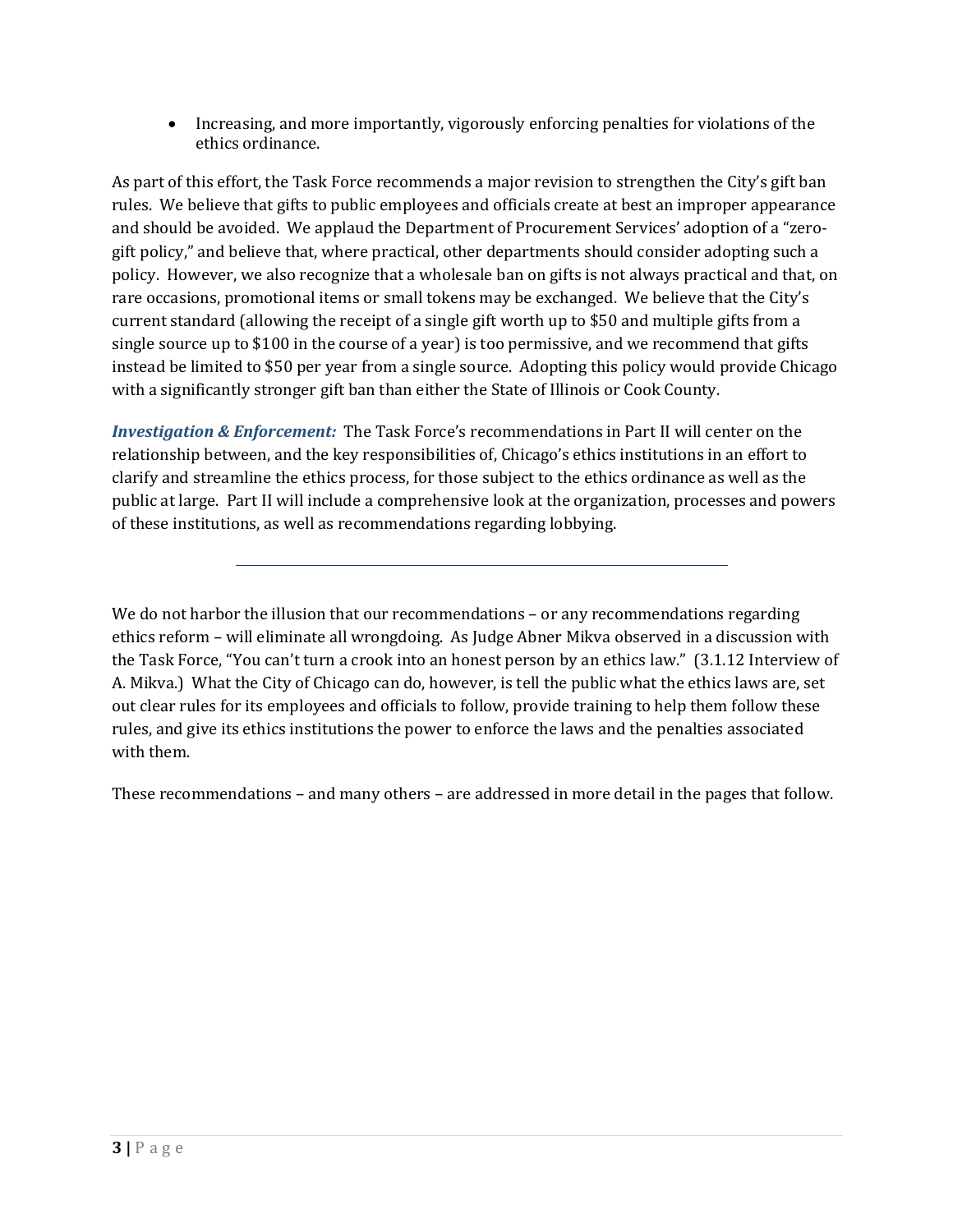### **LIST OF RECOMMENDATIONS FOR PART I**

#### **Code of Principles**

- **1. Draft a code of affirmative ethical principles for all City officials and employees.**
- **2. Require all employees and officials to pledge their commitment to the Code of Principles.**

#### **Education & Prevention**

- **3. Emphasize top leadership's commitment to ethics by featuring them prominently in training materials and related activities.**
- **4. Improve ethics education training by focusing on inperson training whenever possible and including training materials written in plain language and uptodate online videos.**
- **5. Ensure that City employees demonstrate their comprehension of the ethical standards, not just their completion of the training.**
- **6. Formalize and promote the role of embedded ethics officers for each department and aldermanic office, and provide relevant training for these individuals.**
- **7. Integrate ethics into hiring and orientation, and require ethics training to begin within two weeks of hiring.**
- **8. Require ethics training for all officials, as well as parttime and contract employees of the City, and extend ethics education to City contractors and consultants.**
- **9. Require education and training for exiting employees and officials regarding their postemployment activities.**
- **10. Inform the public of all persons who do not complete their ethics training on time.**
- **11. Overhaul and reorganize the Board's website to make information more accessible for City employees, officials, and the public.**
- **12. Require the Board to publicize statistics and data that explain its training and education role, as a means of raising the public profile of the Board.**
- **13. Establish easily navigable databases with relevant ethics, campaign finance, FOIA, and contracts data.**

#### **Regulation: General**

**14. Reorganize the ethics ordinance so that related topics are grouped together.**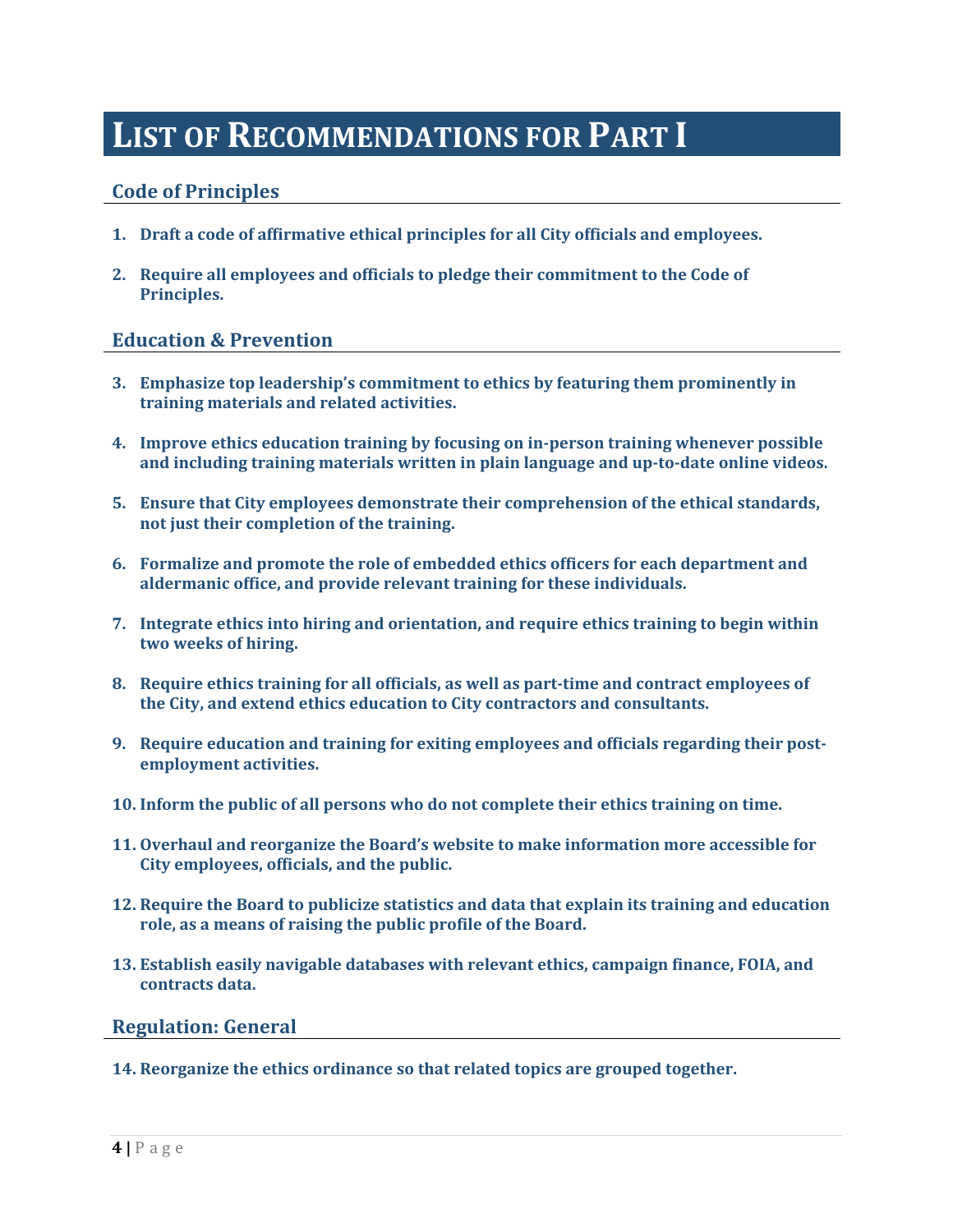#### **Regulation: Reporting Misconduct & Whistleblower Protection**

- **15. Codify Executive Order 20115 imposing a duty to report wrongdoing.**
- **16. Add to the ethics ordinance whistleblower protection for reporting misconduct.**

#### **Regulation: Conflicts of Interest & Improper Influence**

- **17. Clarify the terms "economic interest," "financial interest," and "business relationship" with regard to conflicts of interest.**
- **18. Bar officials and employees from working on matters involving a person with whom they are negotiating future employment.**
- **19. Add a "reverse revolving door" provision.**
- **20. Expand the definition of "relative" to include brotherinlaw and sisterinlaw.**

#### **Regulation: Gifts**

- **21. Strengthen and clarify the City's gift provisions by prohibiting any official or employee from (a) intentionally soliciting any gift, and (b) knowingly accepting any gift, unless the** total value of all gifts given by a single source amounts to less than \$50 in the course of a **calendar year.**
- **22. Revise the definition of "gift" in the ethics ordinance.**
- **23. Eliminate honoraria for all officials and employees related to their public employment.**

#### **Regulation: Financial Interest Statements**

- **24. Inform the public of all persons who fail to file their financial interest statements on time.**
- **25. Require all new reporting employees to submit a financial interest statement when hired.**
- **26. Amend the financial interest statement forms to require the disclosure of several categories of more meaningful information.**
- **27. Revise the ethics ordinance so the Board receives all financial interest statements.**
- **28. Focus the financial interest statement filing requirements on key personnel and encourage the Board to conduct more meaningful review of the statements filed.**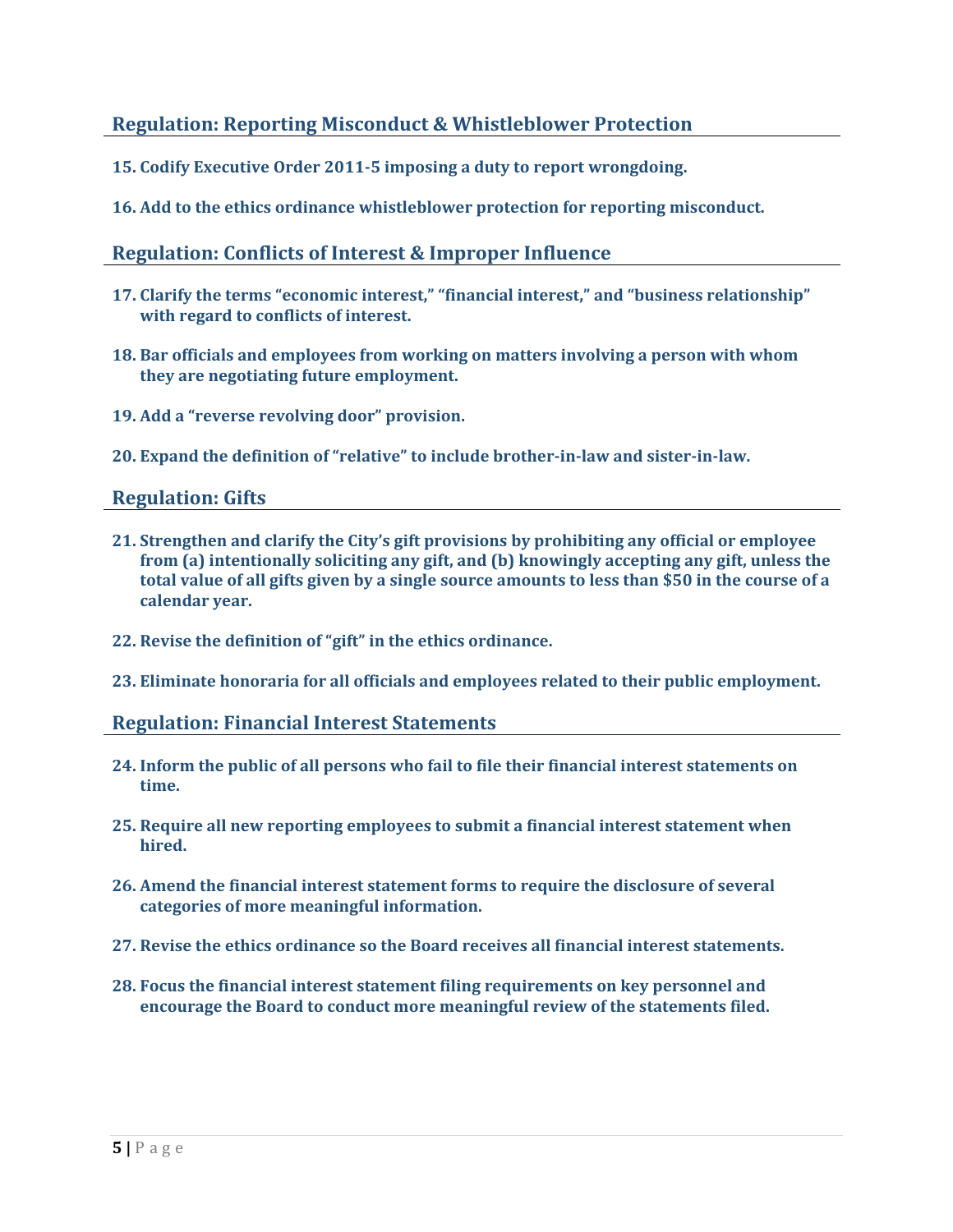#### **Regulation: Prohibited Political Activities**

**29. Provide clear rules for prohibited political activities by incorporating the State Ethics Act's relevant provisions so elected officials, their political organizations, and employees know what the rules are with respect to staff, equipment, space, and time.**

#### **Regulation: Campaign Finance**

- **30. Prohibit City employees and officials from soliciting, accepting, or giving campaign contributions on City property.**
- **31. Bar City employees and officials from knowingly seeking political contributions from anyone they supervise in their City employment.**

#### **Regulation: Penalties**

- **32. Simplify and increase the penalties for violations of the ethics ordinance.**
- **33. Increase mandatory penalties for failing to file financial disclosure statements to \$250 (from \$20).**
- **34. Make the penalties for campaign contributions reciprocal.**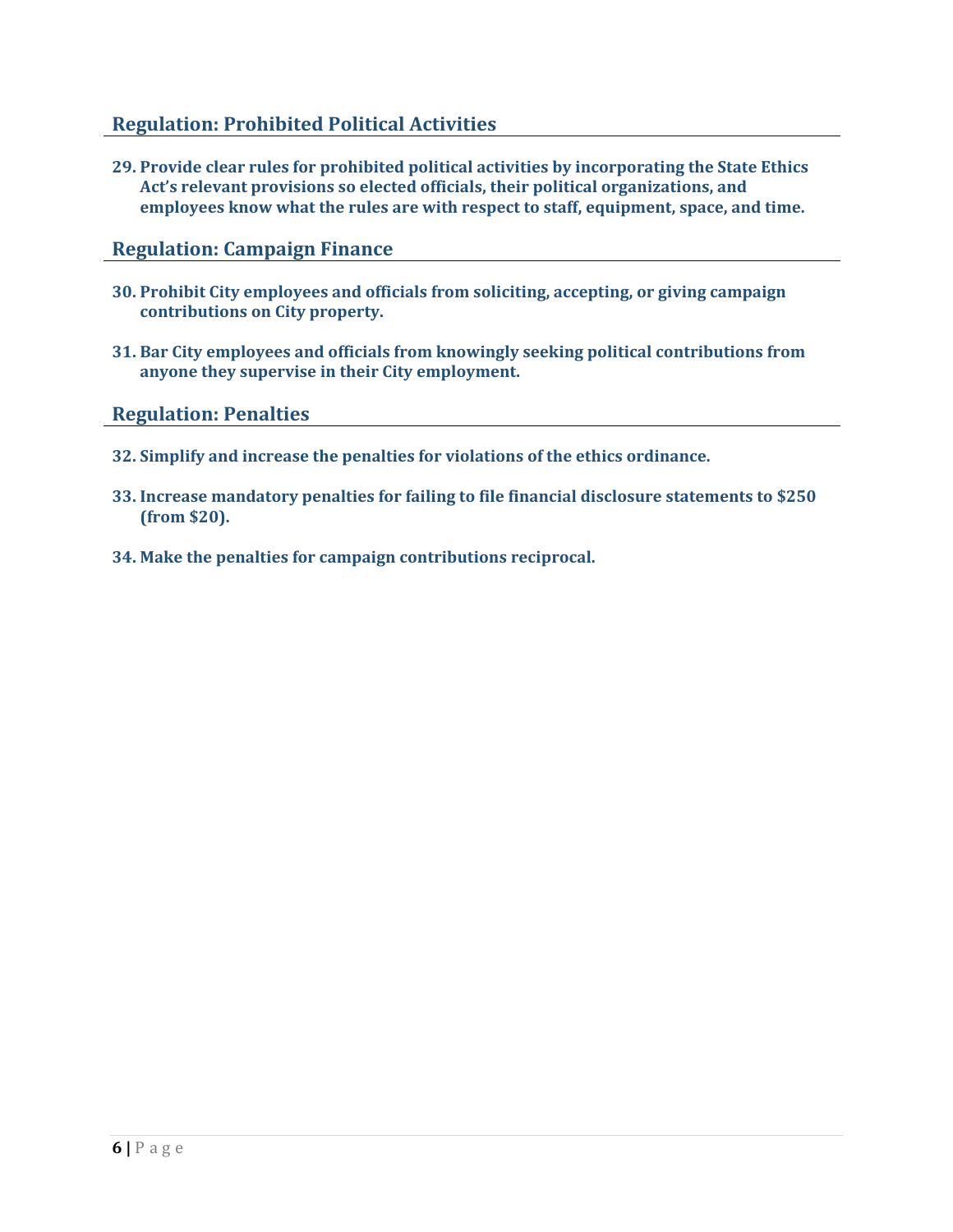## **THE TASK FORCE:ITS CHARGE & APPROACH**

On December 7, 2011, Mayor Emanuel announced the formation of the Ethics Reform Task Force. The Task Force's charge was to "review the current ordinance, study best practices nationally, engage local experts, and recommend reforms to ensure that City officials and employees are held to the highest ethical standards."

The Task Force quickly realized that any review of ethics in the City of Chicago and the applicable ordinances would require a look at the Inspector General ordinance, the Legislative Inspector General ordinance, and the human resources ordinance. The organizational structure set up by the ethics ordinance was also mirrored in the campaign finance ordinance. A single body, the Board of Ethics, currently receives complaints, initiates investigations, and makes recommendations with regard to both ordinances. Therefore, this Task Force also looked at how campaign finance fits into the City's ethics universe.

It is important to note what the Task Force has not done. We have not comprehensively evaluated the City's campaign finance ordinance, the human resources ordinance, the City's compliance with the Shakman decree regarding patronage and political hiring, the procurement process and economic disclosure statements, the City's compliance with the Freedom of Information Act ("FOIA") (which permits public access to government records), or the respective roles of the Inspector General (the "IG") and the Legislative Inspector General (the "LIG") outside of the ethics and campaign finance ordinances. Many of the public and private comments we received related to these subjects, particularly the City's compliance with FOIA and the possibility of making information produced under FOIA easily accessible to the public.

We realize that there are cutting-edge developments in some of these areas, and we believe that several are worthy of further study. For example, New York City has adopted a public finance model for campaigns in which it matches small donations by individuals. While Chicago's regulation of campaign finance is itself, an overlay on the State's regulation of this issue, the City could always be more progressive than the State. New York City's public financing model has the potential to promote greater public involvement, and that model, or some variation thereof, could be useful in Chicago. We note with interest that the New York City model is under consideration by New York State.

Separately, Chicago has recently been utilizing non‐profit entities to handle some tasks that are related to City government, and has promised to respond to FOIA requests to these entities, even though, as non‐governmental entities, they would not typically be subject to FOIA. Recent indications are that the City will ensure that an alderman sits on the board of such bodies and take other steps to guarantee appropriate transparency and accountability. Transparency is a key principle guiding the Task Force's work and we strongly believe that all reasonable efforts should be undertaken to comply with and extend the principles of FOIA.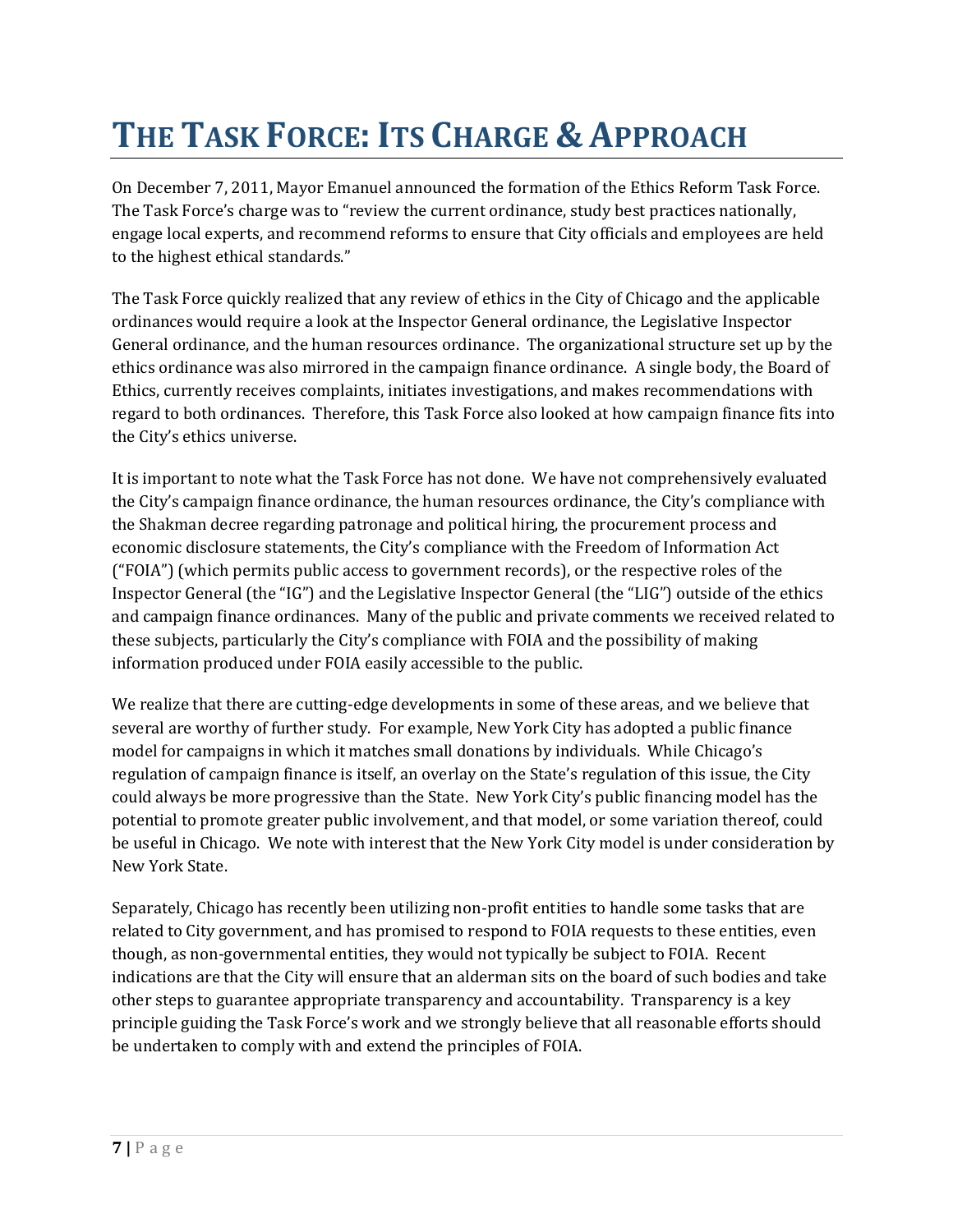We therefore encourage the City to devote further study to developing best practices in these areas, but these areas are largely outside the scope of this Task Force's charge. We evaluated them only to the extent they intersected with the ethics ordinance, given our charge and the level of research and analysis that would have been required to fully understand these laws. Nevertheless, we follow these other areas with great interest, and encourage the City to follow best practices with respect to transparency and public access to information and its government.

The Task Force began by analyzing the ethics, IG, and LIG ordinances and comparing them to similar laws from other cities, such as the ordinances of Los Angeles, New York, Philadelphia, and San Francisco, and Illinois' State Officials and Employees Ethics Act. We took Chicago's online ethics training administered by the Board. We interviewed over 60 local ethics experts, City officials and employees, academics, and current and former employees of other cities' and states' ethics commissions. A full list of the persons interviewed by the Task Force is included in Appendix A.

The Task Force also sought public and private comments from Chicago residents. We established a website, www.cityofchicago.org/ethicstaskforce, and solicited public comment regarding how best to improve ethics rules relating to City government. We also established an email account, ethicstaskforce@gmail.com, which received over 30 private comments from citizens.

The Task Force held two public hearings to hear extended testimony from local ethics specialists and residents of Chicago regarding their concerns and suggestions for improving the ethics ordinance. In addition, the Task Force sought the opinions of current City employees and elected officials. All of this feedback was insightful, and many different points of view were expressed. We have weighed the merits of all of the arguments put forward and made decisions on best practices to recommend going forward. Many of our recommendations fit into a larger vision of how the City's ethics system should operate and how best to define and clarify the responsibilities of the various players in ethics administration. Other recommendations stand alone.

Taking into consideration the ideas gathered from the public, employees, academics, experts, public officials, and national best practices, the Task Force created this initial set of recommendations for reforming the ethics ordinance and related ordinances. These recommendations, and the reasons supporting each recommendation, are described below and are numbered sequentially.

We have much work still to do to, but our approach to Part II, which we anticipate will focus on investigation, enforcement, and lobbying, will be the same. We will refine our views, seek guidance from experts and those influenced by (or invested in) our proposals, and we will thoughtfully develop additional recommendations for reform in accordance with our charge.

### **www.cityofchicago.org/ethicstaskforce**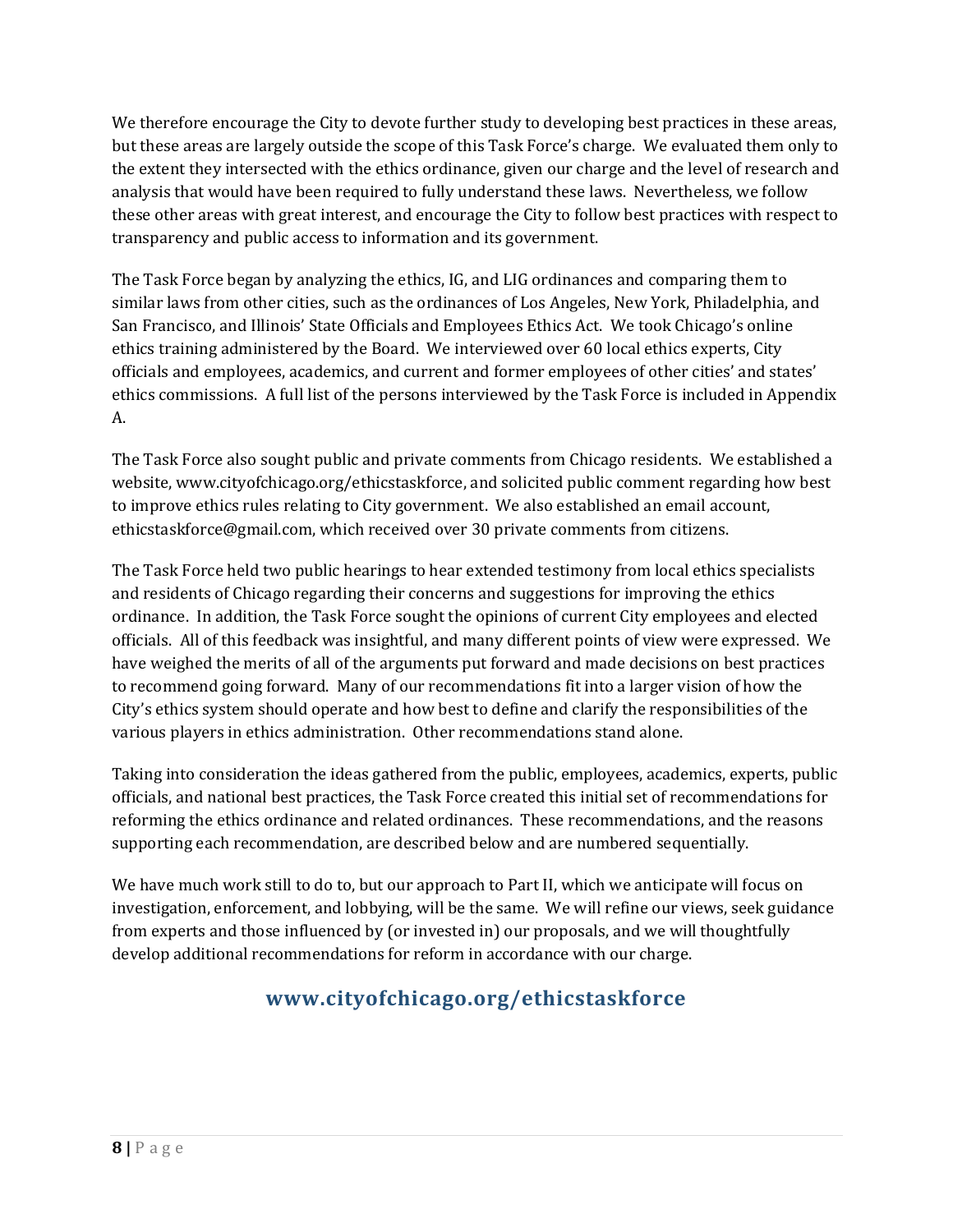## **INTRODUCTION**

### *Why Does Ethics Matter?*

Our goals in promoting ethics reform in Chicago are shaped by our shared values and principles. We salute the City for undertaking this review of its ethics ordinance and practices, and we believe that such self‐examination is both healthy and necessary.

Ethics is a critical issue in contemporary governance worldwide. Corruption, and even the perception of corruption, can be measured not just in wasted dollars, but also in lost confidence in public institutions. Chicago residents deserve to know that the public's business is conducted according to the highest ethical standards, and Chicago employees must be assured that they can rely on their colleagues and supervisors to act ethically and in the City's best interest.

This type of mutual trust is fostered by City employees and officials who act with integrity and serve the people of Chicago with impartiality – officials and employees who respect public resources and place community concerns above partisan or special interests. As important, the City must ensure that its employees and officials are accountable to the public, balancing the public's right to have access to information about their government with the reality that there are instances where confidential discussions should be had.

A culture that promotes openness and accountability will also encourage public officials to be responsive to those they serve and effective in discharging their public duties. The result is a public that has trust and confidence in its government, and a government that is able to innovate and tackle challenges, free from the inefficiencies and waste that corruption entails.

As such, ethics is an integral component of good government from intelligent resource management, to efficient service delivery, to effective policy development. Even the best municipal programs can be derailed by questions of public ethics, especially when faced with the tough policy choices presented in times of economic challenge. It is, therefore, essential that the core values of ethical public service be embraced and integrated into all aspects of City management from the top down.

In this rapidly changing technological age, public servants are asked to take on new and sometimes challenging roles and achieve greater efficiencies, making it all the more imperative that a strong, clear, and fair ethical structure be provided to reinforce

Ethics is an integral component of good government – from resource management to effective policy development.

ethical norms and provide guidance, deterrence and, as necessary, punishment.

A city that builds its policies, roots its hiring, and conducts its purchasing within an ethical framework is a city that will be able to meet the challenges and thrive in the 21st century and beyond. We believe that Chicago is prepared to undertake this challenge.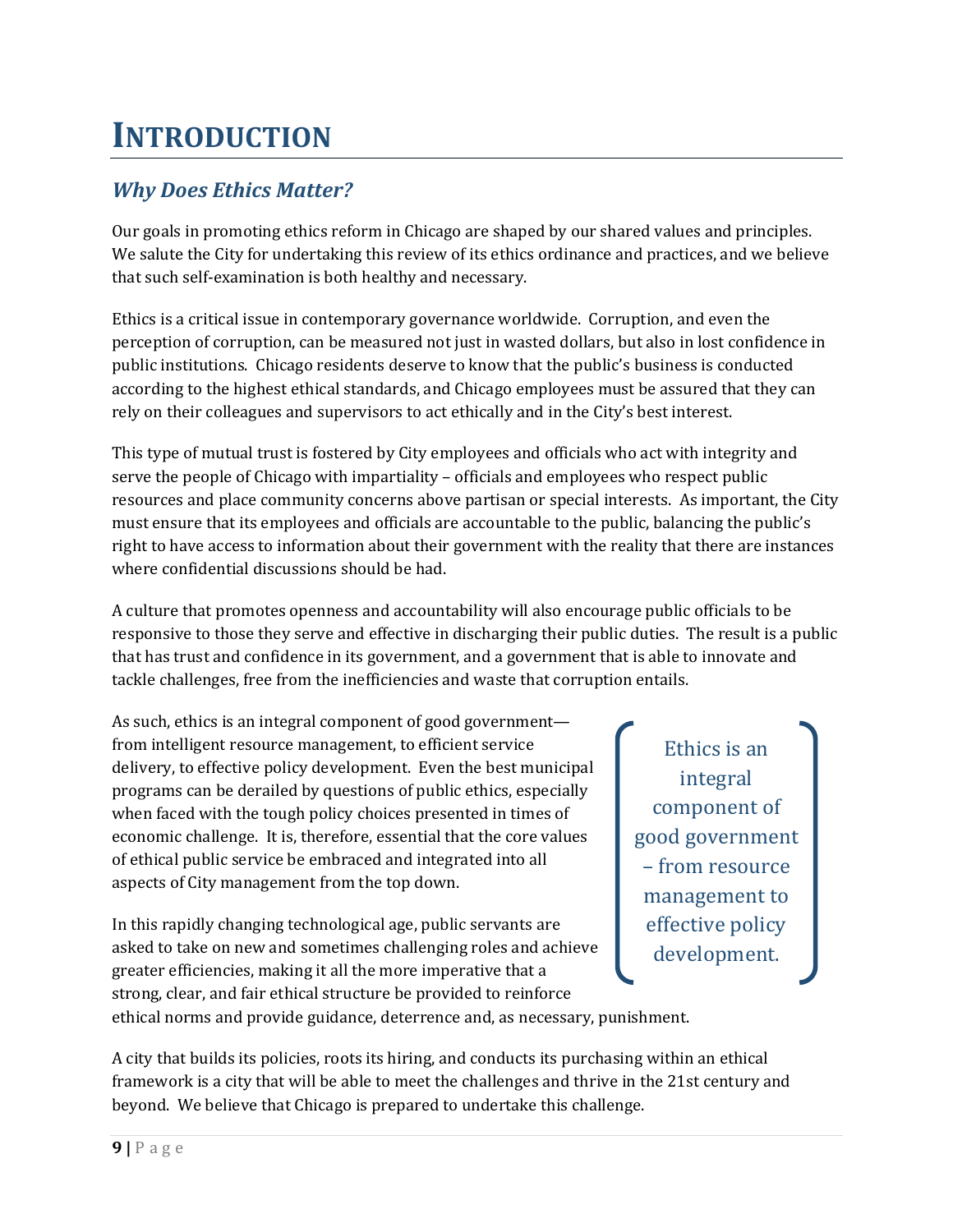### *The History of Chicago's Ethics Code & Institutions*

In 1987, the City Council passed the Governmental Ethics Ordinance, which created the Board of Ethics. Within this Report we refer to the Governmental Ethics Ordinance as the "ethics ordinance" or the "Ordinance." The Board administers and enforces both the ethics ordinance (Chi. Mun. Code 2‐156) and the campaign finance ordinance (Chi. Mun. Code 2‐164). Since its creation, the ethics ordinance has been amended approximately eleven times, most recently in November 2011.

The Board serves as an advisory body to City employees and elected officials to help educate and ensure compliance with Chicago's ethics laws. (2‐156‐380.) The Board also regulates lobbyist activity, maintains financial disclosure information, and investigates complaints relating to the ethics and campaign finance ordinances, among other functions. (*Id.* at ‐210, ‐380; 2‐164‐070.)

In addition to the Board, there are two other City agencies that have the jurisdiction to oversee and, to varying degrees, enforce the ethics and campaign finance ordinances: the IG and the LIG. (Chi. Mun. Code 2‐56‐030 (IG); Chi. Mun. Code 2‐55‐060 (LIG).)

In 1956, the Department of Investigation was established. In the 1970's, in the wake of scandal, the office was renamed the Office of Professional Review. In 1981, that office became the Office of Municipal Investigations, and thereafter, the office was renamed the Office of the Inspector General. The IG's powers, duties, and procedures are outlined in Chapter 2‐56 of the Municipal Code of Chicago. The IG initiates, receives, and investigates specific complaints regarding City employees and officials, except for aldermen and employees of the City Council or the sister agencies. (2‐56‐  $030(a)$ -(b),  $-050$ .) The IG also has broad authority to investigate and make recommendations concerning fraud, waste, and inefficiency.  $(2-56-030(c)-(e).)$ 

The LIG was created in 2010 to receive and investigate complaints of misconduct by aldermen and City Council staff. (2‐55‐060(a).) Chapter 2‐55 of the Chicago Municipal Code outlines the LIG's powers. The first LIG, Faisal Khan, began his term in late 2011.

While the Task Force primarily focused on the ethics, IG, and LIG ordinances, we recognize that additional City ordinances and recent executive orders also address matters of ethics within the City. Specifically, the campaign finance ordinance, the human resources ordinance, and Executive Orders 2011-1, -2, -3, -4, -5, and -6 all deal with topics that touch on matters of ethical behavior and the systems that govern ethical behavior and wrongdoing.

#### *Our Current Code of Ethics*

Chicago's ethics ordinance addresses the following substantive topics: conflicts of interest, gifts, lobbying, financial disclosure requirements, prohibited political activity, and training requirements. These are key components typically found in ethics ordinances nationwide. In some respects, the Ordinance is relatively comprehensive; some provisions are even stronger than those of other jurisdictions we reviewed. But there are other areas where the Ordinance can be improved by introducing new provisions. For example, it does not currently include or cross-reference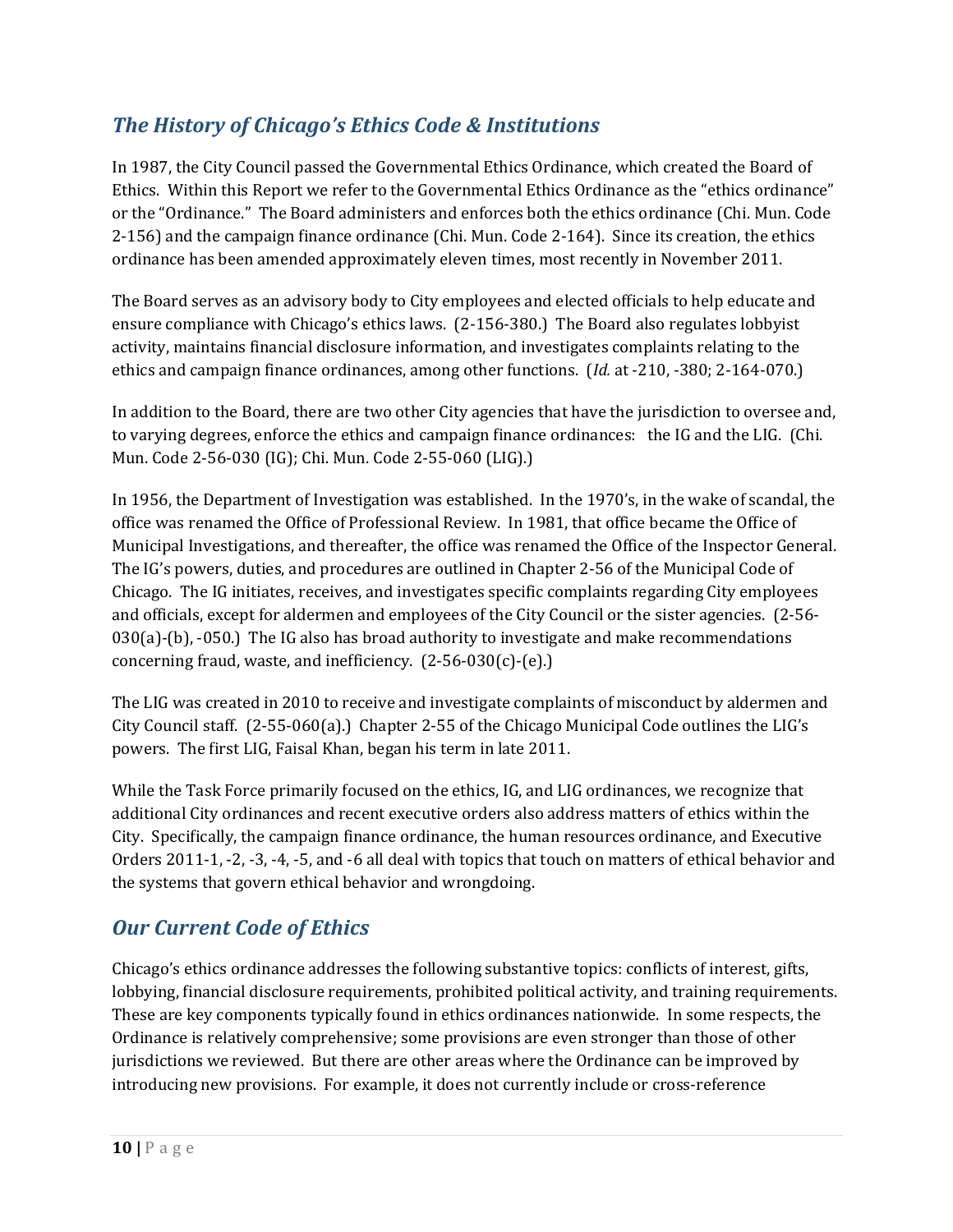provisions protecting whistleblowers from retaliation, nor does it require employees to report wrongdoing.

#### *Conflicts of Interest*

In general, the Ordinance directs employees and officials to act in the City's interest, not their own, in the performance of their public duties. (2‐156‐020.) Broadly, an employee or official may not make a decision where she has a personal economic interest not shared by all citizens, vote on matters involving individuals with whom she has a business relationship, hire employees or retain contractors with whom she has a business relationship, or use or permit the use of her position to assist relatives or domestic partners in securing employment or City contracts. (*Id.* at ‐030(a), ‐080(a)‐(b), ‐111(b), ‐ 130(c).)

Employees and officials may not make decisions where they have a personal economic interest not shared by all citizens.

#### *Gifts*

The gift restrictions within the Ordinance are detailed and specific, but confusing. Bribes and anonymous gifts to officials and employees are prohibited. (*Id.* at ‐040(b).) Gifts above \$50 or a combined yearly value of \$100 from lobbyists or people with an economic interest in a matter are prohibited, but gifts under this value are acceptable. *(Id.* at -040(c).) The Ordinance also prohibits making payments or offers of employment in connection with City contracts. (*Id.* at ‐120.) In addition, City employees are restricted from giving gifts to superiors, unless there is a personal relationship. (Executive Order 2011‐3(2) (b).) Penalties for non‐compliance include discipline and a fine of between \$1,001 and \$5,000. (*Id.* at ‐3(5); 2‐156‐410(c).) Our review revealed that these penalties are rarely imposed.

An additional layer of complexity is added because the City falls under the State Officials and Employees Ethics Act's gift ban provisions. (5 ILCS 430/10-10 (hereinafter, the "State Ethics Act"); *Id.* at 70-5(a) (requiring all local governmental entities to adopt provisions regulating gifts and prohibited political activity "in a manner no less restrictive than" the State Ethics Act).) Although the City can penalize its employees and officials for any conduct that is prohibited by the State Ethics Act, the Ordinance does not spell out the State Ethics Act's provisions, making it very difficult for Chicago's employees and officials to understand what rules apply to them.

#### *Lobbying*

"Lobbying" is defined as attempting to influence any legislative or administrative action on behalf of any person other than one's self. (*See* 2‐156‐010(p), ‐(o)(1).) Lobbying restrictions will be addressed in Part II of the Task Force's Report.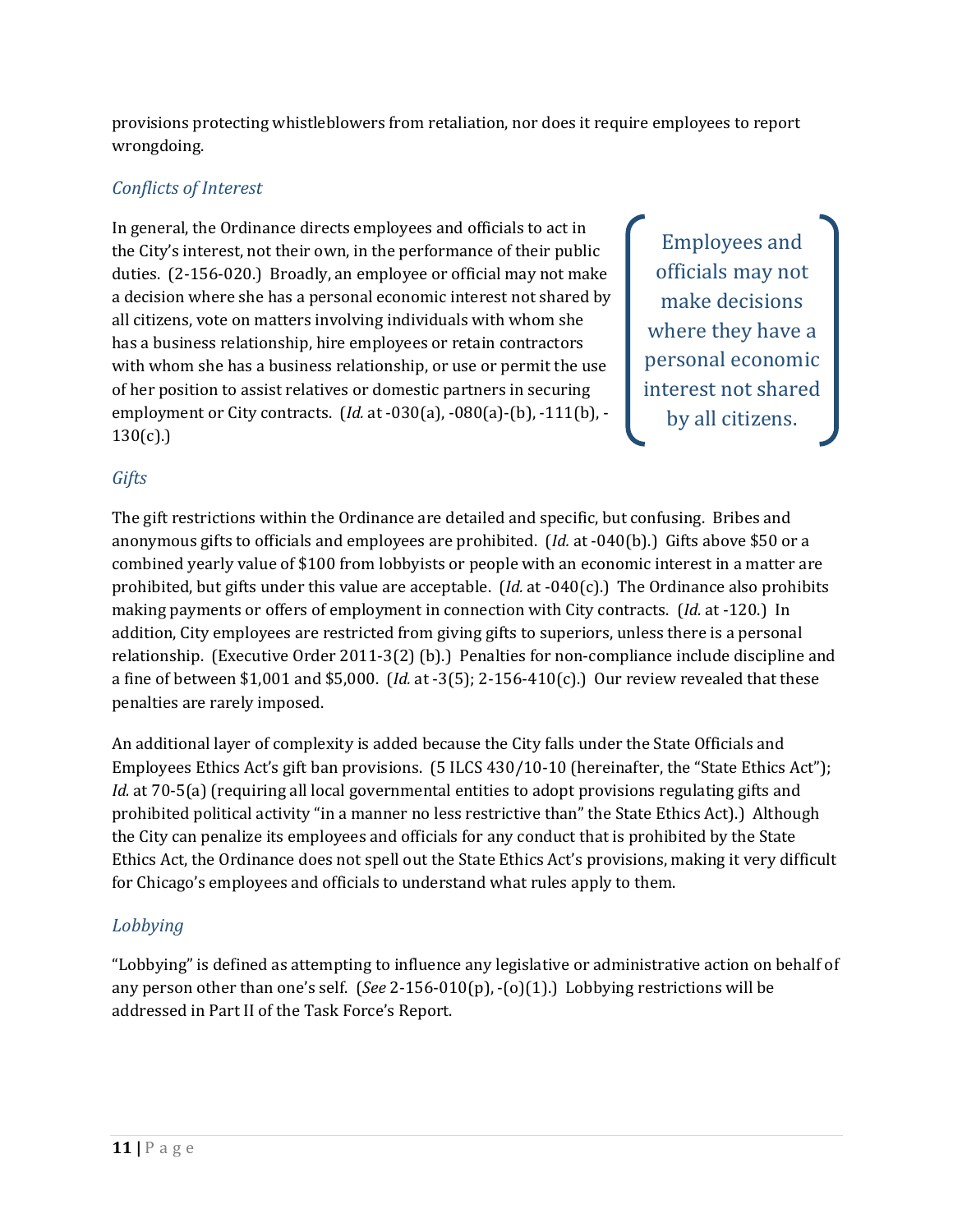#### *Financial Interest Statements*

The Ordinance requires "reporting individuals" to file a financial interest statement with the Board each year. (*Id.* at ‐150.) The filer must report information such as employment in the previous calendar year, services rendered by the reporting individual or his/her spouse or domestic partner for which compensation was received from the City or a sister agency, and the name of anyone who gave the filer gifts or honoraria in excess of \$500. (*Id.* at ‐160.) Reporting individuals include every elected official and alderman, every appointed official, each employee occupying a budgeted position at or above an annual rate set by the Board (\$80,700 for fiscal year 2012), and every person that is a candidate for an elected office of City government. (*Id.* at ‐150(a); 2‐164‐ 050.)

#### *Prohibited Political Activities*

The Ordinance prevents anyone from compelling, coercing, or intimidating any other City official or employee into making or soliciting a political contribution. (2‐156‐140(a).) There are also limitations on an employee or official knowingly soliciting or accepting any political contribution from a City contractor or an applicant to be a City contractor. (*Id.* at -140(b).) Again, the City is subject to the State's prohibited political activities law, but these standards are not enumerated within the Ordinance. (*See* 5 ILCS 430/70‐5(a).)

#### *Training*

One of the main duties of the Board is to educate all City employees and officials on the ethics rules laid out in the Ordinance. (*Id.* at ‐380(g).) Three ethics education seminars are required in the Ordinance: (1) mandatory quadrennial (face‐to‐face) ethics training for aldermen, aldermanic staff and senior executive service employees; (2) annual mandatory (on-line) ethics education for all full-time City employees and aldermen; and (3) lobbyist education seminars. (*Id.* at -145, -146.) The Board also provides confidential advice and guidance to City employees and officials orally or in writing. (*Id.* at ‐380(l); Board of Ethics Regulations § 3‐2.)

### **HOW DOES CHICAGO COMPARE TO OTHER CITIES?**

There is a certain amount of commonality among cities' ethics laws. Most require disclosures of campaign contributions, certain financial interests for elected officials, and lobbyists' activity, for example. All the cities we reviewed require ethics training, and prohibit "pay‐to‐play" contributions.

But there are also many differences, particularly when it comes to the structure of a city's ethics institutions.

Throughout this report, we compare Chicago's practices with other cities, particularly when it appeared that Chicago was not following common, or best practices.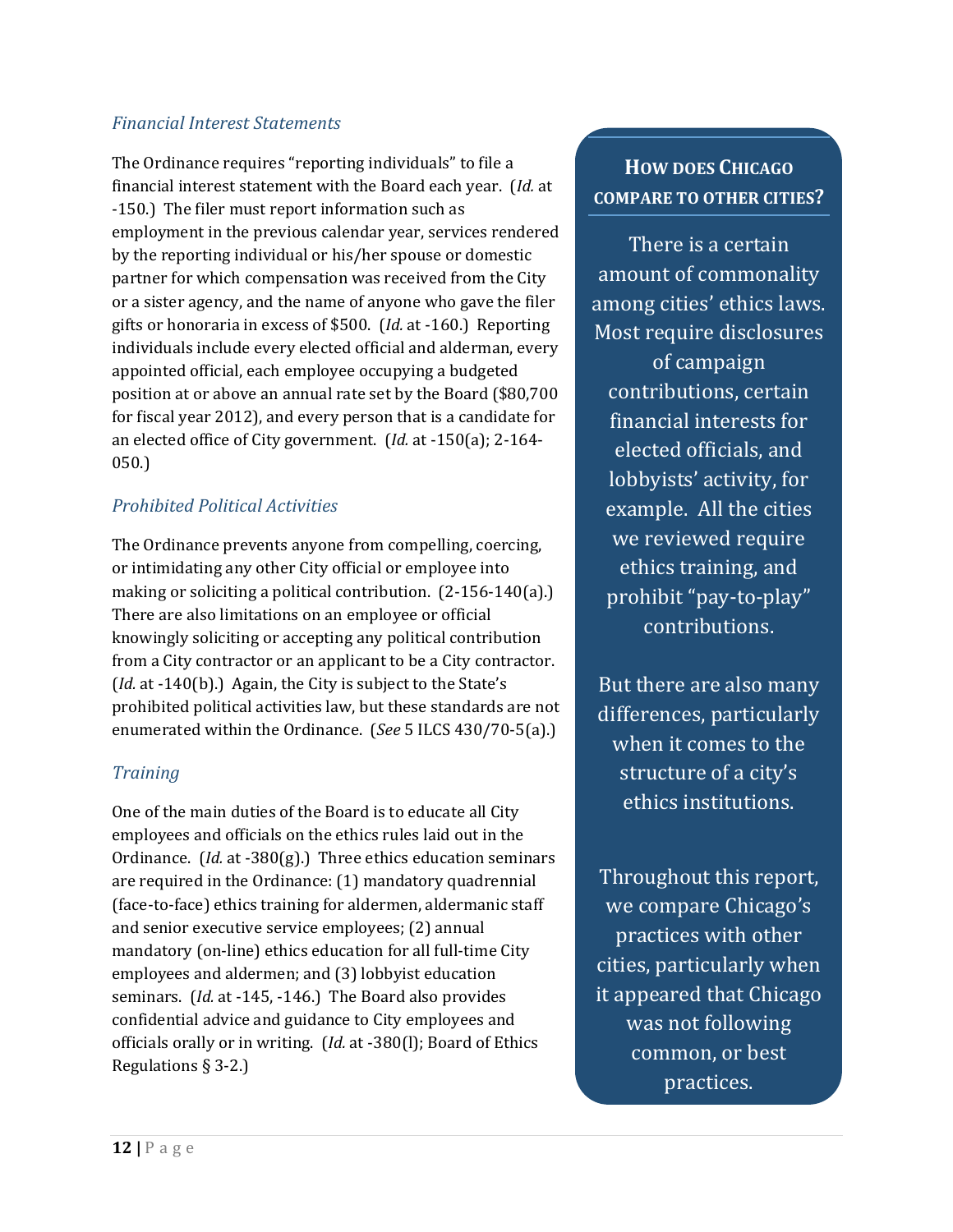#### *Campaign Finance*

The City has its own campaign finance ordinance, at Chapter 2‐164 of the Municipal Code, which adds an additional layer of regulation– and imposes additional limits related to contributions from City contractors – over and above the State's more comprehensive campaign finance laws.

The Ordinance also establishes the powers and obligations of the Board. Currently, the Board, the IG and the LIG investigate and resolve ethics complaints relating to the executive branch (IG) and the legislative branch (LIG). In our view, the structure of Chicago's ethics administration is confusing and ineffective, and enforcement of the Ordinance is negligible. Part II of the Task Force's Report will address these issues in greater detail, but this part includes a preview of these issues in the "Investigations & Enforcements" section.

The Task Force's recommendations regarding education and training, conflicts of interest, gifts, financial interest statements, prohibited political activities, and campaign finance follow.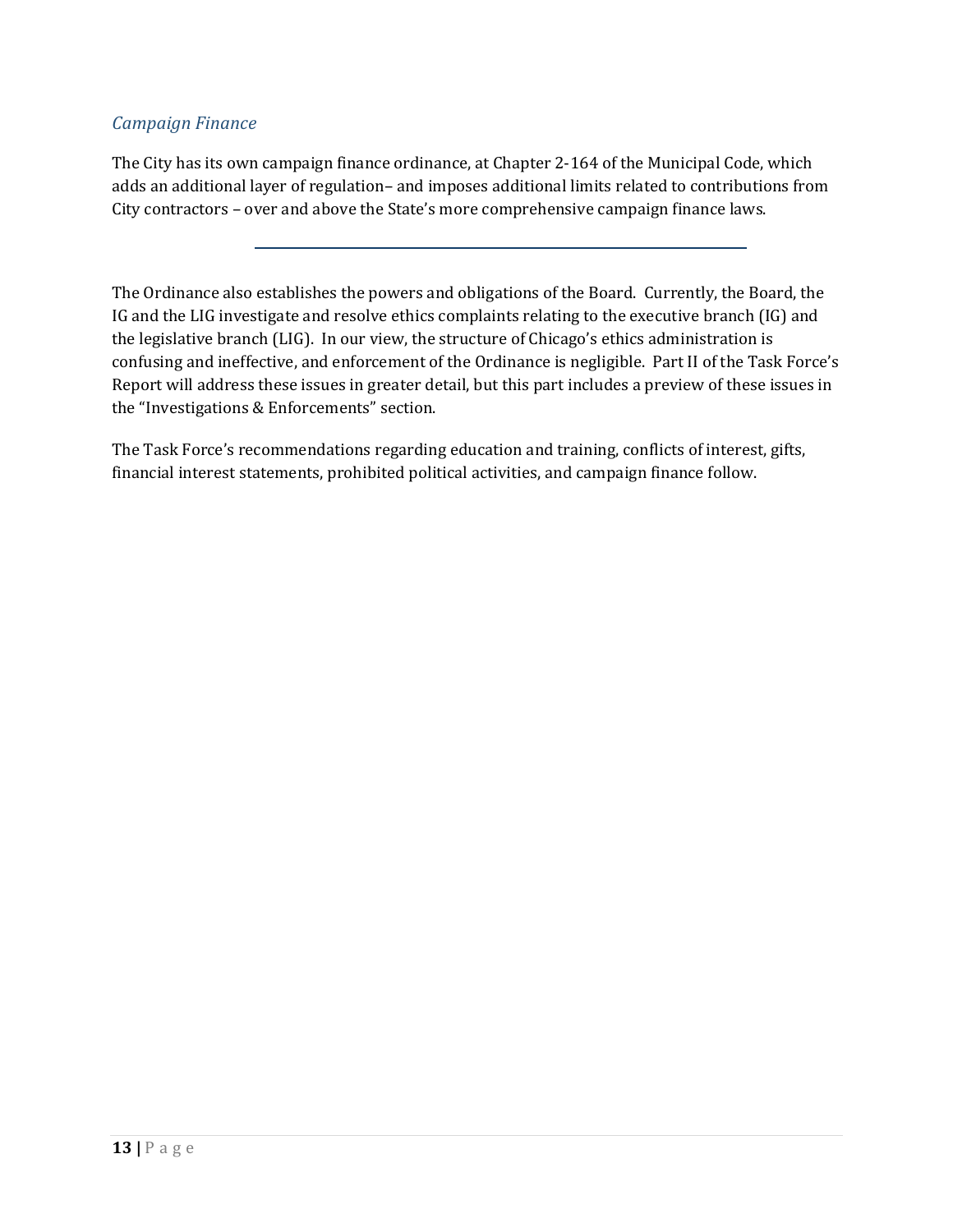### **RECOMMENDATIONS**

**CODE OF PRINCIPLES**

**PREVENTION & EDUCATION**

**REGULATION**

**INVESTIGATION & ENFORCEMENT: A PREVIEW**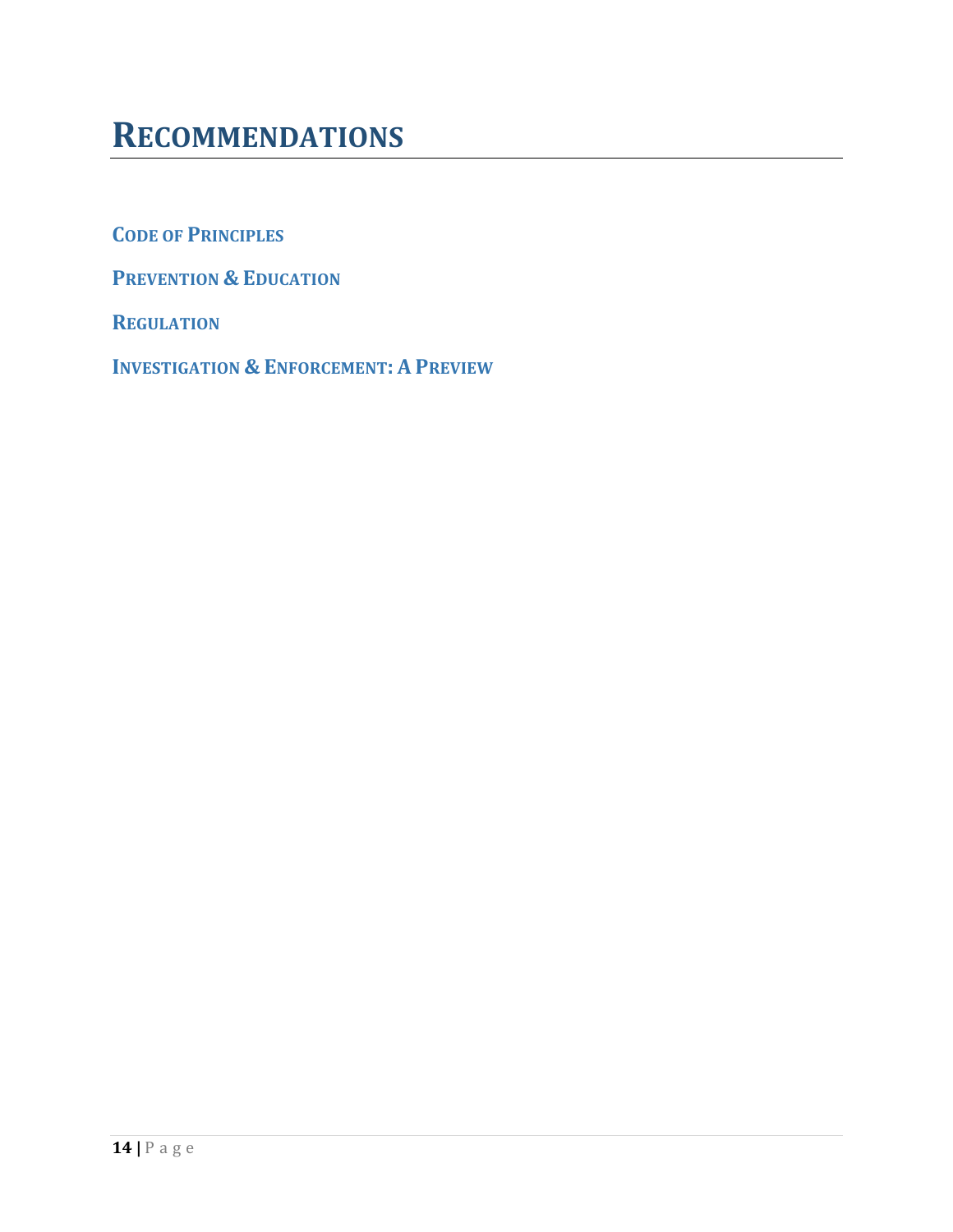## **CODE OF PRINCIPLES**

The vast majority of City employees and elected officials choose public service because they want to make the City a better place and see themselves as stewards of our shared community. As written,

however, the ethics ordinance chiefly tells employees and officials what *not* to do. To foster an ethical culture at all levels, the City must do more. Employees and officials must be encouraged to act ethically, not just avoid acting unethically. As David Freel, the former Executive Director of the Ohio Ethics Commission observed, "The City has to create an expectation of ethical behavior." (2.7.12 Interview with D. Freel.)

 "The City has to create an expectation of ethical behavior." – David Freel, Former Executive Director of the Ohio Ethics Commission

The City should adopt a code of affirmative principles to guide its workers. These codes have been used in a variety of settings, from the U.S. House of Representatives to the private sector. Examples include the model code of the National Conference of State Legislatures, for legislators and legislative staff (available at www.ncsl.org), and the U.S. Office of Government Ethics' Standards of Ethical Conduct for Employees of the Executive Branch (available at 5 C.F.R. § 2635.101).

#### *Recommendation 1*

#### **Draft a code of affirmative ethical principles for all City officials and employees.**

Based on our review of various codes of principles, we believe that the following Code of Principles would be an appropriate, plain‐language statement to guide City employees and officials.

All City employees and officials should:

- Remember that they are public servants who must place loyalty to the federal and Illinois constitutions, laws, and ethical principles above their private gain or interests.
- Give a full day's work for a full day's pay.
- Put forth honest effort in the performance of their duties.
- Treat members of the public with respect and be responsive and forthcoming in meeting their requests for information.
- Act impartially in the performance of their duties, so that no private organization or individual is given preferential treatment.
- Refrain from making any unauthorized promises purporting to bind the City.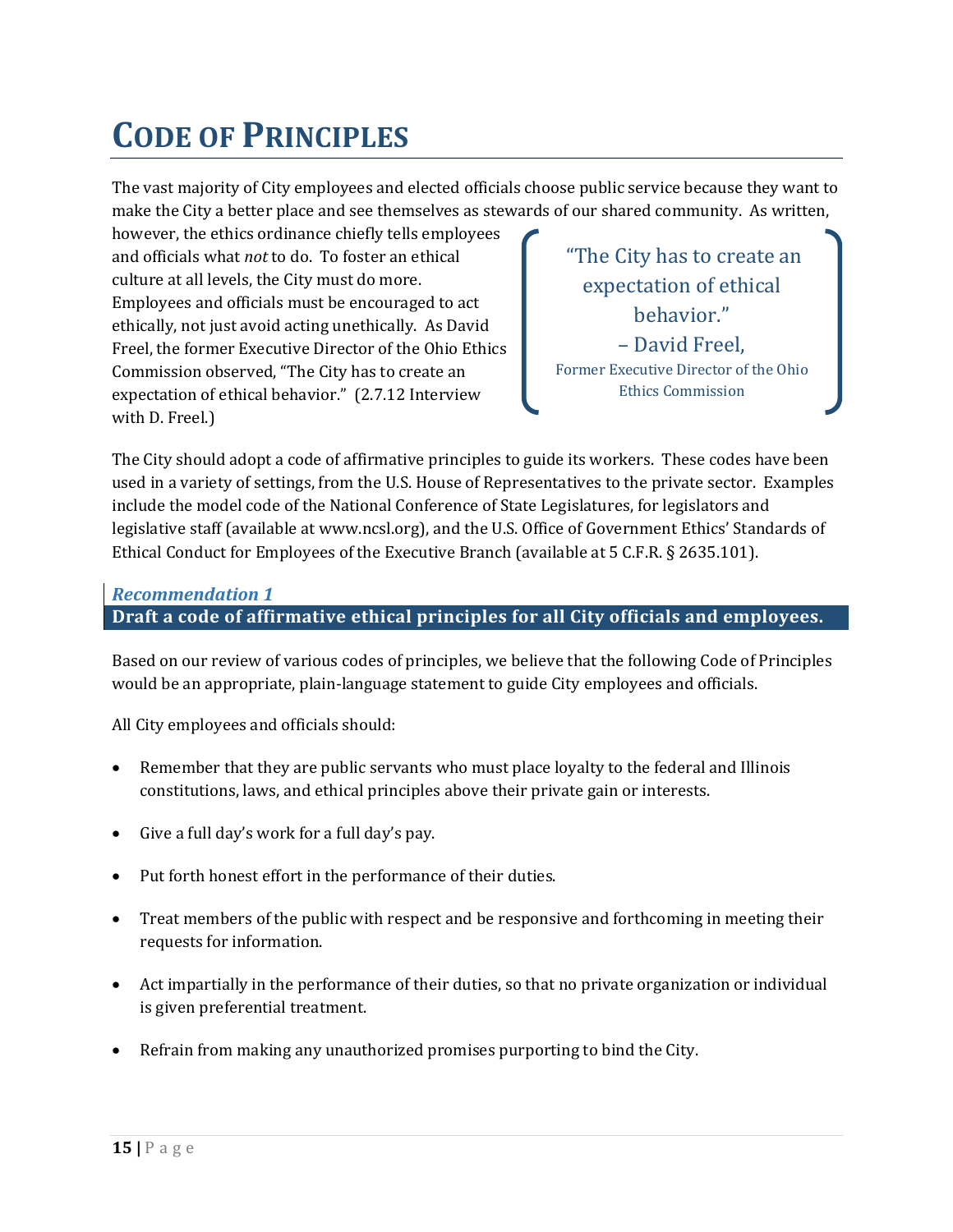- Never use any nonpublic information obtained through the performance of City work for private gain.
- Engage in no business or financial transaction with anyone that is inconsistent with the performance of their City duties.
- Protect and conserve City property and resources, and use City property and resources only for authorized activities.
- Disclose waste, fraud, abuse, and corruption to the appropriate authorities.
- Adhere to all laws and regulations that provide equal opportunity for all persons regardless of race, color, religion, gender, national origin, age, sexual orientation, or handicap.

#### *Recommendation 2*

#### **Require all employees and officials to pledge their commitment to the Code of Principles.**

We also recommend that all employees and elected officials formally acknowledge their commitment to the Code of Principles. Our research revealed that some cities require employees to sign an ethics pledge. For example, by executive order, Los Angeles has required an ethics pledge for commissioners, board members, general managers, and mayoral staff. (*See* http://bit.ly/GXnVn1.)

An employee should review the Code when he is initially hired and should sign a written pledge to follow the Code at that time. An official should likewise review the Code when she takes office. The Code should be a living document, and should be reviewed at staff meetings, highlighted by managers and commissioners, and posted within departments. It could also be reviewed during employee evaluations.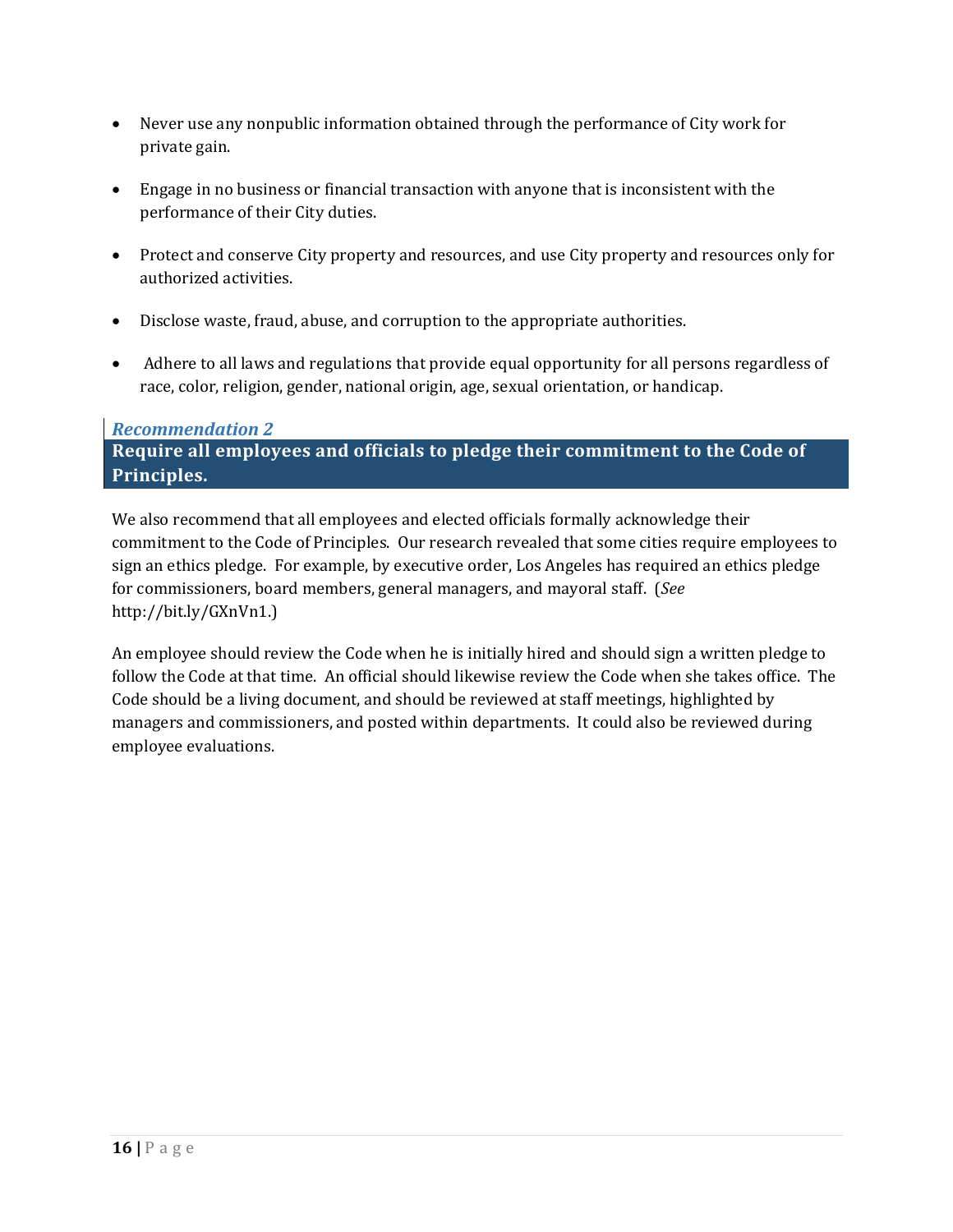## **PREVENTION & EDUCATION**

The Ordinance requires three types of education and training seminars:

- *Quadrennial, facetoface ethics training* is required for all aldermen, aldermanic staff, City Council Committee staff and senior executive service employees, who together comprise approximately 10% of the City's workforce. (2‐156‐145(a); Board of Ethics Annual Report 2008‐2009 (hereinafter "Annual Report"), p. 3.) This ethics training must be completed within 120 days of the individual's start date. (2‐156‐145(a).) The Board publishes the scheduled class dates, notifies the persons subject to this requirement of their individual completion deadlines, and conducts the training. The current penalty for non‐compliance with this training requirement is \$500. (*Id.*)
- *Annual mandatory ethics training* is required for all aldermen and full‐time City employees. (*Id.* at ‐145(b).) While the Ordinance allows for this course to be given in person or online, the Board has elected to conduct this training online. (*See id.*; Annual Report, p. 3.) The Board tracks the compliance of aldermen and employees with this training in its open session minutes. (*See, e.g.*, 1.18.12 Open Session Minutes, p. 2.) No penalties are imposed on aldermen who do not complete this training.  $(2-156-145(b))$  City employees who fail to complete this training may be subject to employment sanctions, and employees who falsify compliance are subject to discharge. (*Id.*)
- *Annual lobbyist training* is required for registered lobbyists and conducted by the Board. This course may be offered in‐person, through an internet‐based program, or in another format approved by the Board. Lobbyists who fail to complete the training are subject to a minimum fine of \$750. (*Id.* at ‐146.)

The Ordinance does not require any form of ethics education for City contractors, part‐time workers, consultants, appointed officials, the Mayor, the City Clerk, or the Treasurer. There is no requirement for education or training for exiting employees.

The Board focuses on obtaining 100% compliance with the training requirements, and rarely, if ever, enforces the penalties that may be levied against employees, officials, or lobbyists who fail to complete training. It is apparent that the Board takes its training duties very seriously, and we

"Chicago should establish expectations for ethical behavior by employees." – Ellen Craig, Former Commissioner of the Illinois Executive Ethics Commission

commend the Board and its staff for the work they are doing in this area. However, their work requires amplification and reinforcement in the hiring, performance review, and promotion process, and as a matter of regular course within the departments.

As Ellen Craig, a former commissioner of the Illinois Executive Ethics Commission suggested,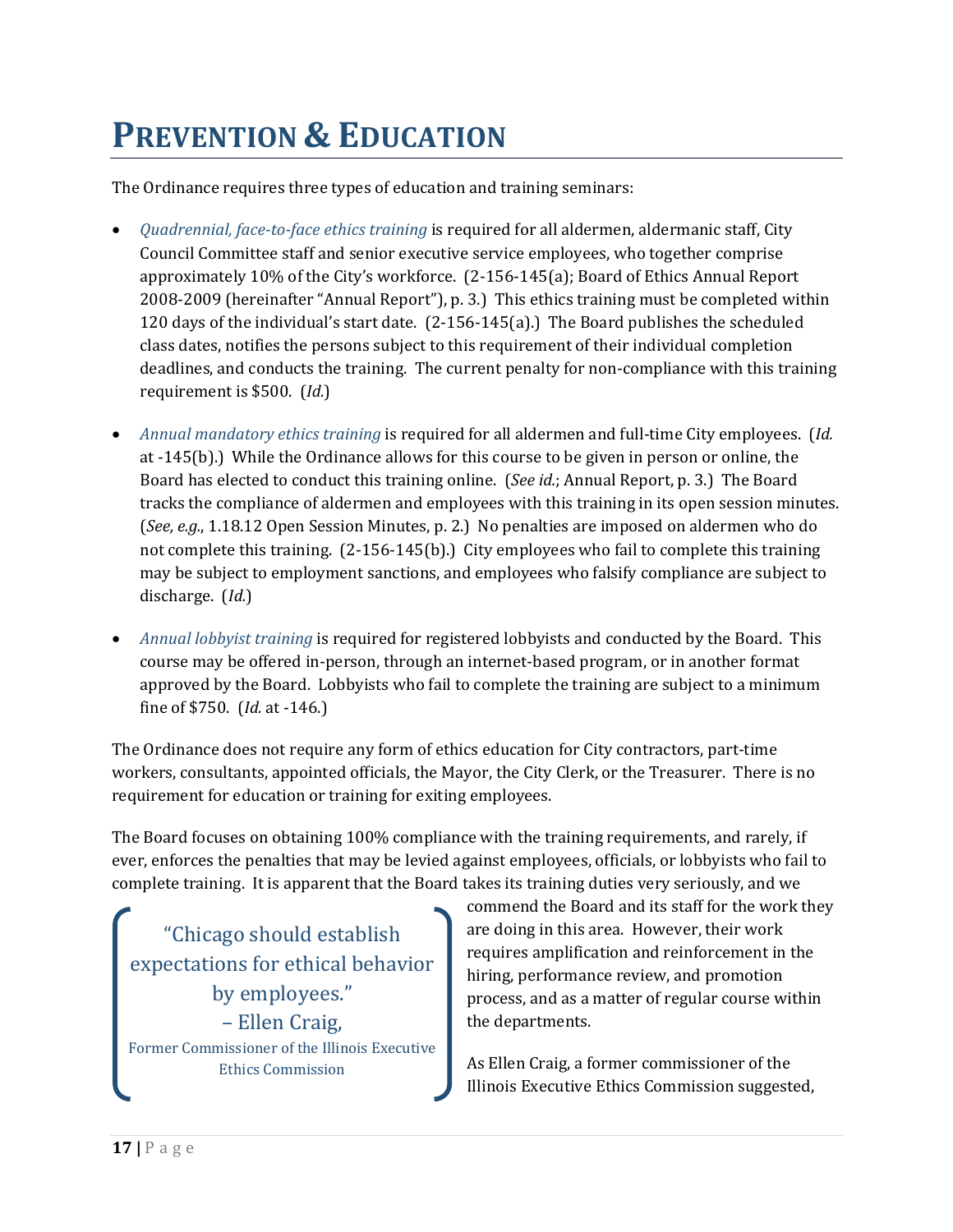"Chicago should establish expectations for ethical behavior by employees, publicize the requirements, and integrate them into the personnel policies of all agencies. These expectations should be made clear during the recruitment, hiring, retention, and promotion process." (2.1.12 Interview of E. Craig.) A holistic, comprehensive approach to ethics places an emphasis on education and prevention and, therefore, the ethical culture of the City. Because we believe that most City employees and elected officials are committed to public service and Chicago's advancement, we feel strongly that a training program actively supported by top leadership and reinforced at all levels of government is the best way to ensure that ethical violations do not occur. We therefore recommend the following improvements to ethics education and training in the City.

#### *Recommendation 3*

#### **Emphasize top leadership's commitment to ethics by featuring them prominently in training materials and related activities.**

Highly visible support of ethics from key executives and managers is central to a culture of compliance, and represents a best practice in both the private and public sectors. For example, The Boeing Company hosts three annual events committed to ethics. (*See* www.boeing.com/companyoffices/aboutusethics/education.htm) Events and supporting videos feature senior executives and the CEO talking about ethical conduct and committing personally to the goal. (*Id.*; 2.27.12 Interview with L. Oliver, Chief Counsel, Investigations, Boeing.) We recommend that the heads of each department, the Mayor, key elected officials and the Board work together to regularly communicate that ethics is important to the City's well‐being.

Additionally, the Mayor, the City Clerk, and the Treasurer should be required to take the ethics training, and the Mayor should formally and publicly commend employees who provide strong examples of ethical behavior. All future training materials and events should feature members of the senior leadership of City departments or City Council. These events, while of primary importance to those working within City government, should also be communicated to the public.

#### *Recommendation 4*

**Improve ethics education by focusing on inperson training whenever possible and including training materials written in plain language and uptodate online videos.**

The current system of ethics education relies heavily on online training and training materials available from the Board's website that are dense and frequently copy the language of the Ordinance without further explanation. Instead, we recommend that the City encourage more in‐ person ethics training and improve its public materials for ethics training. Whenever possible, trainings should be in‐person, and the department head should be present, at a minimum, to speak and set a tone for the session. Embedded ethics officers could extend the Board's capacity for in‐ person training. (*See* Recommendation 6.)

In addition, the training materials must be improved by focusing on simpler, plain language guides for employees and officials to use to identify potential ethics questions. As former Illinois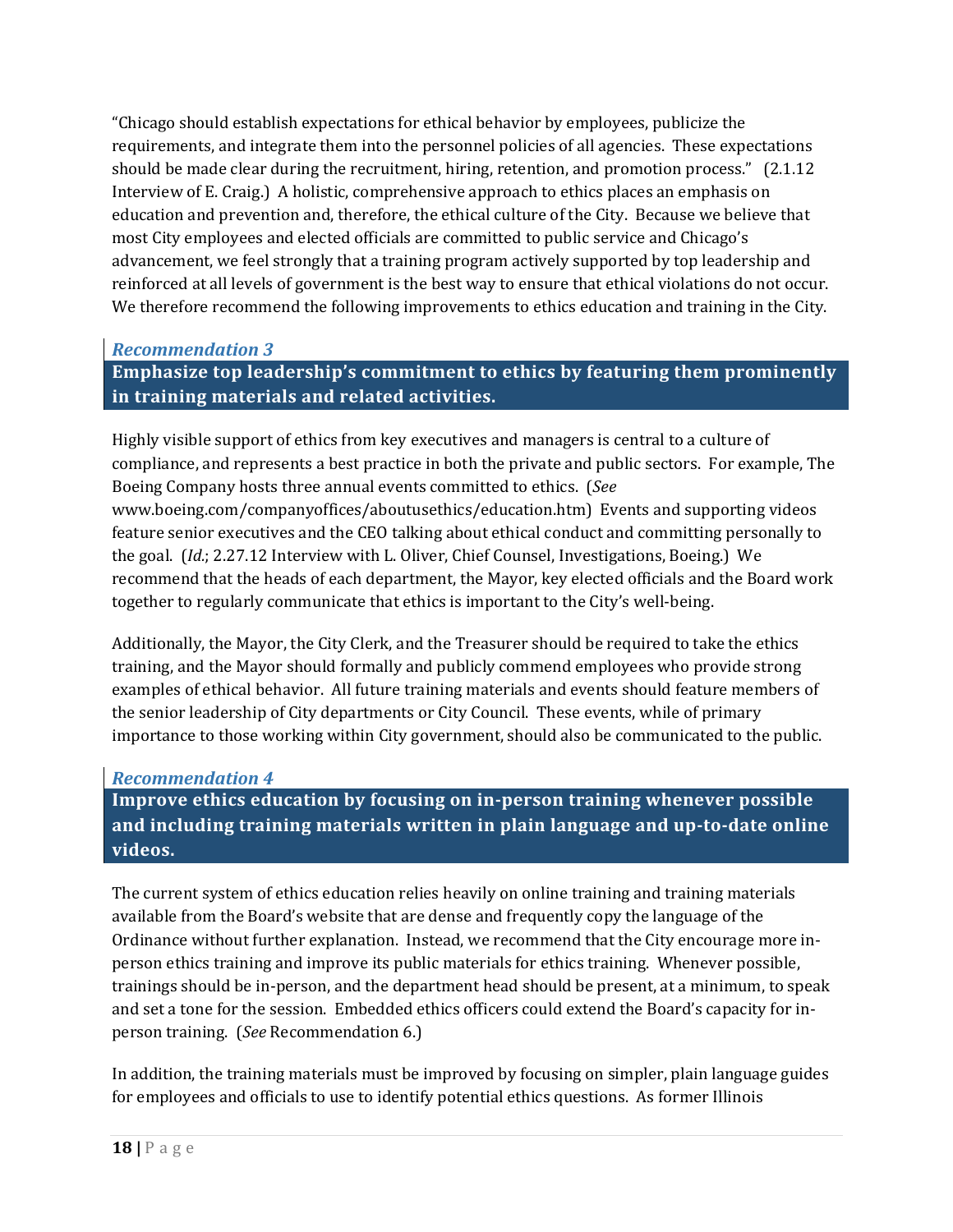Comptroller Dan Hynes suggested, "Ethics is about the gray areas. Get everyone to focus on when to ask the questions, not the right answers." (2.21.12 Interview of D. Hynes.) We agree with this tack, and encourage the Board to focus on best practices, situations that give rise to ethical questions, and issue spotting. Effective videos would depict ethics scenarios and real‐life situations, and should include messages from senior leadership, including the

"Ethics is about the gray areas. Get everyone to focus on when to ask the questions, not the right answers." – Dan Hynes, Former Comptroller of Illinois

Mayor, regarding the importance of being aware of one's ethical responsibilities.

Many other cities have found ways to make their ethics presentations amusing and engaging. (*See* Table 1.) For example, New York City features "It's a Question of Ethics: The Game Show," an online video that tests three employees' knowledge of the regulations and duties in a game format. (http://on.nyc.gov/I3cQq3) Massachusetts provides simple summaries of the law on its website, broken down by position type (such as City Councilors, Municipal Managers, Town Clerks, and Planning Board Members), detailing how the conflict‐of‐interest law applies to each position, including restrictions placed on them while on the job, after hours, and after leaving public service. (http://1.usa.gov/HllvBA) We believe that these are excellent ways to address a large number of common ethical questions and educate employees, officials, and the public on basic principles.





Today, the Board's website is not easy to navigate, and its online training video does not adequately engage participants, due to format choices and dated visuals. Any visitor to the Board's website should be able to easily find the answers to commonly‐asked questions. Key ethics topics should be addressed in plain English and in multiple, easy‐to‐read formats with broad dissemination – such as an improved website that is simpler to navigate, one‐page topical flyers, brochures, and videos. (*See* Table 1.)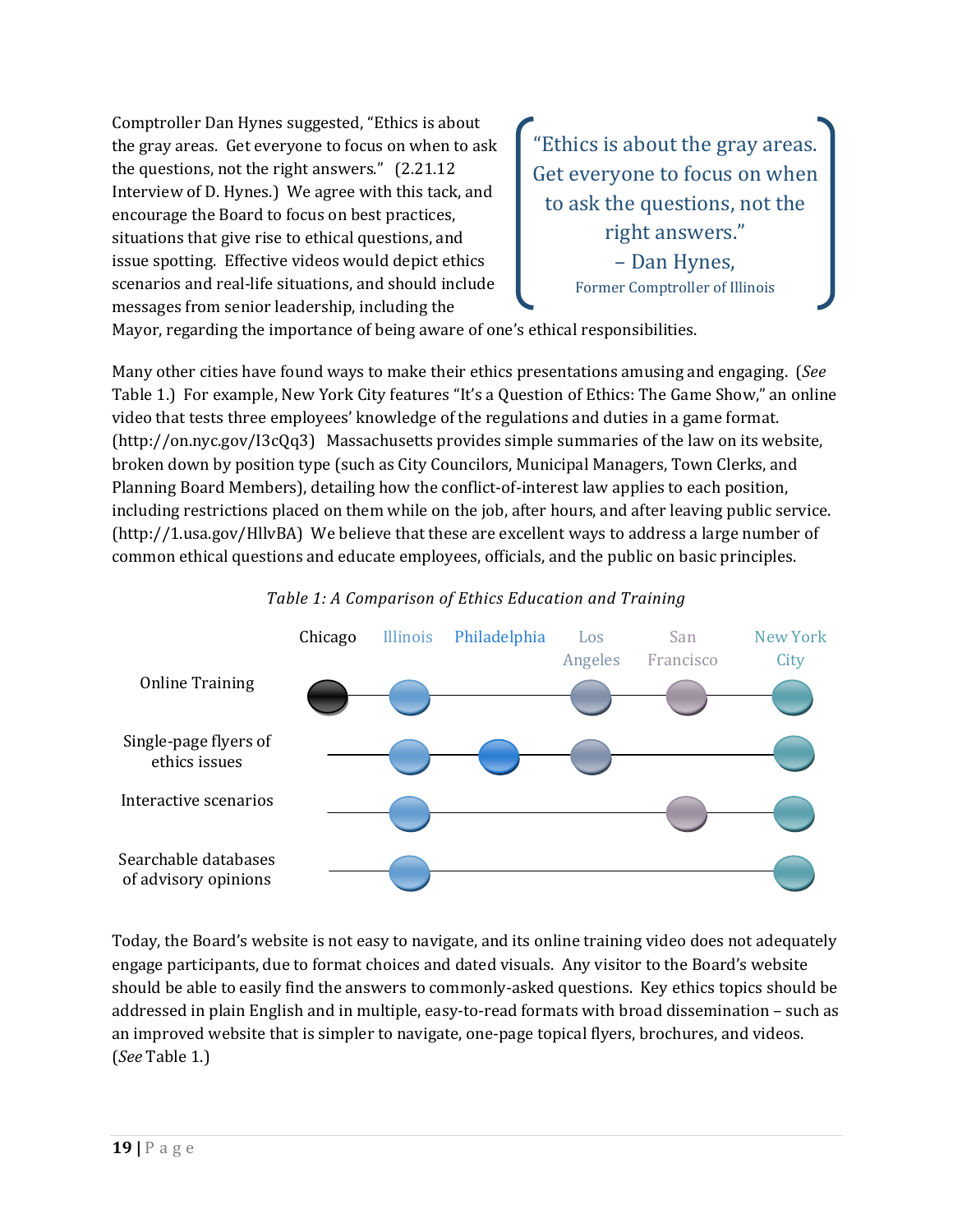#### *Recommendation 5*

#### **Ensure that City employees demonstrate their understanding of the ethical standards, not just their completion of the training.**

The Board's annual online training is broken down into four individual chapters, which begin with paragraph‐long written summaries of various ethics rules within a particular topic – *e.g.*, gifts – and conclude with a short quiz of eight to ten questions relating to the same topic. Each question is preceded by a three to six sentence "story problem" and concludes by asking a "yes/no" question. If the trainee gets an answer wrong, she reads an explanation of why the other answer is correct, then must go back to the previous screen and select the correct answer before moving on to the next question.

When we took the test, we observed that a trainee can click through the screens without reading any of the material and can complete a module in as little as three to five minutes by clicking "yes" or "no" at random and moving on to the next screen. Also, the introductory material in each module is nothing more than a series of textual passages over the course of several pages. There are no graphics, videos, games, or interactive functions, other than a button that directs you to the next screen. Both the training and the quiz require a sophisticated level of reading comprehension. In recent examples, the story problems feature names from Shakespearean and Russian literature that may make it more difficult to follow the threads of these hypothetical situations.

The Illinois Reform Commission suggested a very different approach, in which a score is given to trainees to assess their level of understanding: "[E]mployees should be required to demonstrate

individual understanding of ethical standards by answering randomized questions correctly before advancing to the remaining portions of the ethics training, and by answering a minimum percentage of the questions correctly overall. This desirable minimum percentage may vary based on the complexity of and ethical questions encountered in employees' respective positions." (4.28.2009 Illinois Reform Commission, 100‐ Day Report, p. 82‐83.) We recommend that this type of testing be conducted in Chicago. Those whose scores fall below a minimum threshold should be required to do supplementary training and retake the test within one month.

As a supplemental method of ensuring that City employees and officials understand their ethics training, the Board might also consider including periodic surveys of its trainees or having its ethics officers disseminate and collect such surveys to identify areas for further training. Training is our first line of defense, and the City should be continuously evaluating materials to ensure

### **TRAINING SHOULD BE. . .** Engaging Interactive

Easy to Understand

Visual

#### **AND SHOULD . . .**

Test employees' and officials' understanding of the ethics rules on which they were trained.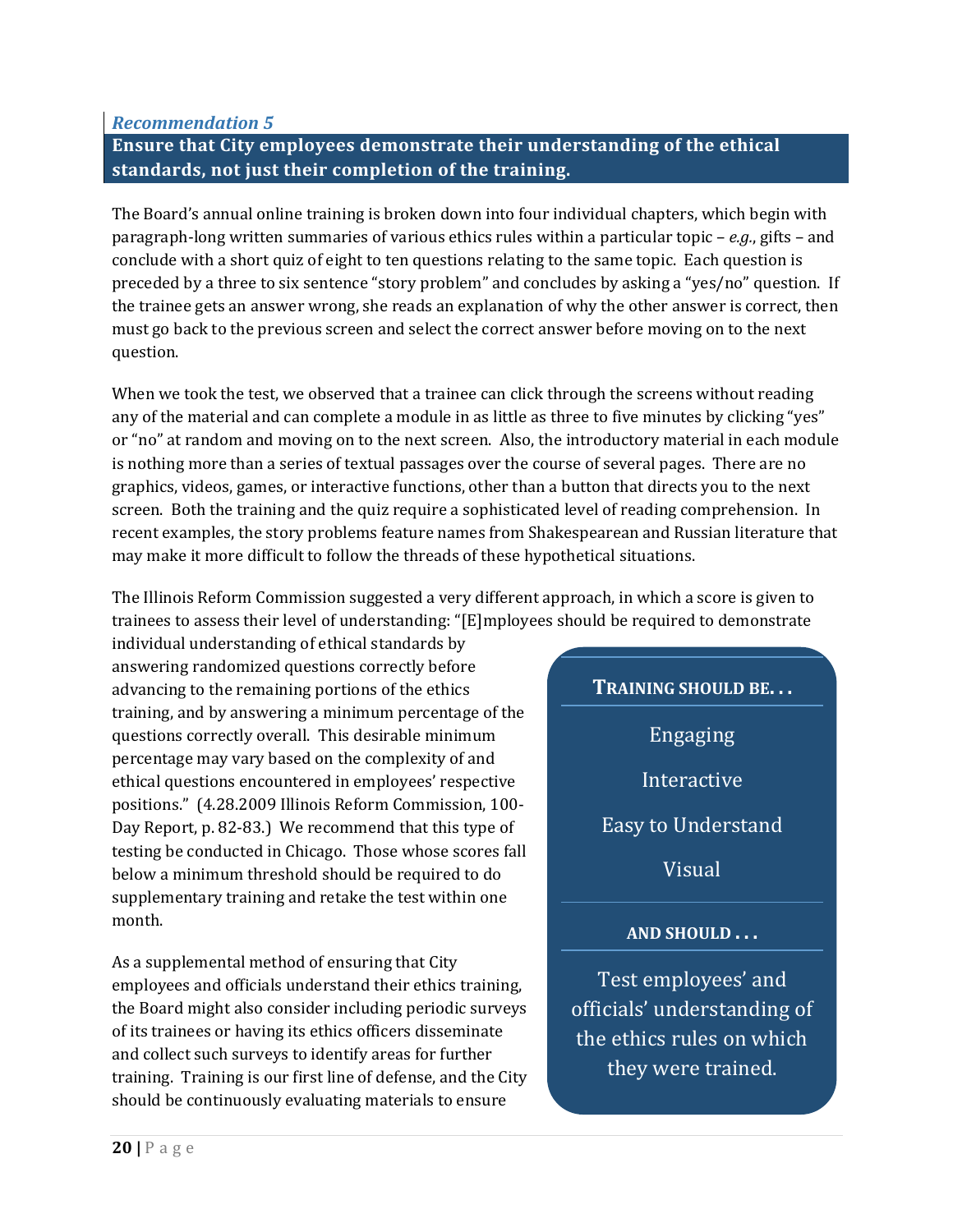their effectiveness. An investment in improved training and education that heads off future scandal more than pays for itself.

#### *Recommendation 6*

**Formalize and promote the role of embedded ethics officers for each department and aldermanic office, and provide relevant training for these individuals.**

The Board currently uses informal ethics liaisons within each department and aldermanic office, although these liaisons are not required by the Ordinance. (Annual Report, p. 6.) In addition to their normal job responsibilities, these ethics liaisons collect financial interest statements from reporting employees, review those forms for completeness, help the Board determine current employee rosters, direct ethics questions to the Board, and serve as general issue spotters. (1.23.12, 3.1.12, and 4.11.12 Interviews of S. Berlin.) No formal training is currently provided for ethics liaisons, each of whom is appointed by the liaison's department head or alderman. (*Id.*)

"Ethics shouldn't just be the responsibility of the Board of Ethics. It should be the responsibility of every department." – Ellen Craig, Former Commissioner of the Illinois Executive Ethics Commission

We believe that the role of ethics officers should be formalized, to make them a permanent part of Chicago's ethics framework, and to ensure that resources are dedicated to their training. Ethics officers serve a practical purpose, as an on‐the‐ground resource for the Board, and a symbolic function, as a way of highlighting how ethics can be integrated into the daily life of each department. As Ellen Craig suggested, "Ethics shouldn't just be the responsibility of the Board of Ethics. It should be the responsibility of every department." (2.1.12 Interview of E. Craig.)

Embedded ethics officers are an excellent way to send this message, and to respond to emerging ethics issues within those departments, as employees are more likely to pose their ethical questions or concerns to an individual whom they know.

We recommend that the ethics officers be formally trained in this role, through annual face-to-face training and regular electronic communications. While ethics officers would primarily be trained by the Board, it might also be useful for the IG and LIG to speak with the ethics officers periodically regarding their investigative processes and how ethics officers can train their personnel to spot "red flags." Training should also address ethics issues specific to their departments, so that the officers can then push these ideas out to departmental staff. With sufficient training, embedded ethics officers can do more than ensure compliance, answer general questions, and collect forms. Other cities and states, such as Los Angeles, New Jersey, and Illinois, have codified the role of ethics officers and have embedded them in the various departments. (L.A. Executive Directive No. 7  $(7.12.06)$ ; N.J. Uniform Ethics Code § 1; 5 ILCS 430/20-23.) Los Angeles also provides a special website to assist its ethics liaisons in their role. (http://bit.ly/y6rgdB)

While the Board must remain the source of all formal advisory opinions related to the ethics ordinance, ethics officers could answer basic questions and refer more complex matters to the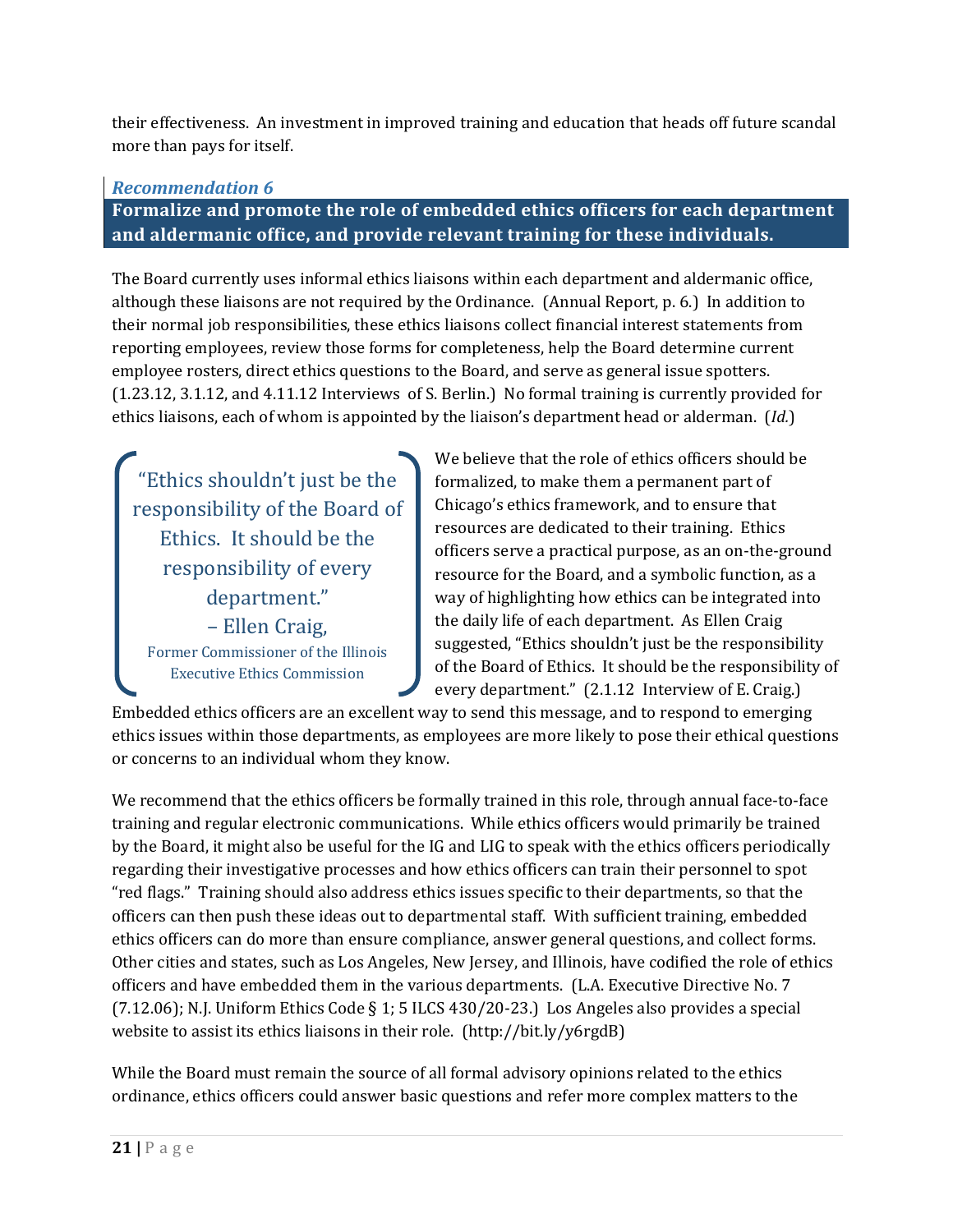Board. (*See* 2‐156‐380(l).) The Board should ensure that the ethics officers are knowledgeable and up to date on recent Board rulings, while ethics officers could emphasize the role of ethics within their departments through regular email updates, office posters, and leading periodic discussions on ethics during staff meetings. While the Board is an excellent source of training for the generally applicable ethics rules, City departments may wrestle with specific ethical challenges or have rules specific to their departments. The ethics officers can help administer these rules, as well.

We envision that embedded ethics officers would also help identify individuals who successfully model the ethical behavior the City hopes to see from its public servants. A study conducted by the Ethics Resource Center in 2009 found that Chicago lagged behind its national peers in rewarding employees for outstanding ethical conduct. (2009 City of Chicago Compliance and Integrity Survey, Ethics Resource Center, 12.15.2009 at 14.) Perhaps, as part of the annual Kathy Osterman Awards, which generally reward superior public servants within the City, the City could also

In a study conducted by the Ethics Resource Center in 2009, it was found that Chicago lagged behind its national peers in rewarding employees for outstanding ethical conduct.

acknowledge a number of persons who successfully modeled ethical behavior or exemplify the Code of Principles.

We also believe that a corps of ethics officers could help the City make the ethics ordinance a living document. In Los Angeles, ethics officers have the additional duty of reviewing the conflict of interest code of each department every two years. (L.A. Executive Directive No. 7 (7.12.06).)

We suggest that the City provide additional encouragement for employees to become ethics officers. For example, the Training and Education Unit of the New York City Conflicts of Interest Board offers continuing legal education credits to New York City attorneys at no charge, if they are trained as ethics officers. (2.3.12 Interview of M. Davies, W. Hawley, and C. Miller, NYC Conflicts of Interest Board; *see also* www.nyc.gov/html/conflicts/html/units/training.shtml.) In addition, those fulfilling this important role should have their core duties adjusted to accommodate this additional assignment.

#### *Recommendation 7*

**Integrate ethics into hiring and orientation, and require ethics training to begin within two weeks of hiring.**

The Ordinance requires aldermen, staff, City Council committee staff members, and senior executives to complete their quadrennial in‐person training within 120 days of beginning their position. (2‐156‐145(a).) City employees and all other officials are not required to complete any ethics training at the time of their hiring or orientation. *(Id.* at -145(b).) As a result, as many as eleven months can go by before a new employee receives any ethics training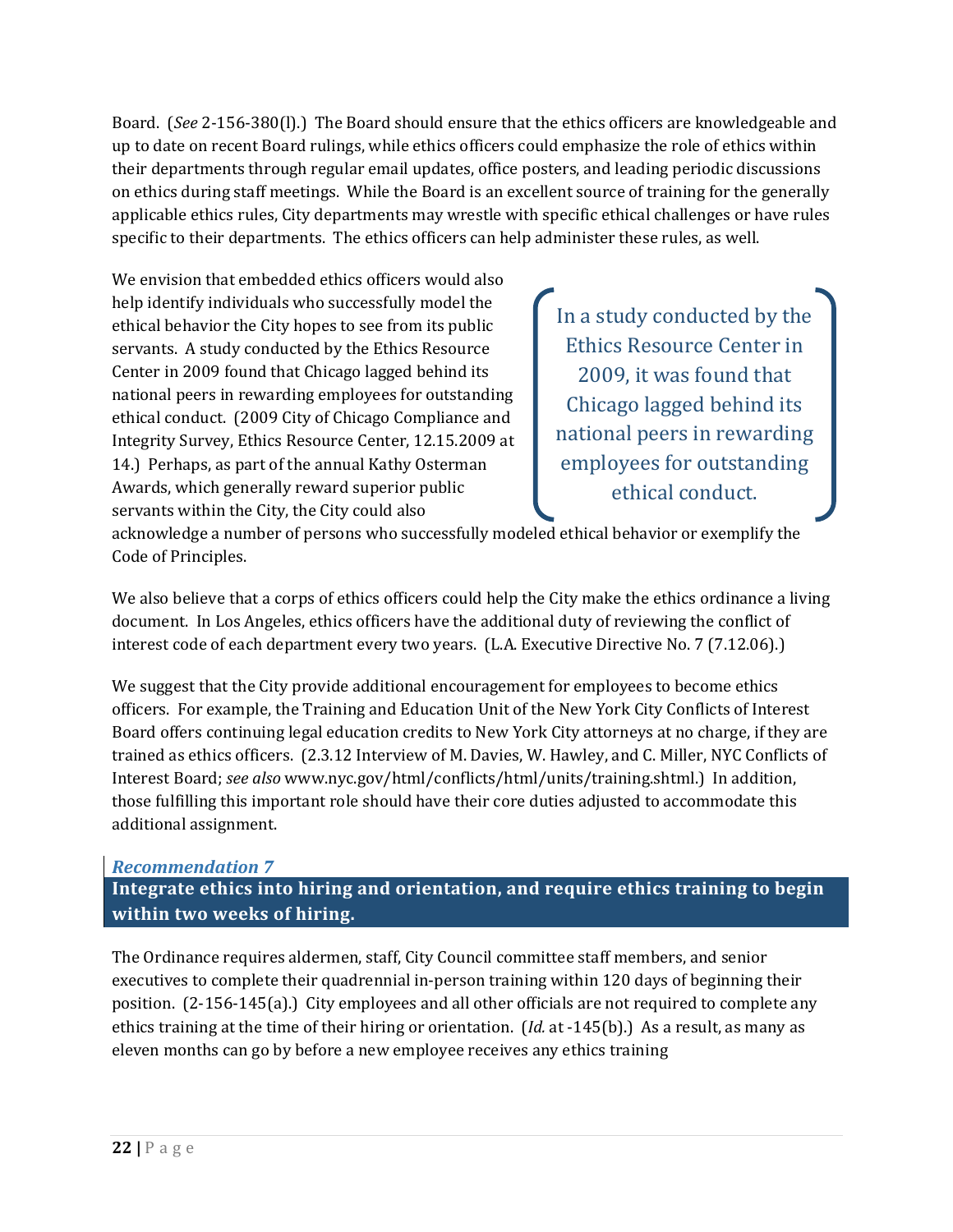The Illinois Reform Commission accurately observed that "new employees are most impressionable when they are first hired, and therefore must receive immediate education on relevant ethical standards." (100‐Day Report at 82.) We agree with this approach, and believe that educating new employees and appointed or elected officials in this fashion would set an appropriate tone early and prevent unintentional violations of the Ordinance, as well as limit the influence of those employees who do not model strong ethical practices.

#### *Recommendation 8*

**Require ethics training for all officials, as well as parttime and contract employees of the City, and extend ethics education to City contractors and consultants.**

The Ordinance requires that City Council and aldermanic staff, and members of the senior executive service receive face-to-face ethics training every four years, but limits annual ethics training to aldermen and full-time employees.  $(2-156-145(a)-(b)$ . In our view, this creates several undesirable gaps in training:

- All elected officials should be subject to the quadrennial training, including the Mayor, City Clerk, and Treasurer.
- All elected officials, appointed officials, full-time employees, part-time employees, contract employees, and employees of non‐profit organizations affiliated with the City should be subject to the annual ethics training. It must be equally clear that all aldermanic staff is subject to the same annual training requirement.
- All consultants hired by the City and all City contractors should be provided with information regarding the ethics ordinance and how it applies to them and the City employees or officials with whom they work.

Elected officials, appointed officials, part-time employees, and contract employees are not exempt from the ethics ordinance; there is no reason to exempt them from training. If the City's goal is to ensure that its workforce is acting ethically, then its entire workforce must be trained, and those who interact with City workers must understand the rules that apply to their interactions.

#### *Recommendation 9*

**Require education and training for exiting employees and officials regarding their postemployment activities.**

In executive orders that he issued upon entering office, Mayor Emanuel addressed many of the loopholes regarding lobbying activities after a City official or employee leaves her position. (*See* Executive Order 2011-1.) Presently, however, there is no requirement that an exiting employee or official be reminded of these obligations at the time of her departure. We recommend that all exiting employees and officials be required to receive a briefing on permissible post-employment activities prior to receiving their final paycheck.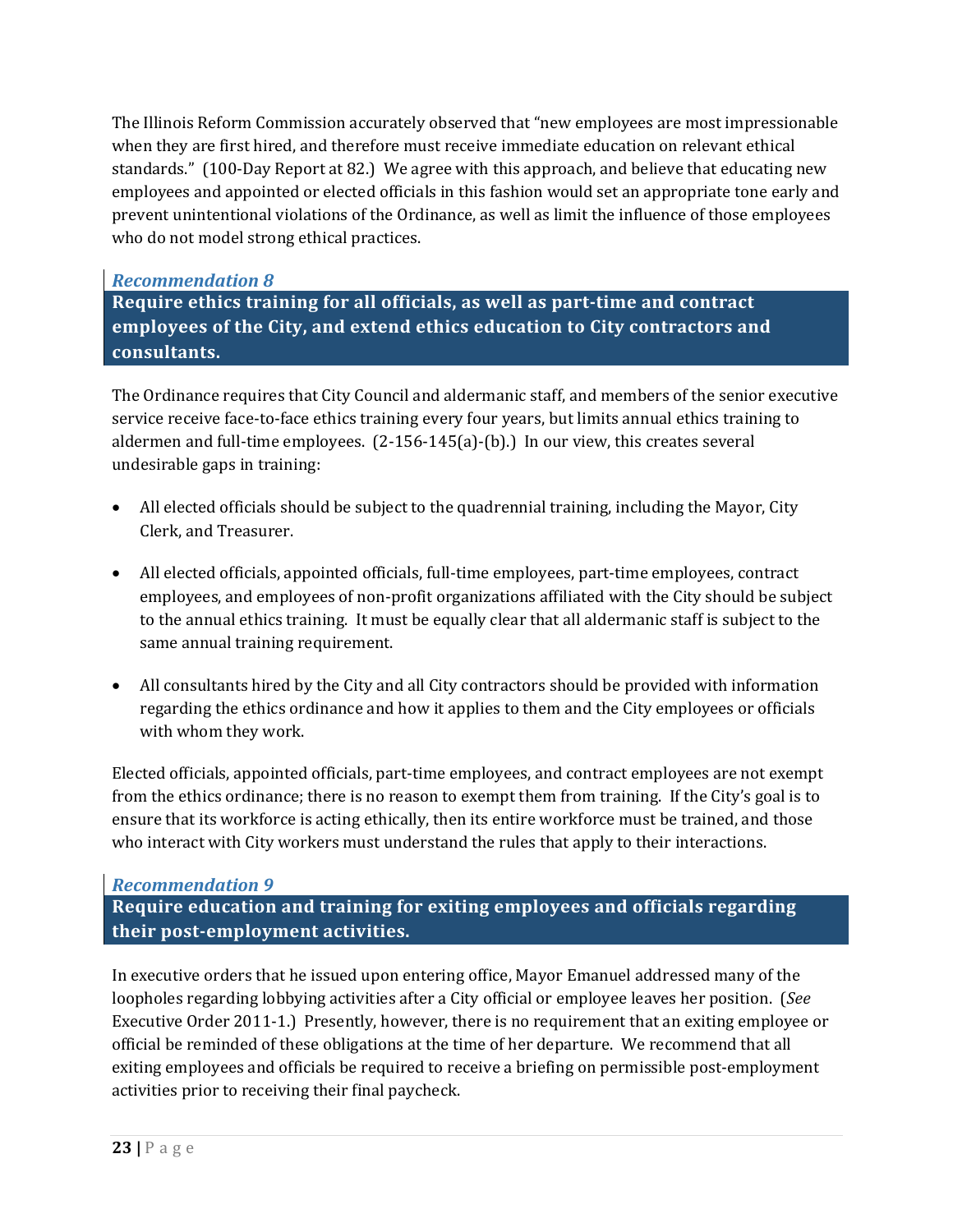#### *Recommendation 10*

#### **Inform the public of all persons who do not complete their ethics training on time.**

We believe that one of the easiest ways to encourage employees, officials, and lobbyists to complete their ethics training on time is to identify publicly anyone who fails to do so. We recommend that the Board post these individuals' names on its website within a week after the annual deadline for training compliance passes.

#### *Recommendation 11*

#### **Overhaul and reorganize the Board's website to make information more accessible for City employees, officials, and the public.**

The Board's current website provides a great deal of information, but, unfortunately, most of this information is not organized in a user-friendly way. Key information – short documents answering frequently asked questions on common ethics issues, or advisory opinions, for example – is scattered throughout several locations on the website. There is very little information that explains the Board's function to the public or directly educates the public. The Task Force believes that the Board's website is in need of substantial improvement.

Public engagement by the Board is particularly important because governmental ethics is not always intuitive. It is not merely morality or "ethical behavior" – it is founded on a series of discrete rules that govern the role of a public servant. As part of its mission, the Board should educate the public regarding the difference between "ethics" in the abstract and governmental ethics. As former IG David Hoffman observed: "The public needs to see accountability and is understandably cynical on ethical issues. To overcome this, the Board of Ethics needs to do a better job of being transparent about its activities and informing the public about its decisions and actions to the fullest extent possible." (2.3.12 Interview of D. Hoffman.) We strongly agree.

We recommend that the Board re-organize its website to make it more engaging and interactive. It is essential that the website be easy to navigate, with a user‐friendly and comprehensive search engine that enables visitors to search Board opinions. The website should be regularly updated and encourage the public (or employees) to visit frequently, by including recurring features, such as, "Ethics in the News," the "Ethics Question of the Week," or profiles of employees who model exemplary ethical conduct. Social media could be an effective tool for the Board to distribute brief, frequent updates on information and training to City employees, officials, and the public, and to direct traffic to its website.

The website should also make it clear to employees when they should contact the Board with a question and, alternatively, when they should reach out to their manager, the Corporation Counsel or another department. The website should have links to all related laws (including the State's campaign finance law), executive orders, training materials, quizzes, resources, and forms that are submitted to the Board.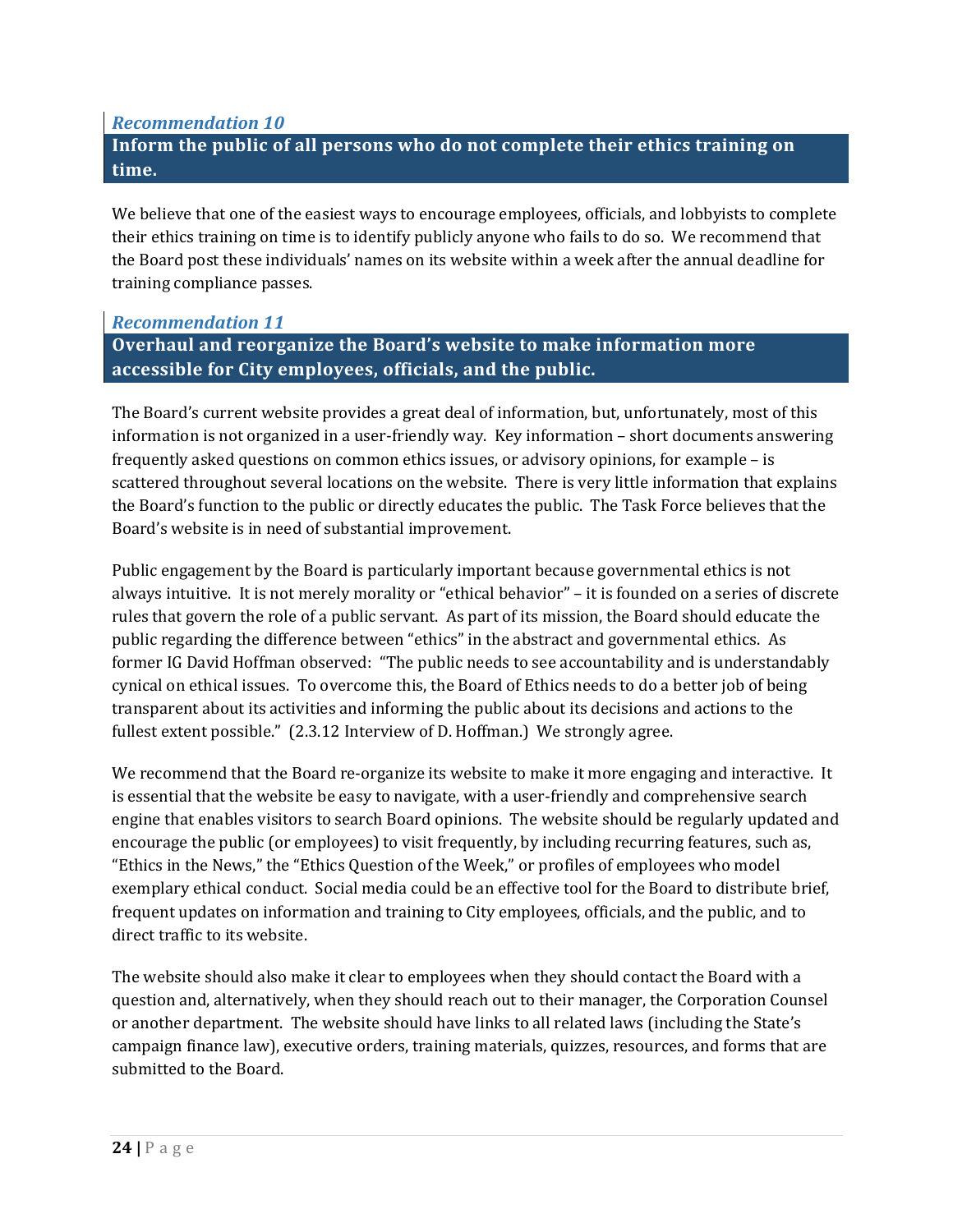*Recommendation 12*

**Require the Board to regularly report findings, statistics, and data that explain its training and education role, as a means of raising the public profile of the Board.**

The Board has a responsibility to the residents of Chicago to report on its activities. During our work, we found that the Board and its staff are a trusted source of advice and counsel for City

employees and officials. (*E.g.,* Employee Focus Groups; 3.9.12 Interview of Ald. Brookins; 3.7.12 Interview of Ald. Colon; 3.9.12 Interview of Ald. O'Connor; 2.23.12 Interview of Ald. O'Shea.) The Board's staff works hard to answer each and every question that comes across its desk; staff received

The Board of Ethics received nearly 6,000 requests for advice last year.

nearly 6,000 requests for advice last year. (1.23.12 Interview of S. Berlin.) The Board trains tens of thousands of employees and officials on a yearly basis via either in‐person or electronic training. (Annual Report, p. 3.)

Unfortunately, these successes are neither publicized nor easy to locate on the Board's website. While we understand that there are confidentiality issues limiting the Board's ability to communicate the full range of its work, more transparency in the Board's work would help it generate support from the public and City employees and officials.

The Board is required to prepare periodic reports (at least annually) "summarizing the board's activities" for the Mayor and City Council. (2‐156‐380(k) (requiring these reports but failing to further describe their content).) At present, the "Annual Reports" section of the Board's website is current only through the 2008‐2009 report. We recommend that the Board be required to publish semi-annual reports, which would include more dynamic and instructive information – not just statistics – such as:

- The compliance of employees, lobbyists, and officials with training, disclosures, and registration;
- the number and substance of formal and informal advisory opinions the Board releases each year, including identifying which are precedential;
- the number and types of ethics complaints brought within the timeframe and how each was resolved;
- the trends and emerging issues the Board has seen based on its requests for guidance; and
- how training will address developing ethical issues.

Some, but not all, of this information is provided in the Board's historical annual reports. (*See generally* Annual Report.) We believe that it must be provided in a more timely fashion, and that the Board should be required to include the above categories of information in its periodic reports.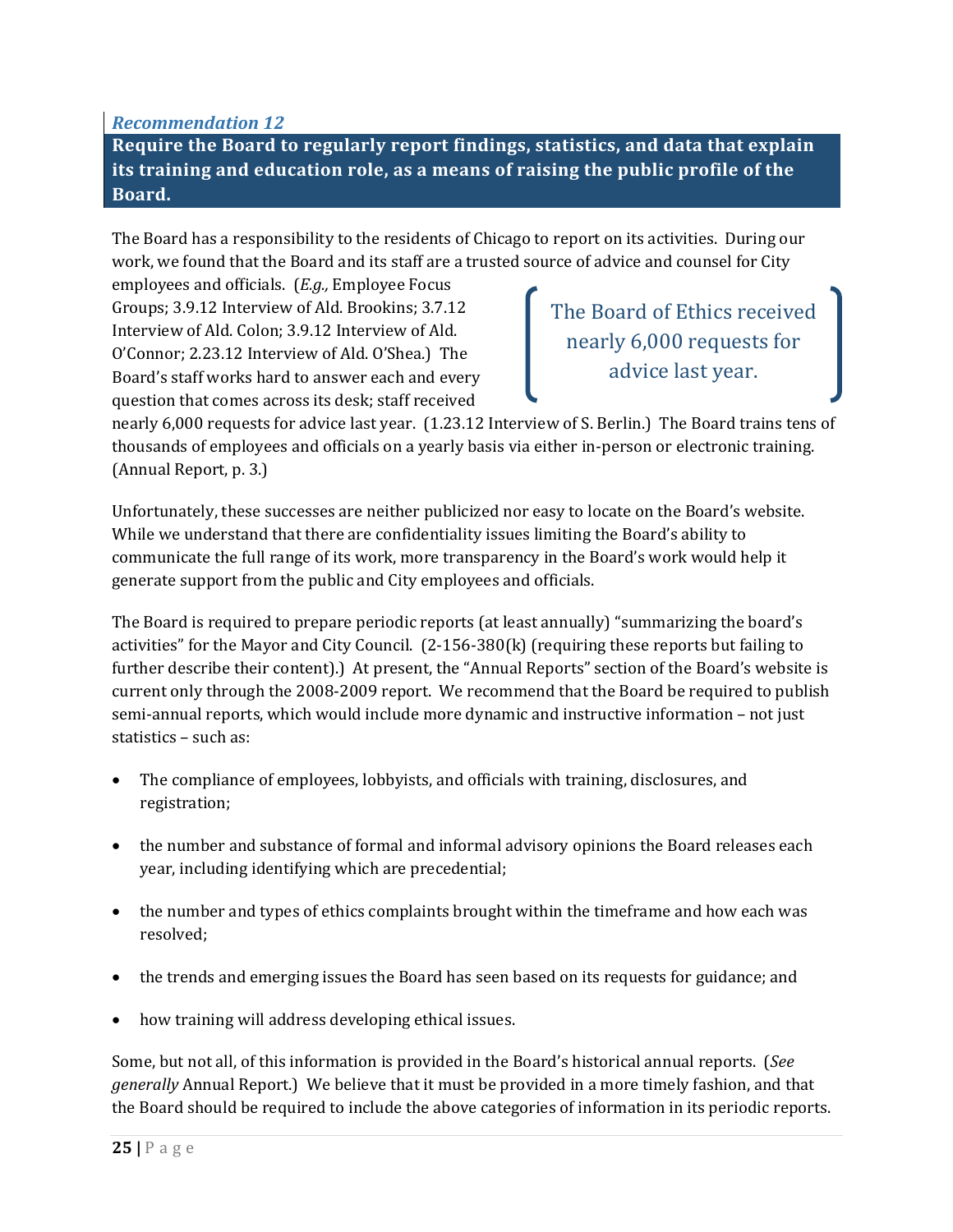The Board should also update employees, officials, the public, and the media on advisory opinions it issues and current ethical problems in the workplace through frequent, periodic electronic newsletters. This is a best practice in the private sector and can be done without disclosing the identities of the persons investigated by the Board.

Finally, all minutes of the Board's public meetings should be posted no more than 14 days after the meeting date, so that the public can readily understand the Board's activities.

#### *Recommendation 13* **Establish easily navigable databases with relevant ethics, campaign finance, FOIA, and contracts data.**

A tremendous amount of information is already available on Chicago's website, including information uploaded by the Board. The Task Force commends Mayor Emanuel on the amount of City information he and his staff have made public. However, we feel that more can be done to enhance navigability, search‐ability and public comprehension of this data. Access to FOIA materials, public information regarding contracts granted, campaign donations, recusals, and other information will enhance the data already available. Relational databases help ethics enforcement officers and the public identify patterns, and allay suspicions about possible misconduct. Campaign finance data is housed by the State of Illinois, but could be linked as municipal races are coded. (*See* http://bit.ly/HRIZlk) A potential model for Chicago is New York City's Campaign Finance Board website (http://on.nyc.gov/AnJt4C) , which provides a way for the public and that city's employees to easily find vendors and individuals doing business with New York City and quickly see whether they have made campaign contributions to that city's officials.

Likewise, the federal and other governments have established electronic reading rooms, which make public materials released under FOIA. Such a "reading room" might also include financial interest statements, economic disclosure statements, a list of current City contractors, and other information that is presently made available by the City in various locations. Building this type of reading room requires the development of an infrastructure and search engine, but it also offers the prospect of ultimate cost savings by lessening the City's reliance on FOIA reviews and FOIA officers. We encourage the City to pursue these options.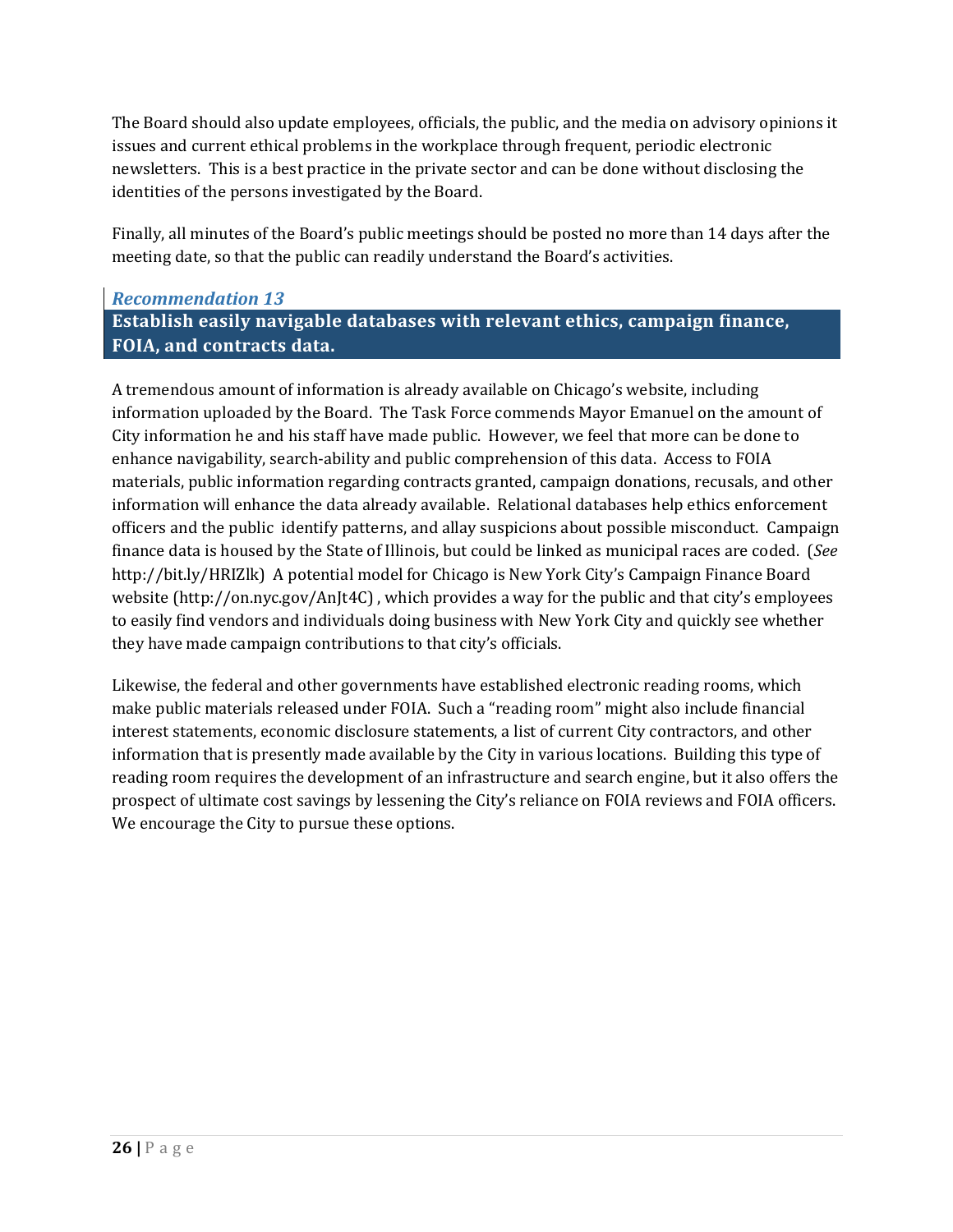". . . standards have to be right: not too strict, or they won't be enforced, and not too lax, or they miss something."

> – Professor Kathleen Clark, Washington University School of Law

> > "Employees and officials have an affirmative responsibility to report wrongdoing. They also should be protected from retaliation. While the right to be free from retaliation is important, it is equally important that employees *know* that they have this right."

> > > – Chicago Ethics Reform Task Force

"No employee should ever feel coerced or compelled to donate to a political campaign at the request of a supervisor."

– Chicago Ethics Reform Task Force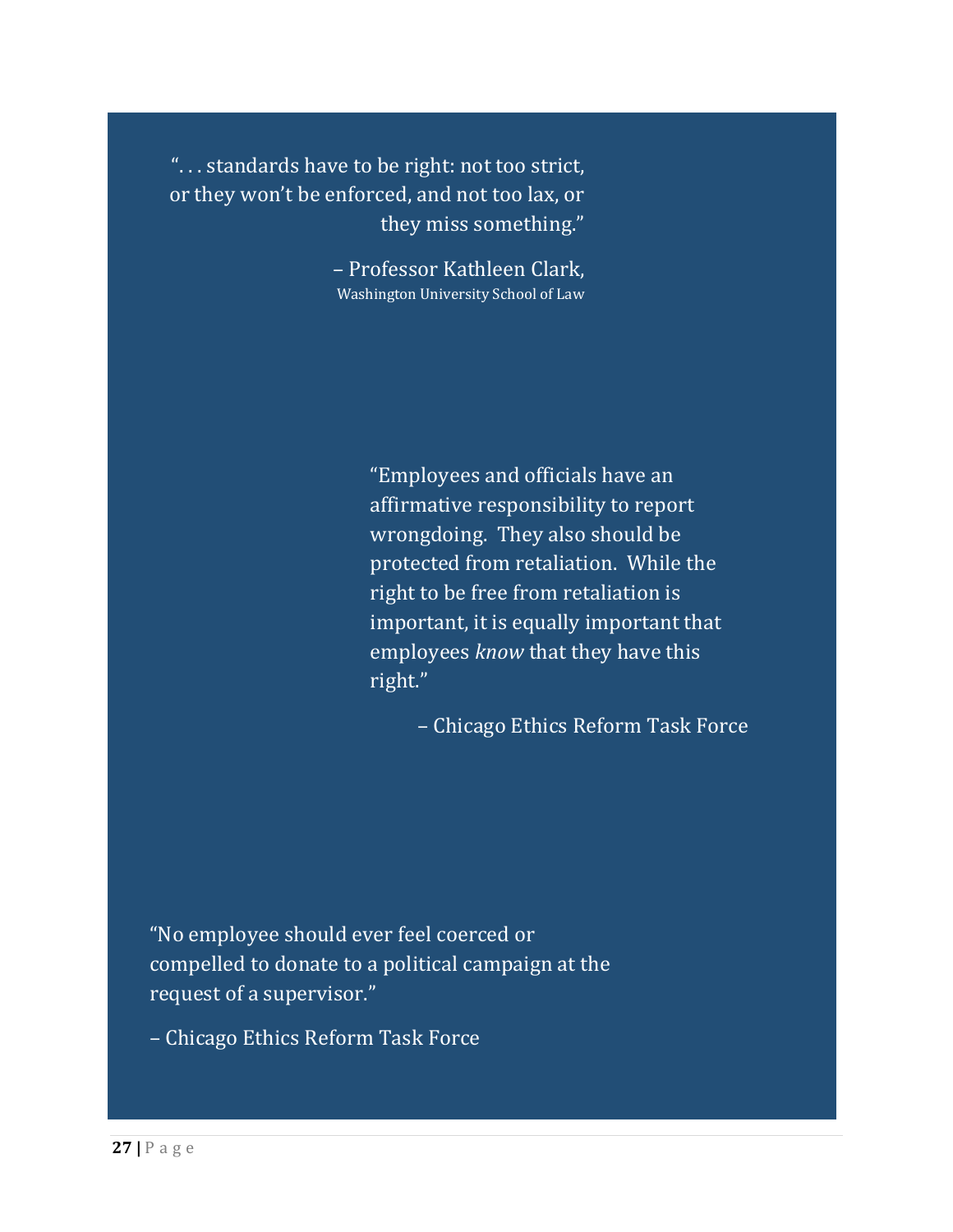## **REGULATION**

Chicago's ethics ordinance addresses many of the main areas generally included in an ethics law: conflicts of interest, gifts, lobbying, financial disclosures, prohibited political activity, and training, among them. Within each of these areas, however, there are loopholes, inconsistencies, and other aspects that require clarification or strengthening. Drafting an ordinance is a delicate balance. As Professor Kathleen Clark of Washington University School of Law observed, "The substantive standards have to be right: not too strict, or they won't be enforced, and not too lax, or they miss something." (2.14.12 Interview of K. Clark.) With the goal of providing Chicago's employees and officials with a more comprehensive, clear ethics law, we make the following recommendations, organized by topic.

#### *General Recommendations*

#### *Recommendation 14* **Reorganize the ethics ordinance so that related topics are grouped together.**

Within the ethics ordinance, Article I contains all of the general provisions; Article II addresses financial disclosures; Article III deals with lobbyists and lobbyist registration; Article IV sets up the Board of Ethics; and Article V enumerates the penalties for violations of the ordinance. We submit that the better approach is to break Article I into separate sub‐headings, by topic, such as conflicts of interest, gifts, training, etc., and to group all of the provisions relating to a specific topic under a single heading. This organizational structure would keep related information together, and thus make it much easier for readers of the Ordinance to locate and review all provisions on a particular topic.

As the campaign finance ordinance is integrally related to the ethics ordinance, and the Board of Ethics has the same oversight authority for the campaign finance ordinance as the ethics ordinance, we also recommend combining the ethics and campaign finance ordinances into a single ordinance.

#### *Reporting Misconduct & Whistleblower Protection*

The ethics ordinance does not provide general protection for employees who report misconduct, commonly referred to as "whistleblower" protection, although the IG's ordinance does include limited anti-retaliation provisions (2-56-100) and the City has a more generally applicable whistleblower provision (2‐152‐171).

These types of provisions protect employees who report wrongdoing – or who cooperate with investigations regarding wrongdoing – from being punished for reporting to or cooperating with authorities. "Punishment" in this sense generally means employment‐related retaliation and can range from declining to promote someone to firing an employee. The Task Force believes that the City must do more to encourage its employees to report wrongdoing and assure them that they will not suffer for doing so.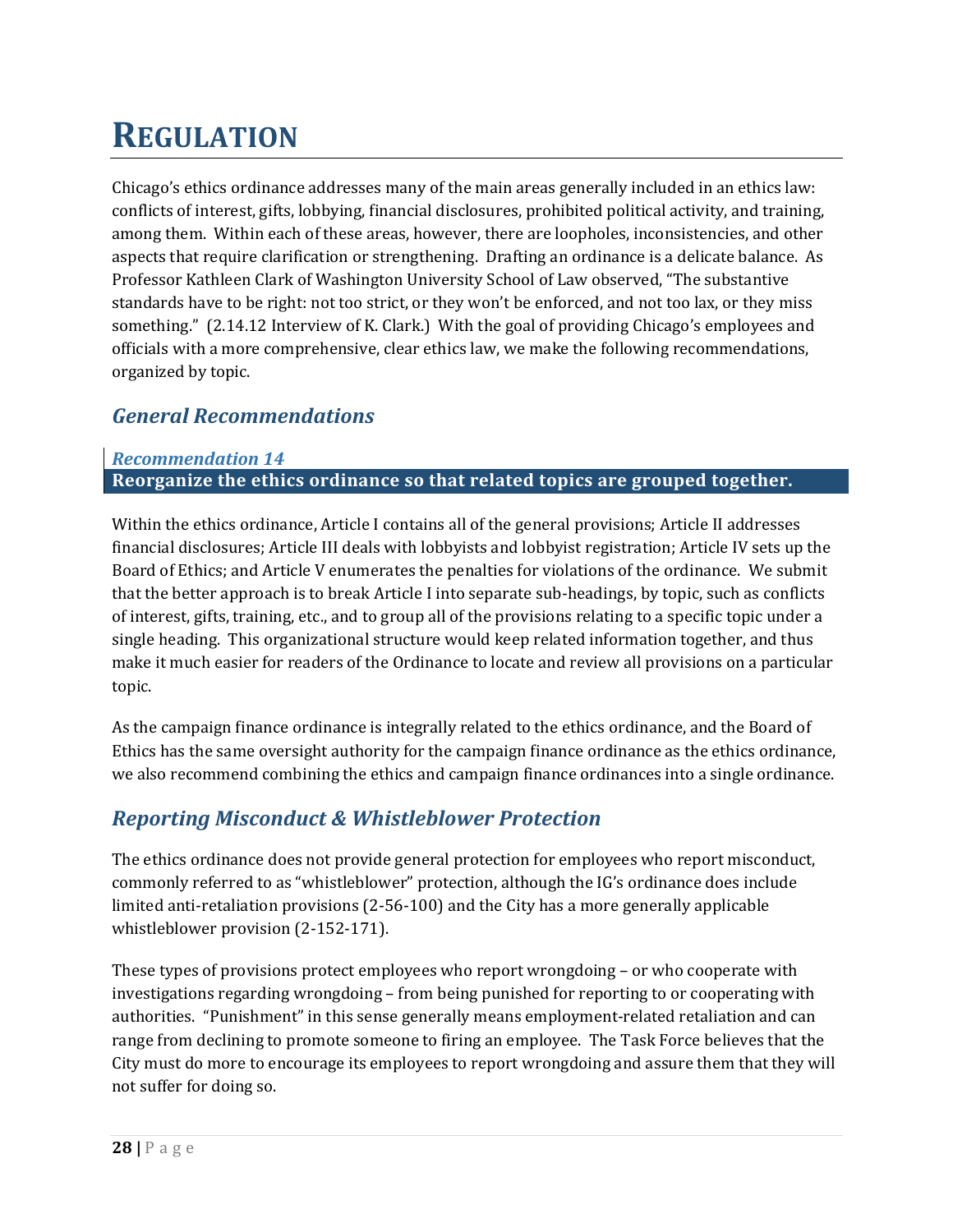#### *Recommendation 15* **Codify Executive Order 20115 imposing a duty to report wrongdoing.**

The Ordinance does not generally require employees to report wrongdoing, with the exception of section 2-156-308, which requires certain individuals to report lobbyists who fail to register with the Board. The Mayor, however, has issued two executive orders on this topic: Executive Order 2011‐5, which requires City employees to report corrupt or criminal activity involving a City office, City job, or dealings with the City, and Executive Order 2011‐6, which requires City employees to report allegations of unlawful political discrimination in connection with City employment.

We believe that the broader requirement to report misconduct from Executive Order 2011‐5 should be codified so that it permanently extends to all City employees and officials.

#### *Recommendation 16* **Add to the ethics ordinance whistleblower protection for reporting misconduct.**

As noted above, the Ordinance does not include a generally applicable whistleblower provision. The IG's ordinance prohibits retaliation against a person who cooperates with or assists the IG. (2‐ 56‐100.) Separately, Executive Order 2011‐6, which applies only to executive branch employees, prohibits retaliation against any job applicant, employee, or official who makes a complaint or public disclosure or cooperates with the *Shakman* monitor, the IG, or law enforcement authorities in investigating any *Shakman* violation.

The City does, however, have a generally applicable whistleblower provision, which bars retaliatory action against two categories of employees; namely,

- an employee who "discloses or threatens to disclose to a supervisor or to a public body an activity, policy, or practice of any officer, employee, or city contractor that the employee reasonably believes evidences: (i) an unlawful use of funds, unlawful use of authority, or other unlawful conduct that poses a substantial and specific danger to public health or safety by any officer, employee, or city contractor; or (ii) any other violation of a law, rule, or regulation by any officer, employee, or city contractor"; or
- an employee who provides information to or testifies before any public body in the course of an investigation, hearing, or inquiry into an activity described above.

#### $(2-152-171(b)(1)-(2))$

A "public body" is broadly defined to include any office or department of the City, the federal government, local law enforcement or prosecutor, federal or state judiciary or law enforcement agency, or any division or employee of the foregoing. (*Id.* at 2‐152‐171(a)(1).)

This broad provision addressing whistleblower protection should be moved into the ethics ordinance alongside the duty to report misconduct described in Recommendation 15. Employees fear retaliation for reporting wrongdoing, and the two issues should be linked together.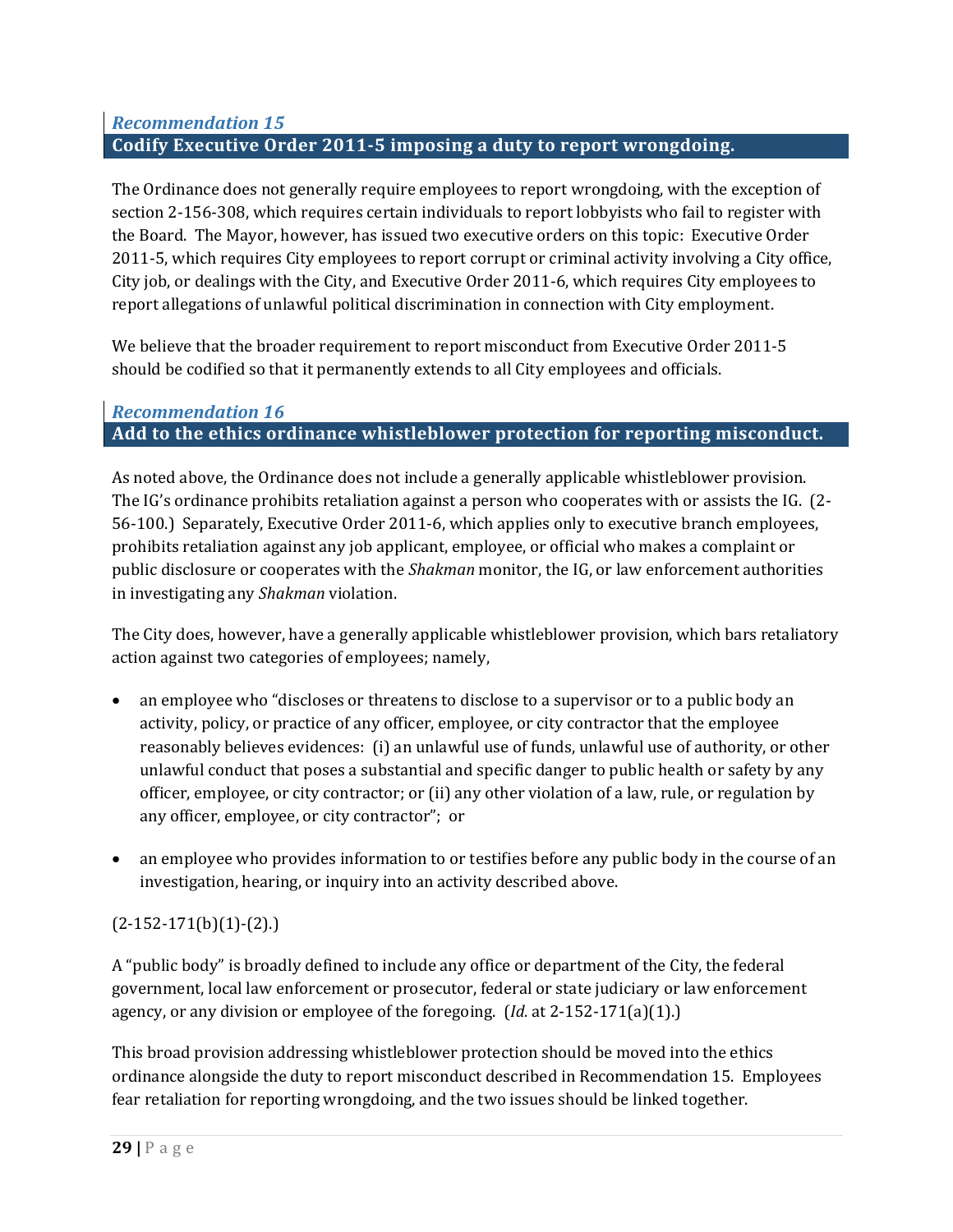According to a 2009 survey of City employees conducted by the Ethics Resource Center, a fear of retaliation from management was a significant factor in employees' decisions not to report misconduct. (*See* 2009 City of Chicago Compliance and Integrity Survey, Ethics Resource Center, 12.15.2009 at 28 (60% of employees expressed that they did not report misconduct because they feared retaliation from management).)

While the right to be free from retaliation is important, it is equally important that employees know that they have this right. The City should make an effort to publicize this information at the time of hiring and on a recurring basis. The whistleblower provisions should also be emphasized on the Board, IG, and LIG websites, and could even be posted in City offices.

### *Conflicts of Interest & Improper Influence*

Sections 2‐156‐020, ‐030, ‐050, ‐060, ‐080, ‐090, ‐110, ‐111, ‐120, and ‐130 of the Ordinance relate to conflicts of interest and improper influence. These provisions generally do a good job of addressing when a conflict arises between an employee's or official's private interests and her public role, and explaining which conflicts require disclosure, which require recusal of an alderman from a vote, and which require an employee or official to refrain from taking a particular action.

In some areas, Chicago's conflict‐of‐interest provisions are not only adequate – they are *more* comprehensive than those of other cities.

In some areas, Chicago's conflict‐of‐interest provisions are not only adequate – they are *more* comprehensive than those of other cities. For example, Chicago has a detailed provision barring officials or employees from using their positions to assist relatives or domestic partners in obtaining employment or contracts from a City contractor.  $(2-156-130(c))$  The City also generally prohibits nepotism in hiring or promotion, with a limited exception permitting aldermen to employ their

relatives in their personal staff. (*Id.* at‐130(a).) Many of the other city ordinances we reviewed – New York's, for example – appeared to have no explicit nepotism provision. Chicago's nepotism provisions strike a reasonable balance between prohibiting the conduct that is of real concern – an official or employee giving (or getting) a relative a job through clout alone – while providing a very narrow exception for an alderman's personal staff. (*See id.*)

There are, however, certain areas that require clarification or amplification in Chicago's conflicts‐ of‐interest provisions, and these areas are discussed below.

#### *Recommendation 17*

**Clarify the terms "economic interest," "financial interest," and "business relationship" with regard to conflicts of interest.**

The goal of conflicts-of-interests provisions is to prevent employees and officials from allowing their personal financial motivations to trump their obligations to the public. Because avoiding conflicts of interest (or properly disclosing them) is a central ethics duty of City employees and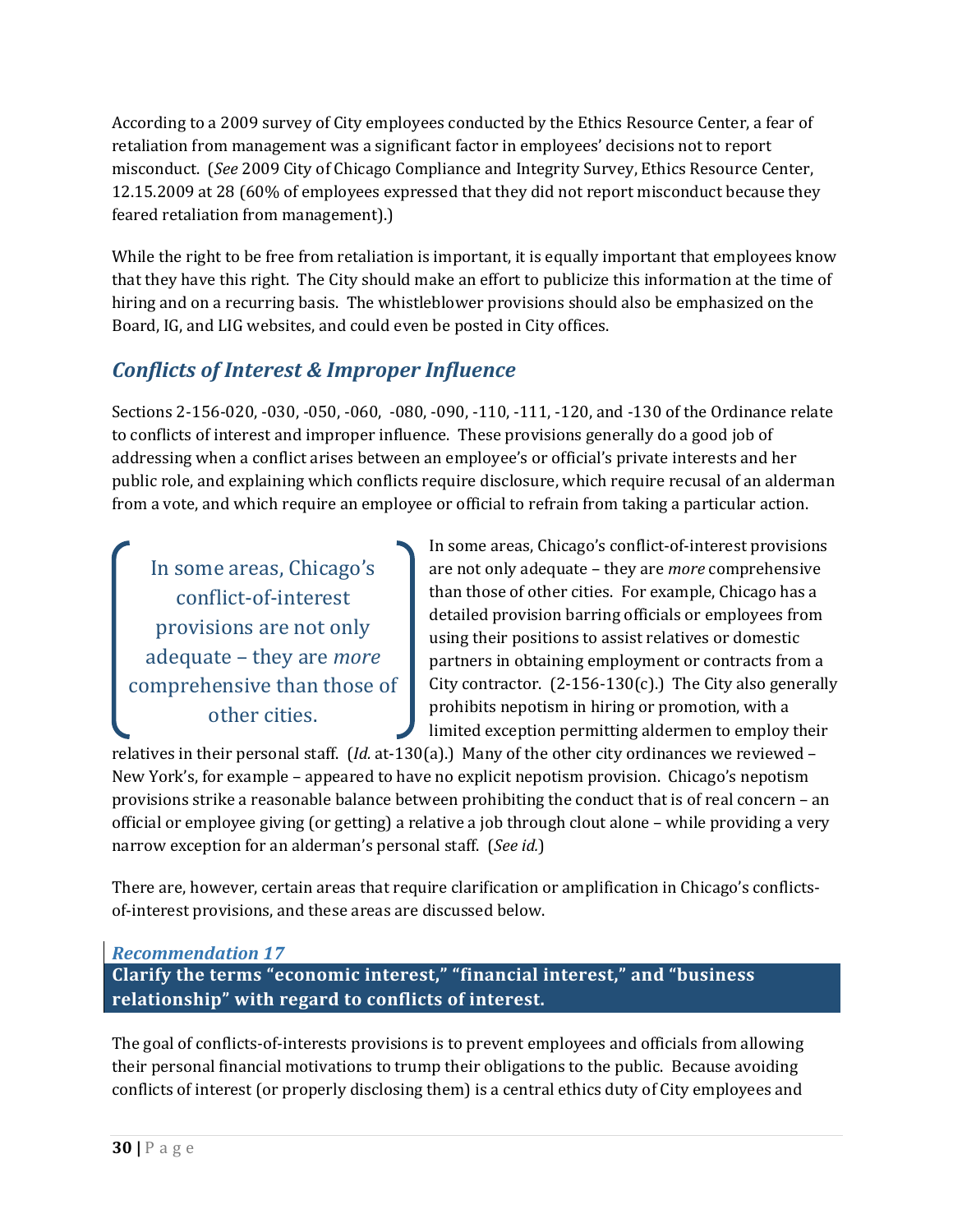officials, the rules regarding conflicts of interest must be clearly drawn. Unfortunately, the Ordinance does not currently achieve this task.

The Ordinance defines conflicts of interest by using three interrelated terms: "economic interest," "financial interest," and "business relationship":

*Economic interest* "means any interest valued or capable of valuation in monetary terms; provided, that 'economic interest' is subject to the same exclusions as 'financial interest.'" (2‐156‐010(i).)

*Financial interest* "means (i) any interest as a result of which the owner currently receives or is entitled to receive in the future more than \$2,500.00 per year; (ii) any interest with a cost or present value of \$5,000.00 or more; or (iii) any interest representing more than ten percent of a corporation, partnership, sole

The goal of conflicts-ofinterest provisions is to prevent employees and officials from allowing their personal financial motivations to trump their obligations to the public.

proprietorship, firm, enterprise, franchise, organization, holding company, joint stock company, receivership, trust or any legal entity organized for profit; *provided, however, financial interest shall not include*

- 1) Any interest of the spouse or domestic partner of an official or employee which interest is related to the spouse's or domestic partner's independent occupation, profession, or employment;
- 2) Any ownership through purchase at fair market value or inheritance of less than one percent of the shares of a corporation, or any corporate subsidiary, parent or affiliate thereof, regardless of the value of or dividends on such shares, if such shares are registered on a securities exchange pursuant to the Securities Exchange Act of 1934, as amended;
- 3) The authorized compensation paid to an official or employee for his office or employment;
- 4) Any economic benefit provided equally to all residents of the City;
- 5) A time or demand deposit in a financial institution;
- 6) An endowment or insurance policy or annuity contact purchased from an insurance company." (2‐156‐010(l) (emphasis added).)

*Business relationship* means "any contractual or other private business dealing of an alderman, or his or her spouse or domestic partner, or of any entity in which an alderman or his or her spouse or domestic partner has a financial interest, with a person or entity which entitles an alderman to compensation or payment in the amount of \$2,500.00 or more in a calendar year;

provided, however, that the exclusions applicable to a 'financial interest', [sic.] as set forth in Section 2-156-010(1), except for the exclusion set forth as Section 2-156-010(1)(a), shall also apply with respect to a 'business relationship'" and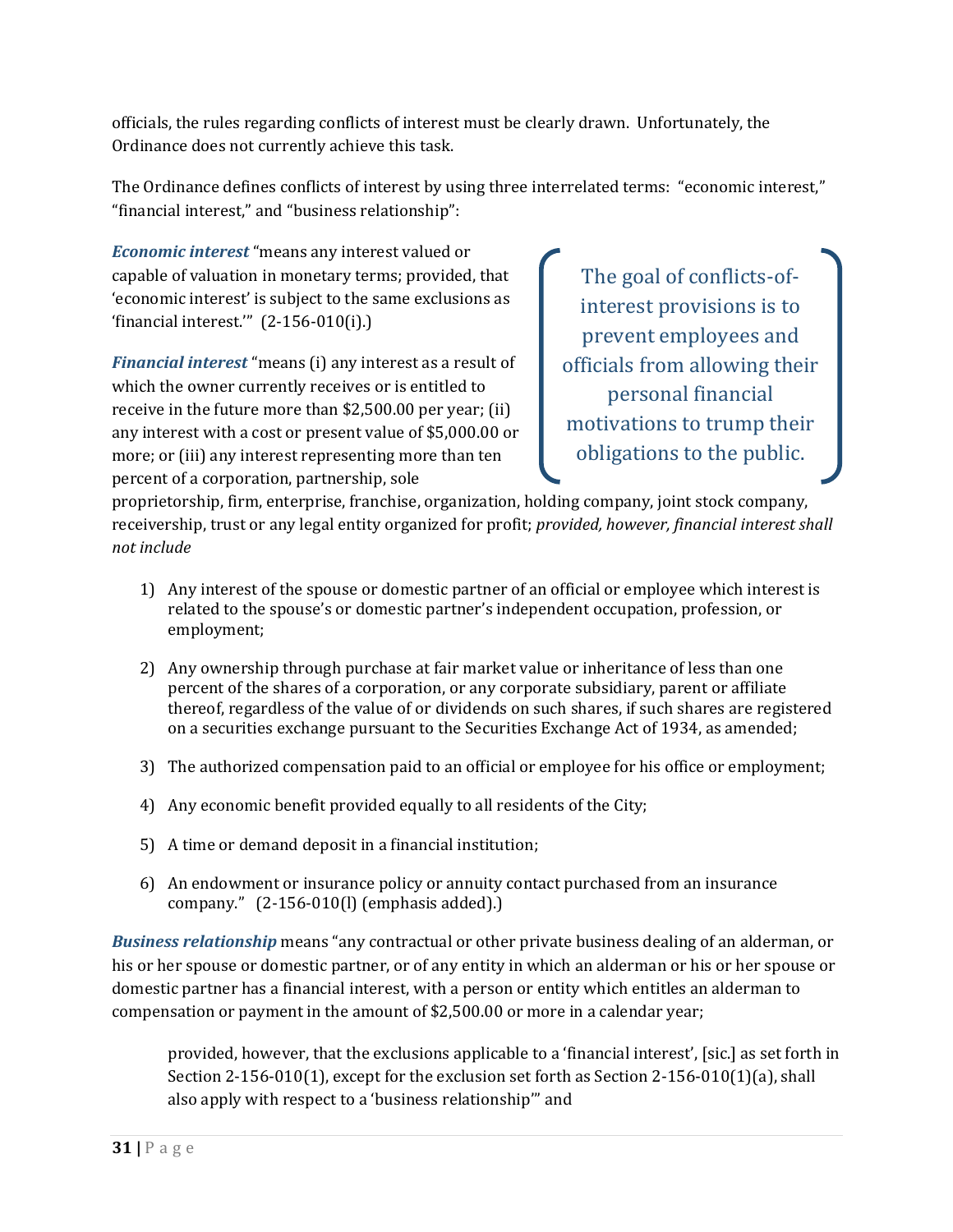further provided that "'contractual or other private business dealing' shall not include any employment relationship of an alderman's spouse or domestic partner with an entity when such spouse or domestic partner has no discretion concerning or input relating to the relationship between that entity and the city."  $(2-156-080(b)(2)(ii)$ ,  $(iii)$ .

These definitions are overwhelmingly complex, due to their exclusions and, in some cases, exclusions of exclusions. (*See id.*) These three defined terms are used throughout the Ordinance. (*See, e.g*., *id.* at ‐030(a), ‐(b); ‐080(b)(1), ‐080(c).) So, for an employee or official to determine whether she has a conflict of interest in a particular situation, she has to first find the relevant conflict-of-interest provision, then see which definition applies, then go back and figure out which exclusions apply, and then identify whether any of the exclusions to the exclusions apply. This is far too difficult.

First, we recommend that the City replace the current definition of "financial interest" with the following:

> *"Any interest valued or capable of valuation in monetary terms with a current value of more than \$1,000 that is personal to an individual and not conferred by virtue of his or her residence in the City or as his or her compensation for employment."*

In our view, this definition not only gets to the types of financial interest that would be significant enough to materially affect a City employee or official's independence, but also is much easier to understand.

Second, we recommend that all references to "economic interest" in the Ordinance be removed and replaced with "financial interest," because there is no need for two separate terms addressing conflicts of interest.

Finally, we recommend that all references to "business relationship" be replaced with the following phrase:

> *"any business relationship that creates a financial interest on the part of the employee or official, or the domestic partner or spouse of the employee or official"*

We believe these revisions would drastically simplify the Ordinance while balancing the need for employees and officials to disclose true conflicts, and would help everyone better understand the conflicts‐of‐interest rules.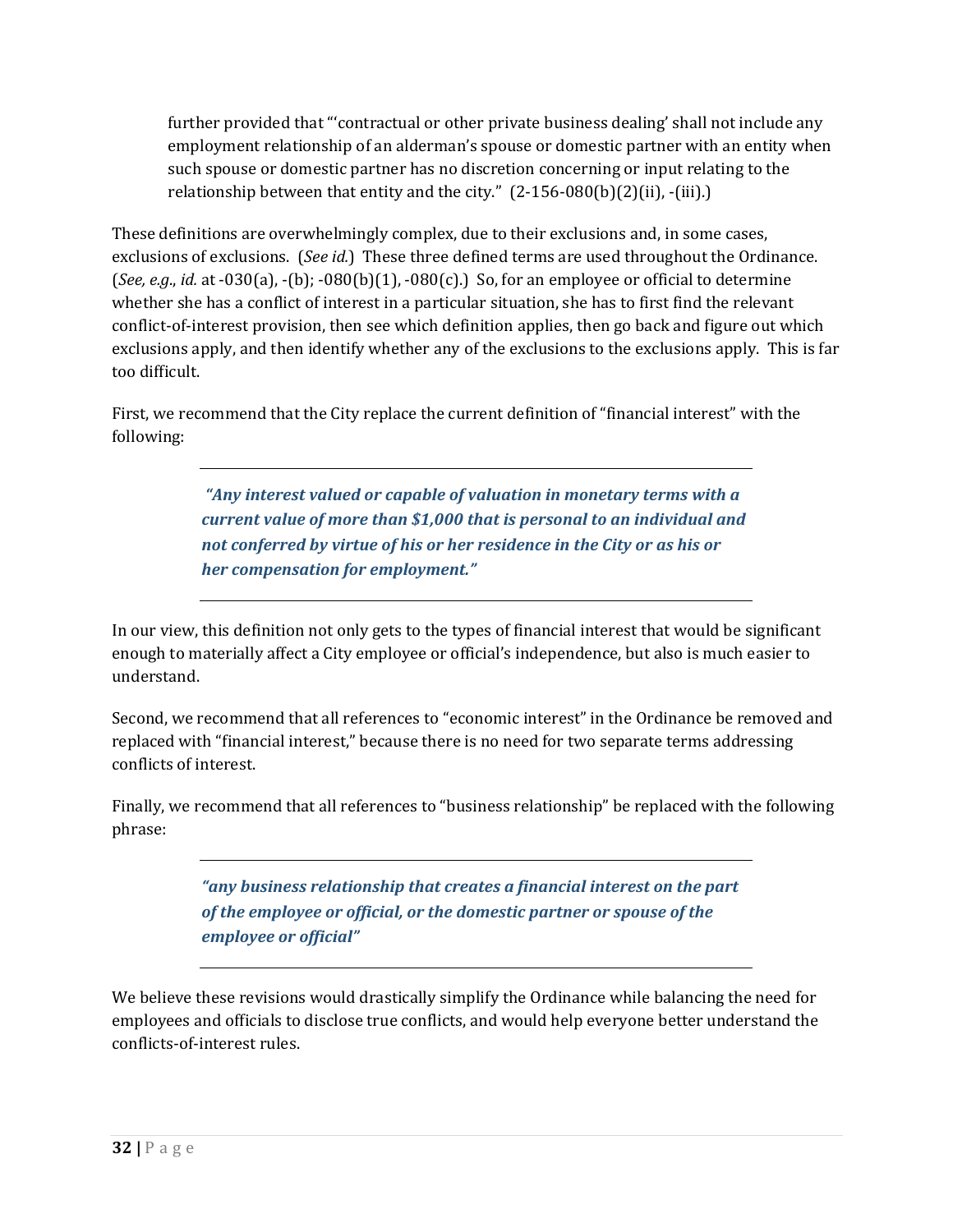*Recommendation 18*

**Bar officials and employees from working on matters involving a person with whom they are negotiating future employment.**

There is no current prohibition on a City official or employee working on or providing advice regarding matters involving a person or entity with whom that City official or employee is negotiating future employment. This opens the door to a situation where a City worker could, for example, negotiate a policy favorable to a company while also negotiating employment with that company, and then leave City employment to take a position with that company immediately after having achieved a positive result for that company that it might not otherwise have received. The risk of misconduct, or even the appearance of misconduct, in these situations is simply too high to permit this type of behavior.

We therefore recommend that the City add a provision to the Ordinance stating that no City official or employee may work on a matter if he is negotiating the possibility of future employment with a third party involved in that same matter. (*See* Los Angeles Mun. Code § 49.5.12(B) (imposing a similar requirement).)

# *Recommendation 19* **Add a "reverse revolving door" provision.**

The Ordinance includes post-employment restrictions on lobbying and representation, but does not address conflicts of interest that could arise with employees or officials who come from the private sector to City government. For example, if an employee leaves his job with a company that sells office furniture to take a job in Procurement Services at the City, he may favor his former company when it submits a bid for a contract to the City or rely on non-public information about the company to reach a decision on its bid.

The risk of inadvertent disclosures is an important factor here – a person cannot "un‐learn" what he already knows about his former employer and its current business practices. Relying on this type of insider information raises a host of potential legal issues, from compliance with the securities laws to antitrust violations, and also invites improper contact between the company and the new City employee. A reverse revolving door provision eliminates these concerns by preventing a new employee or official from working on matters relating to his previous employer for a specified period of time.

In reverse revolving door situations, the risk of inadvertent disclosure is an important factor – a person cannot "un‐learn" what he already knows about his former employer and their current business practices.

President Obama, via executive order, implemented such a policy for federal appointees and a more stringent policy for former lobbyists. (*See* Exec. Order No. 13490, 74 Fed. Reg. 4673 (Jan. 26, 2009).) The federal policy prohibits appointees from "participat[ing] in any particular matter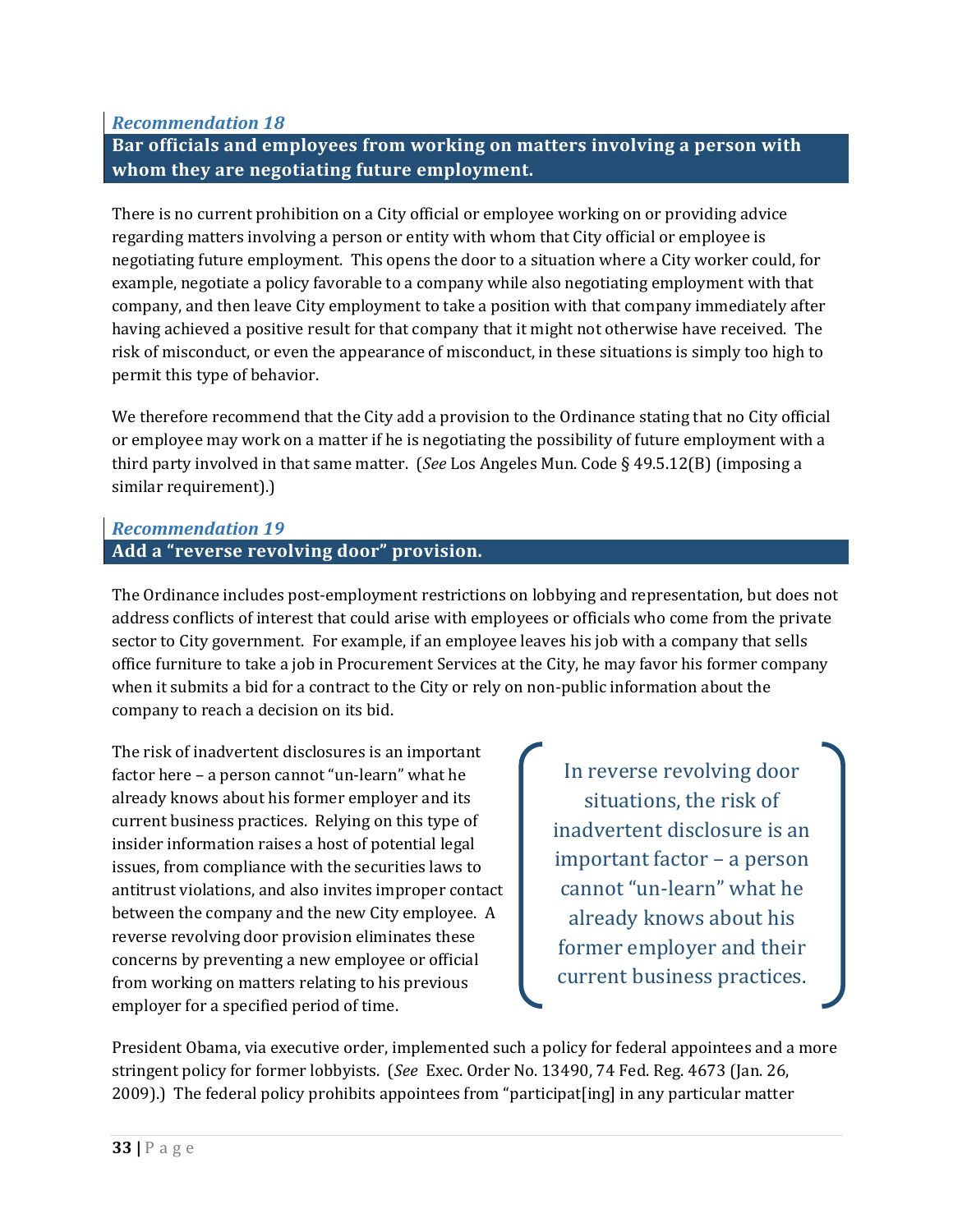involving specific parties that is directly and substantially related to [their] former employer or former clients, including regulations and contracts[,]" for two years, and prohibits lobbyists from "(a) participat[ing] in any particular matter on which [they] lobbied within the two years before the date of my appointment; (b) participat [ing] in the specific issue area in which that particular matter falls; or (c) seek[ing] or accept[ing] employment with any executive agency that [they] lobbied within the 2 years before the date of [their] appointment." (*Id.*) While called a "pledge," the remedies for violation of this pledge include debarment for the companies involved, as well as declaratory, injunctive, or monetary relief from the appointee. (*See id.* at 4676‐77.)

We propose a provision preventing any City employee or official from working on any matter for a period of two years from the date of his hire, if that matter involves his former employer or anyone he represented or on whose behalf he acted as a consultant or lobbyist prior to entering government service. Attorneys, of course, are also subject to the professional rules regarding conflicts of representations, which may preclude an attorney from ever working on certain matters involving a prior client. These policies should be discussed during the hiring process.

# *Recommendation 20* **Expand the definition of "relative" to include brotherinlaw and sisterinlaw.**

Currently, "relative" is defined as "a person who is related to an official or employee as spouse or as any of the following, whether by blood or by adoption: parent, child, brother or sister, aunt or uncle, niece or nephew, grandparent, grandchild, father-in-law, mother-in-law, son-in-law, daughter-in-law, stepfather or stepmother, stepson or stepdaughter, stepbrother or stepsister, halfbrother or half-sister." (2-156-10(w).)

We propose that this definition be expanded to include brother-in-law and sister-in-law, as well, as we believe that these close relationships are equally capable of giving rise to conflicts of interest as the relationships currently included in the Ordinance.

# *Gifts*

Sections 2‐156‐040 and ‐050 of the Ordinance relate to gifts, and prohibit employees and officials from soliciting, receiving, or accepting gifts from third parties who are doing business with the City, seek to do business with the City, or may be trying to influence the performance of an employee's or official's duties. These types of gifts are prohibited because of the risk that this type of gift could influence decisions made in the course of the employee's or official's City work and impair the employee's or official's impartiality.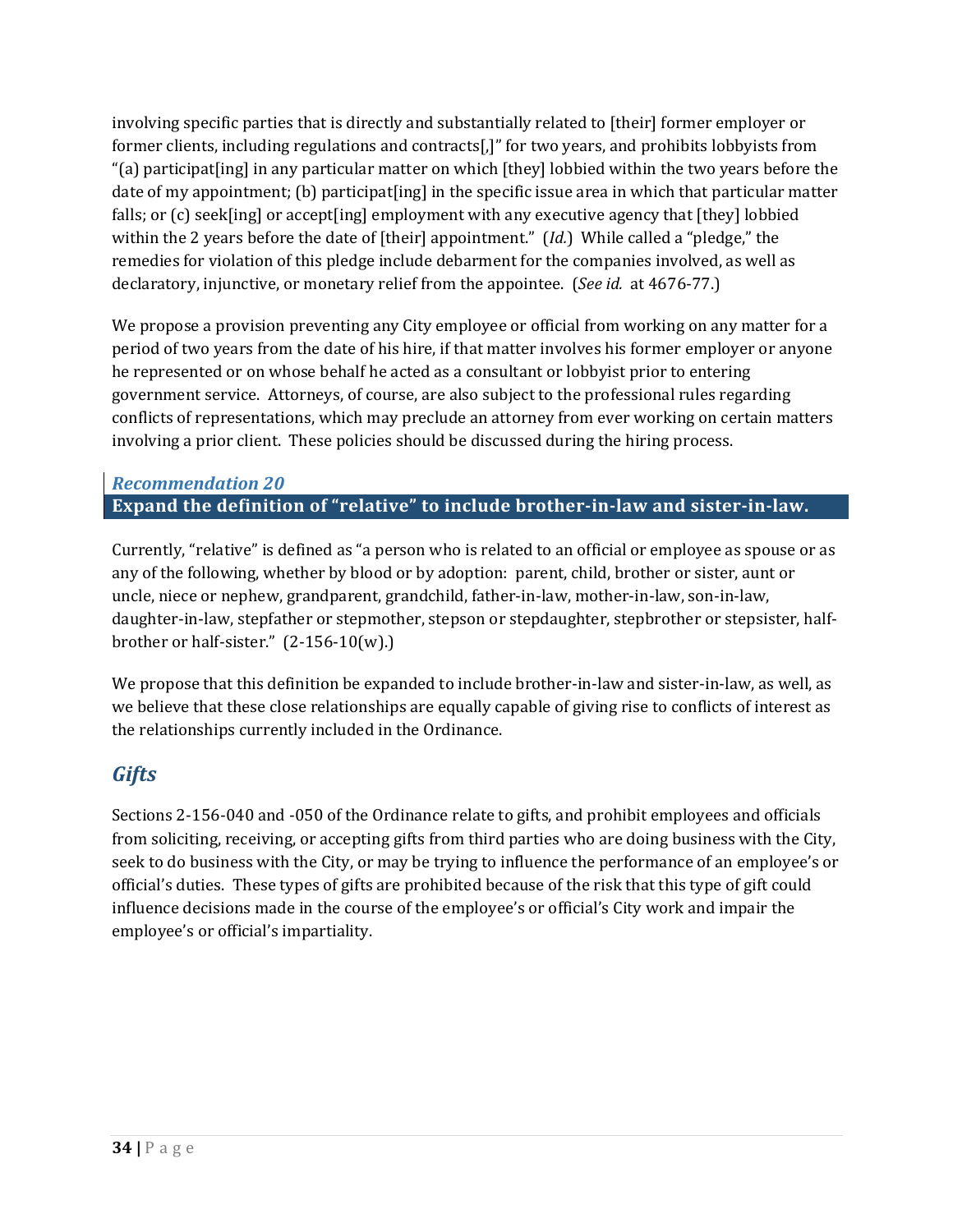*Recommendation 21*

**Strengthen and clarify the City's gift provisions by prohibiting any official or employee from (a) intentionally soliciting any gift, and (b) knowingly accepting any gift, unless the total value of all gifts given by a single source amounts to less than \$50 in the course of a calendar year.**

The State of Illinois enacted a gift ban as part of its ethics act in 2004. Part of this act requires that each "governmental entity," of which Chicago is one, pass gift restrictions that are "no less restrictive" than those included in the State gift ban. (5 ILCS 430/70‐5(a).) In response, the City added a provision to the penalties section of the Ordinance stating that an employee who solicits, accepts, offers, or makes a gift in a manner that would violate the State Ethics Act shall be penalized by a fine of between  $$1,001$ - $$5,000$ . (2-156-410(c).) This is very confusing for City employees and officials, who have to read the Ordinance and the State Ethics Act to determine the applicable rules.

Furthermore, each department may set its own gift rules.<sup>1</sup> The Department of Procurement Services, for example, wary of the complexities of the existing rules, simply established an absolute gift ban regarding gifts from vendors. (3.21.12 Interview of J. Rhee, Chief Procurement Officer.) We recommend that other City departments likewise carefully review their contract management and purchasing to determine whether they too should adopt a standard stricter than that called for by the State Ethics Act, given the nature of their work.

Recently, Mayor Emanuel called upon the sister agencies to implement a similar ban for all those persons involved in contracting and procurement at their respective agencies. Additionally, shortly after he took office, Mayor Emanuel issued Executive Order 2011‐3. This Order addresses gifts among employees and protects employees from coercion by limiting their ability to give gifts to their superiors and, concurrently, their superiors' ability to receive such gifts.

The result is a series of regulations and suggestions that overlap and, at times, are inconsistent. While, in some instances, the City's provisions are stronger – for example, the City bars cash gifts

and anonymous gifts – the problem is that the City and the State use different statutory drafting techniques to define who is covered by their provisions and who is barred from receiving certain gifts. This is an area where clarity is extremely important. Currently, City employees and officials can be punished for violating the State Ethics Act and Executive Order 2011‐3 (to the extent they are executive branch officials); they must have clear notice of the laws that apply to them.

The State of Illinois, the City of Chicago, and City departments all regulate gifts to employees and officials. These regulations and suggestions overlap and, at times, are inconsistent.

<sup>&</sup>lt;sup>1</sup> These departmental rules should be on file with the Board and subject to public inspection.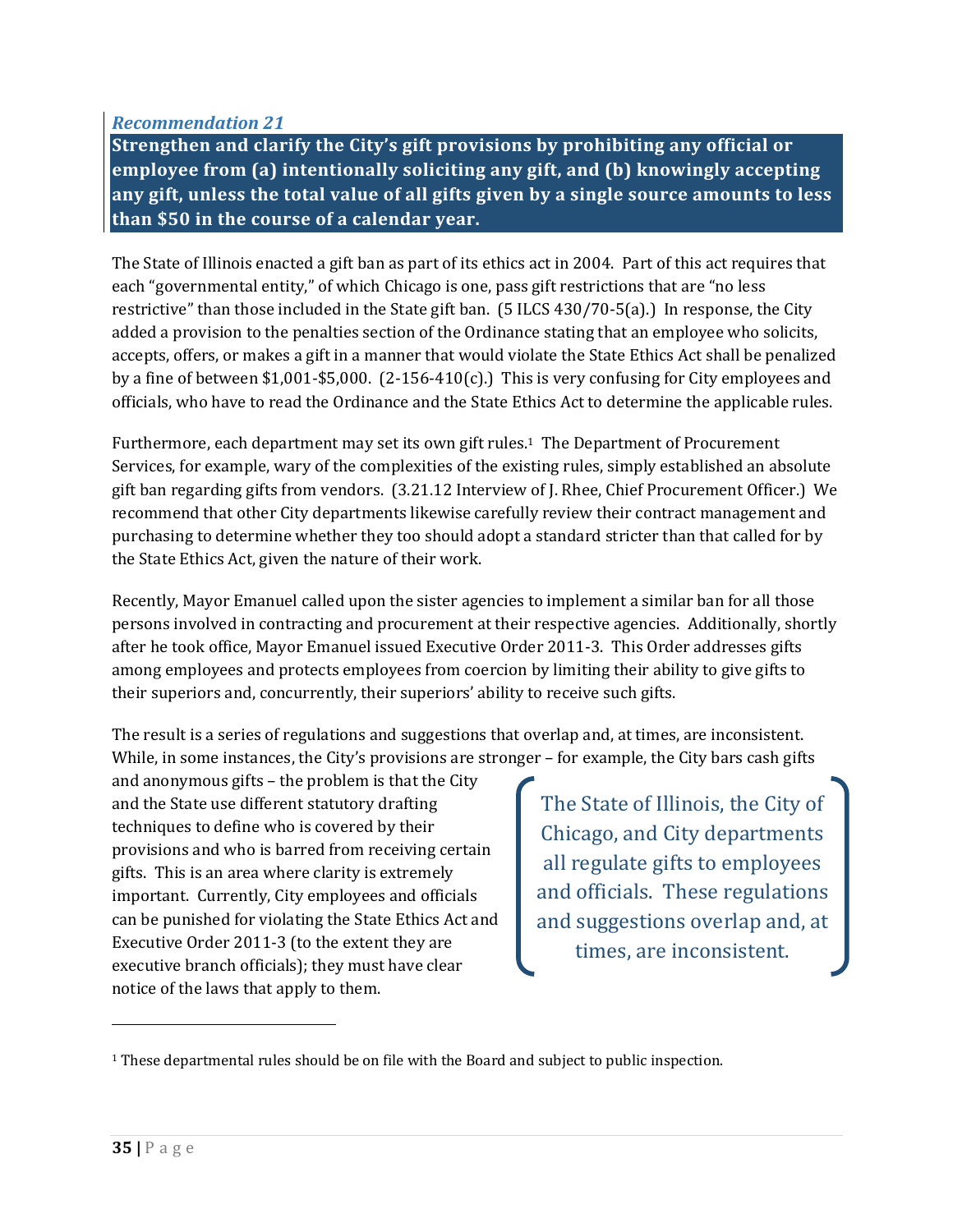After reviewing both the State Ethics Act and the Ordinance, we believe that neither gift ban adequately address the problems of conflicts of interest that are raised by giving gifts to City employees and officials. For example, the State Ethics Act's definition of "prohibited source" may not be broad enough to encompass all situations where a gift could be influential. Likewise, the Ordinance's cap of \$50 on any one‐time gift and \$100 cumulative cap on gifts from a single source in the course of a year are confusing, particularly when one looks at who may (or may not) give those gifts.

We have reviewed the gift bans of all 50 states, as collected by the National Council of State Legislatures, as well as the gift bans of various cities, among them, New York, San Francisco, Los Angeles, and Philadelphia. There is enormous variance among these states' laws, and many of them are profoundly complex. Many of these gift bans, like the City's, include caps on one-time gifts and/or on the total value of gifts from a single source in the course of a year. Many, if not most, define a "restricted" or "prohibited source."

Our review of these provisions has led us to conclude that a gift ban must be a meaningful limitation that has reasonable exceptions and is easy to understand. We therefore suggest a wholesale rewrite of Chicago's gift ban, as described below. Because our proposed gift ban is *more* restrictive than the State Ethics Act, it does not need to incorporate the State Ethics Act's provisions and penalties.

*The Gift Ban.* First, we recommend that the City strengthen and simplify the gift ban by including the following provisions:

*No official or employee shall solicit any gift.* 

*No official or employee shall knowingly accept any gift, unless the total value of all gifts given by a single source amounts to less than \$50 in the course of a calendar year.*

*No one shall intentionally offer or make a gift that violates this section.*

*These bans apply to and include the spouse, domestic partner, and immediate family of the official or employee.* 

This is a clear rule that applies equally to all employees, and allows for *de minimis* gifts to be given under general principles of civility and common courtesy.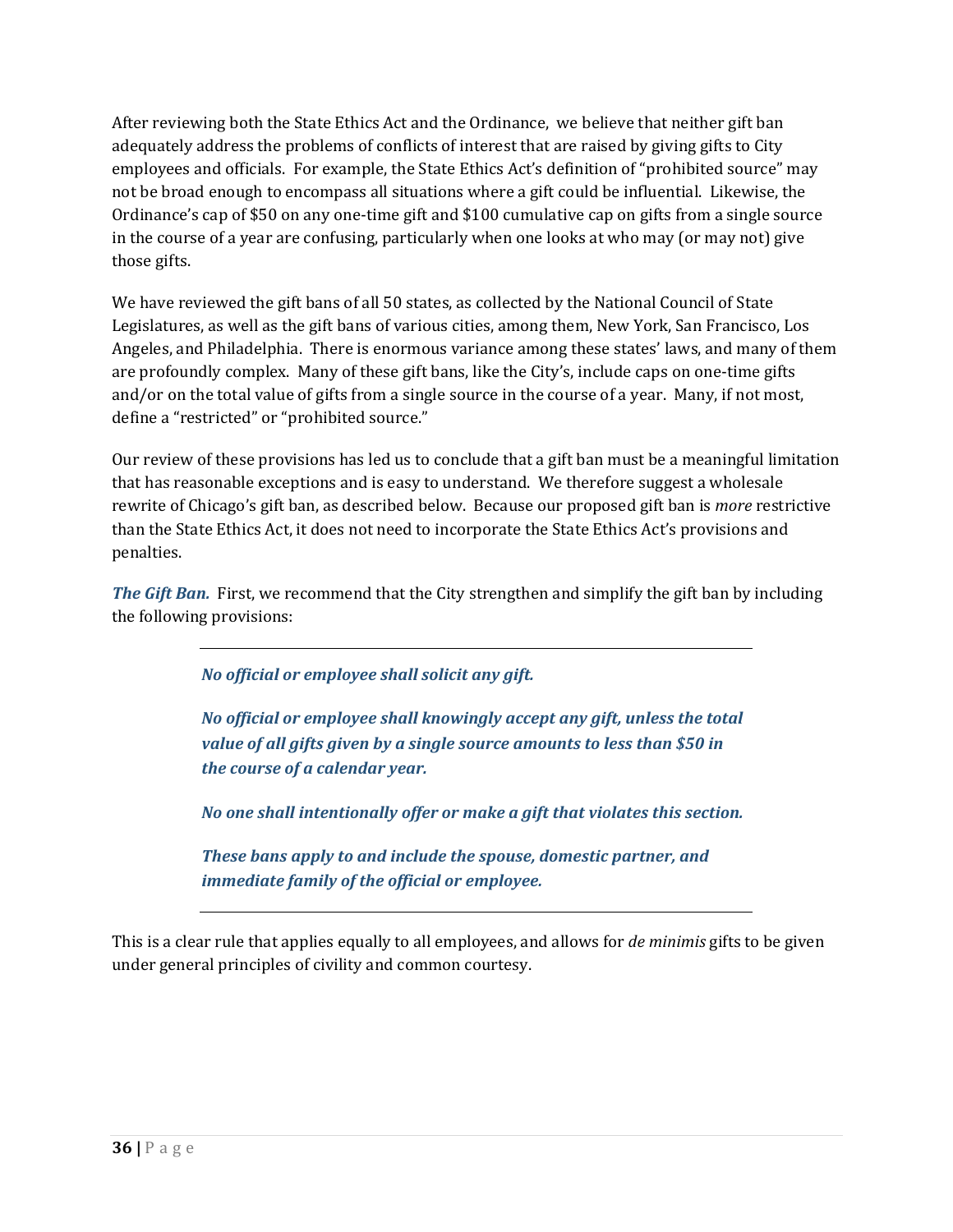*The Form of Permitted Gifts.* Second, we recommend that the City maintain – and, with regards to the use of gift cards, expand – its existing restrictions on the form of gifts. Namely, no one should solicit, accept, offer, or give:

- An anonymous gift. (2‐156‐040(a).)
- Any gift of cash, gift cards, or a cash equivalent. (*See id.* at ‐040(c).)

*Exclusions to the Gift Ban.* Third, we recommend that the City track the format of the State Ethics Act, by creating certain exclusions to the gift ban. Many of these are common-sense exclusions and are drawn from the State Act and the current Ordinance. For example, the gift ban should *not* apply to:

- An opportunity, benefit, loan, or service open to the public on the same terms. (*See* 5 ILCS 430/10‐15(1); 2‐156‐040(d)(ii).)
- Anything for which fair market value was paid. (5 ILCS 430/10-15(2).)
- A lawful campaign contribution, provided that it is properly reported to the extent required by law, or activities associated with a fundraising event in support of a political organization or candidate. (*See id.* at ‐15(3); 2‐156‐040(d)(iii).)
- A gift from a "relative," as the City defines that term. (*See* 5 ILCS 430/10‐15(6);2‐156‐040(c).)
- A gift from a personal friend, unless there is reason to believe that, under the circumstances, the gift was provided because of the official position or employment of the official or employee. (*See* 5 ILCS 430/10‐15(7).)
- Bequests, inheritances, and other transfers at death. (*Id.* at ‐15(11.)
- Gifts given to an individual on behalf of the City of Chicago, provided that such gifts must immediately be reported to the Board and to the comptroller, who shall add such gifts to an inventory of City property. (*Id.* at ‐15(10); 2‐156‐040(f).)
- An award for public service, provided that the award is not cash, gift cards, or a cash equivalent. (*See* 2‐156‐040(d)(i).)

There are also a few, more nuanced exclusions that we believe should be included, so that the gift ban would not apply to:

• Materials or travel expenses for meetings related to a public or governmental educational purpose, provided that any travel has been approved in advance by the staff of the Board. (*See* 5 ILCS 430/10‐15(4)‐(5).)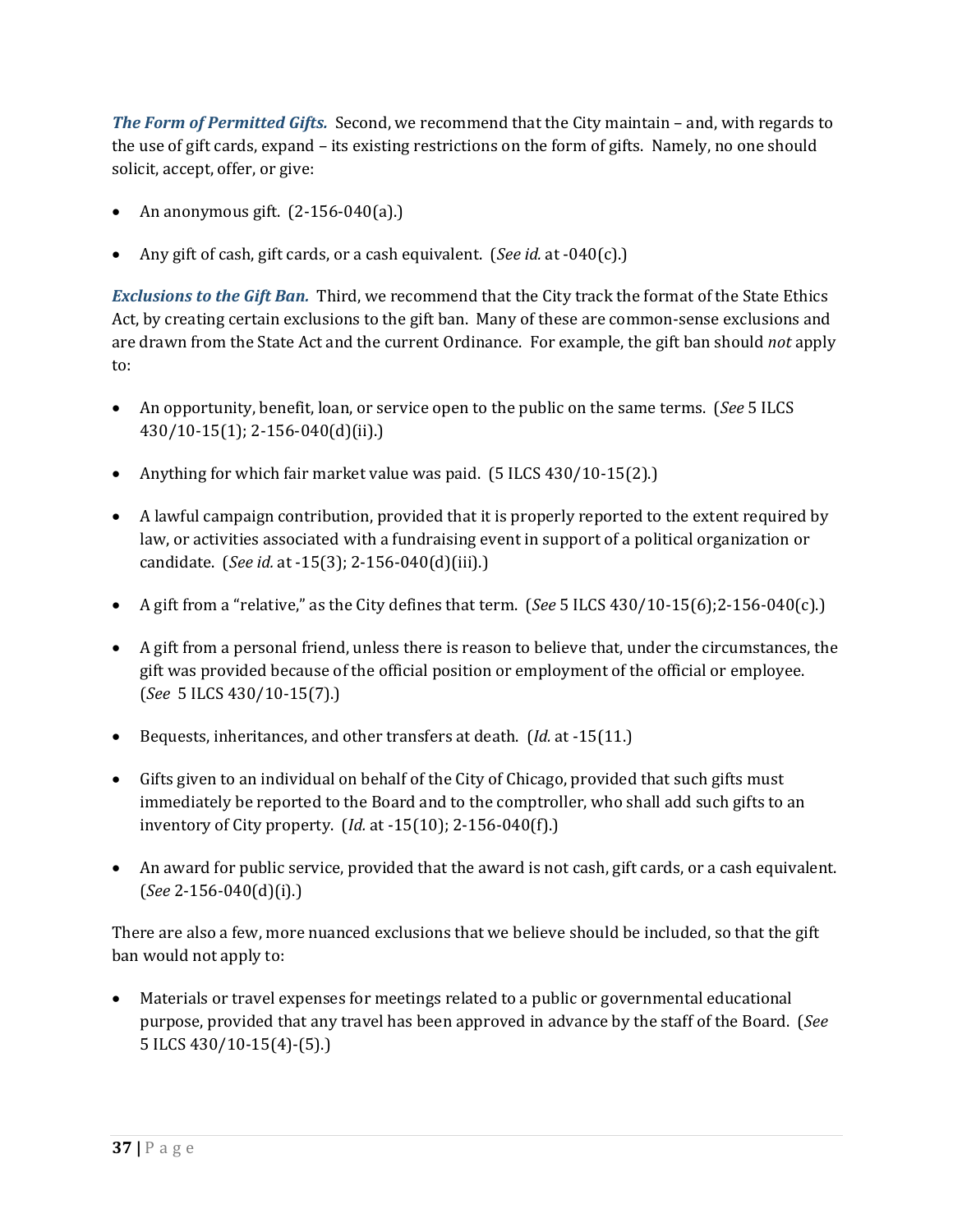- Food, refreshment, lodging, transportation, or other benefits solely resulting from the outside business or employment activities of the official or employee, if of the sort customarily provided to others in similar circumstances. (*See id.* at ‐15(9).)
- Reasonable hosting, including travel and expenses, entertainment, meals or refreshments furnished in connection with meetings, public events, appearances, or ceremonies related to official business.2 (*See id.* at ‐040(d)(iv).)

*Additional Restrictions on Gifts.* Fourth, we recommend that several unique provisions be added to the Ordinance's gift provisions – or retained, as the case may be.

- The "tips" provision should be retained. This provision bars an official or employee (or his or her relative) from soliciting or accepting anything of value, including gifts, services, or offers of future employment, in return for advice or assistance regarding an operation or business of the City. (2‐156‐050.)
- The anti-bribery provision should be retained. This provision bars City officials, employees, contractors, and their spouses and immediate family members from accepting anything of value, including gifts, services, or offers of future employment, based on a mutual understanding that the votes, official action, decisions, or judgment of the City official, employee, or contractor concerning City business would be affected. *(Id.* at -040(b).)
- Parts 1, 2, and 3 of Executive Order 2011-3 should be included in the Ordinance to explicitly address employee‐to‐employee gifts.

*Improper Gifts.* Finally, we also recommend that the City adopt, in part, the State Ethics Act's policy regarding improper gifts. The City should permit an employee or official to return an improper gift or turn a tangible gift (such as a fruit basket) over to charity. (*See* 5 ILCS 430/10‐30.) However, we do not believe that an employee or official should be permitted to accept an improper gift and make a donation to a charity of her selection in an amount equal to the value of the improper gift. (*See id.*)

<sup>&</sup>lt;sup>2</sup> The word "meetings" is added to the current list of events in the Ordinance to reflect that City employees and officials are permitted to consume refreshments at meetings related to their official business. For example, the Task Force observed that many City employees and officials we interviewed would not even accept beverages at their interviews, which were frequently conducted at our pro bono partners' offices, out of a concern that the beverages would violate the gift ban. "Reasonable hosting" at meetings related to official business of an employee or official should, in our opinion, be permitted. We trust that the Board and City departments can come up with a narrow definition of "reasonable hosting" that is more on the scale of permitting items like donuts and coffee at a meeting, rather than, for example, bottles of expensive wine.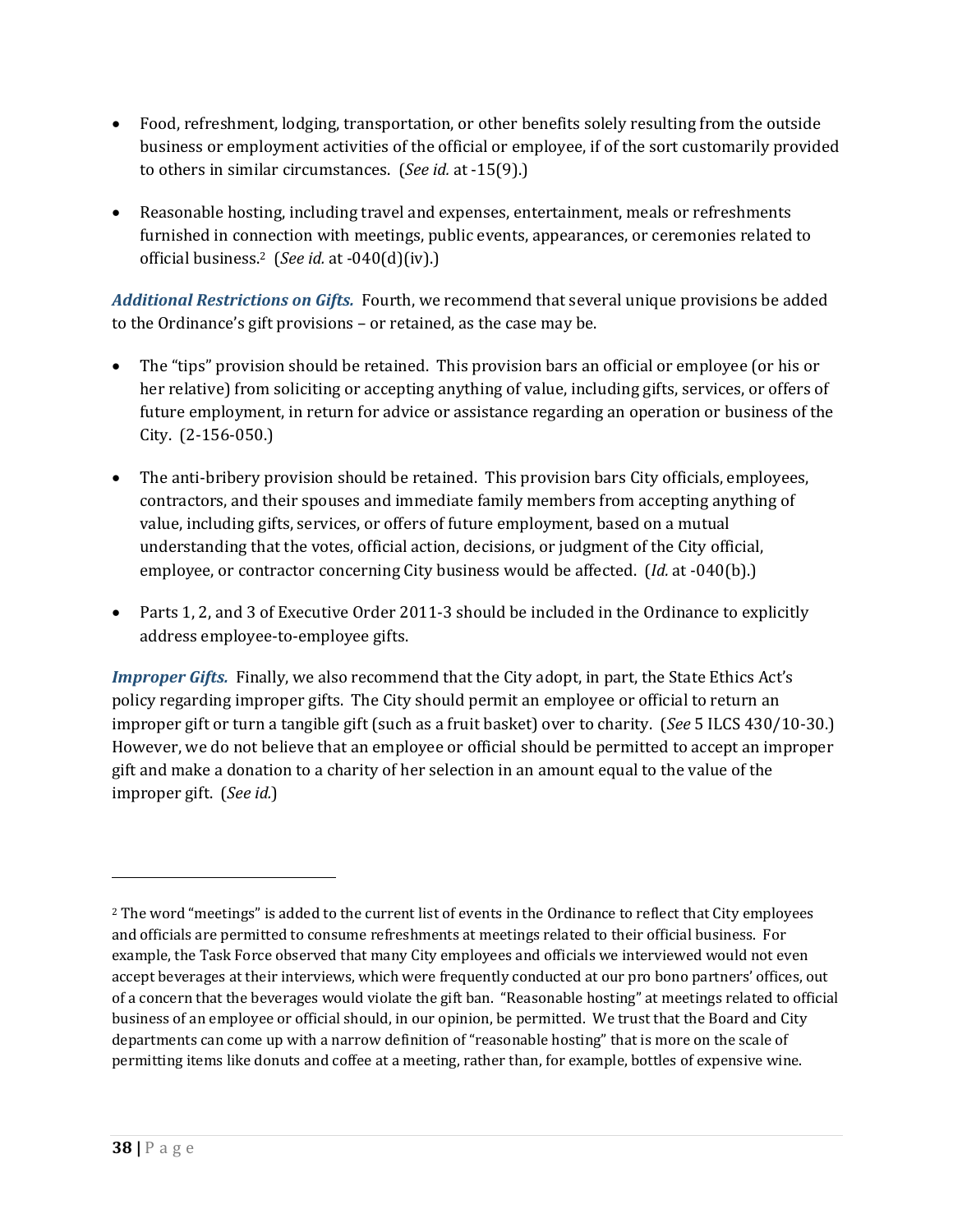We hope that these provisions are clearer and provide strict, but reasonable limitations on employees and officials. Enforcement and adherence to the gift ban is essential to public trust and to ensuring that conflicts of interest do not emerge. We recommend that departmental leaders be scrupulous in explaining their policies and monitoring activities involving gifts and that the Board strictly enforce this policy.

# *Recommendation 22* **Revise the definition of "gift" in the ethics ordinance.**

The current definition of "gift" in the Ordinance is "any thing of value given without consideration or expectation of return."  $(2-156-010(m))$  We note that the usage of "gift" in the Ordinance is inconsistent with this definition. For example, both the bribery and honoraria provisions include the term "gift." (*Id.* at ‐040(b) (bribery), ‐(g) (discussing honoraria – payments given to speakers or participants in lectures or debates).) But in both these cases, a "gift" is not given without consideration; just the opposite. In the context of bribery, the "gift" is given precisely to ensure that the recipient takes a particular action. (*See id.* at ‐040(b).) In the context of honoraria, the "gift" is given because the recipient gave a speech or participated in a lecture, debate, etc. (*See id.* at ‐040(g).)

For this reason, we believe that the "given without consideration or expectation of return" language should be removed from the definition of "gift."

## *Recommendation 23*

**Eliminate honoraria for all officials and employees related to their public employment.**

Currently, the Ordinance permits officials and employees to accept honoraria: "Any official or employee who receives any gift or money for participating in the course of his public employment in speaking engagements, lectures, debates or organized discussion forums shall

# **GIFTS SUMMARY**

#### General Rule:

No gifts unless the total amount of gifts from a single source is less than \$50 for a calendar year.

A "gift" does NOT include: An opportunity, benefit, loan, or service open to the public on the same terms.

Things for which fair market value was paid.

Campaign contributions.

Gifts from relatives and friends.

Inheritances or bequests.

Materials, and travel expenses relating to trips taken for public or governmental education, if approved by the Board.

Reasonable hosting given in connection with events or meetings relating to official business.

And remember: No anonymous gifts.

No cash, gift cards, or cash equivalents.

No gifts or tips for doing your job.

No bribes for taking a particular action.

No honoraria for speeches, etc. related to your public employment.

Employee‐to‐employee gifts are limited.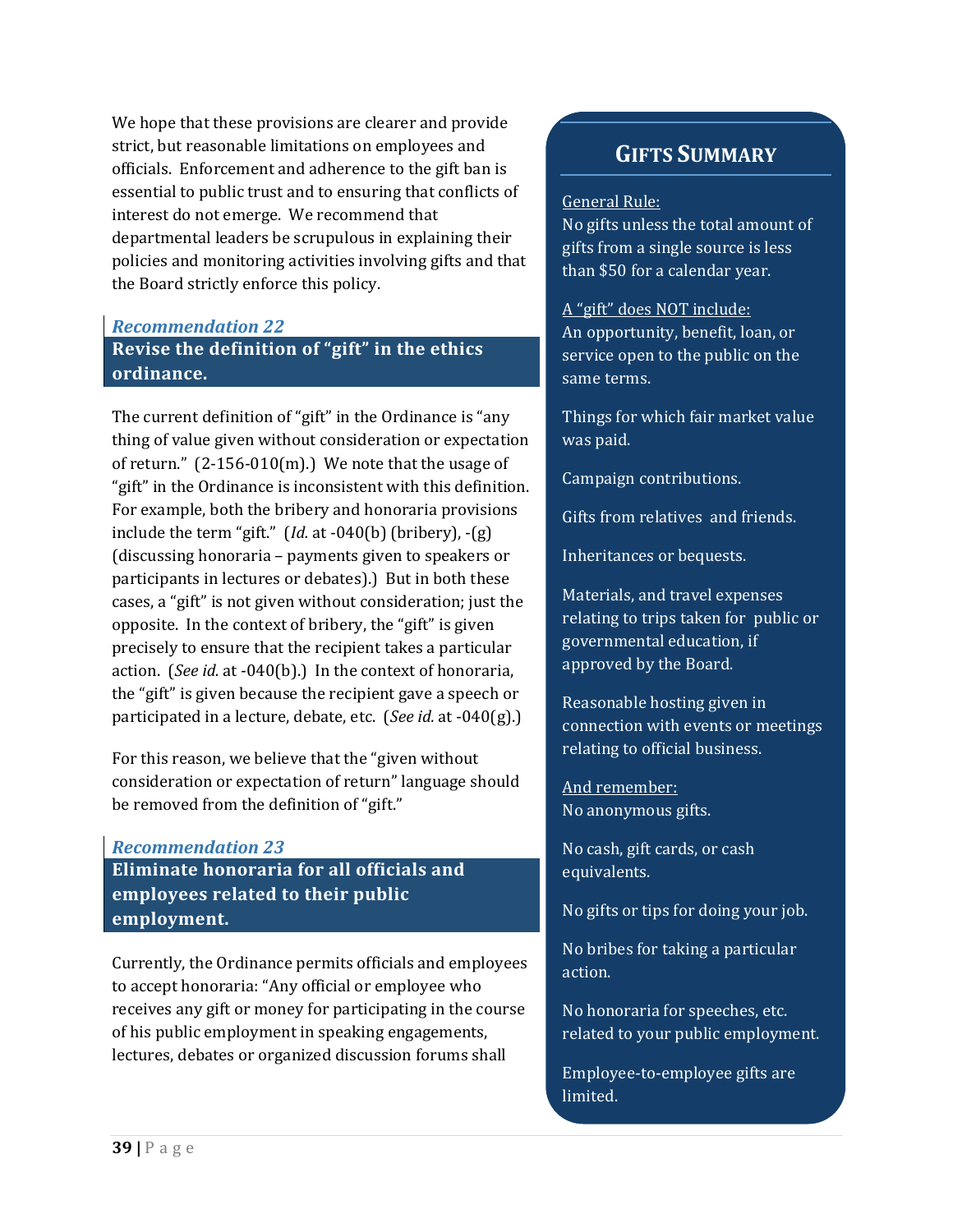report it to the board of ethics within five business days."  $(2-156-040(g))$ 

There seems to be a disconnect between the existing honoraria provision and section ‐050, which prohibits an official or employee from "accept[ing] any money or other thing of value including . . . gifts . . . in return for advice or assistance on matters concerning the operation or business of the city." (*Id.*) In other words, an official cannot accept a gift for doing his official duties, but *can* accept a gift if he speaks publicly as part of those same duties. This inconsistency should be eliminated.

We believe the better practice is to prohibit these types of cash payments to employees and officials for speaking engagements, lectures, etc. in the course of their public employment. This is consistent with section ‐050, and with the City's strong restrictions on cash gifts. (*See id.*; 2‐156‐040(c).) Such a prohibition is common in both the public and private sector, and when appropriately limited in scope is, in our view, a best practice. Illinois, for example, specifically defines "gift" to include "honoraria for speaking engagements related to or attributable to government employment or the official position of an employee, member, or officer." (5 ILCS 430/1‐5.) As such, honoraria are covered by Illinois' general gift ban. (5 ILCS 430/10‐10.)

We therefore recommend that the City specifically ban honoraria to employees and officials for speaking engagements, lectures, debates, or organized discussion, forums, etc., in the course of their public employment.

# *Financial Interest Statements*

Article II of the Ordinance relates to financial interest statements. Financial interest statements are a type of disclosure that must be filed by certain categories of employees and officials within City government. They are submitted to the Board or, in the case of aldermen, to the City Clerk, and serve as an additional check to ensure that officials and employees do not have undisclosed conflicts of interest between their personal financial interests and their public duties. (2‐156‐150, ‐170.)

# *Recommendation 24* **Inform the public of all persons who fail to file their financial interest statements on time.**

Financial interest statements must be filed annually. (*Id.* at ‐150(c).) The public should be made aware of those persons who fail to file in a timely fashion. Public disclosure is likely to be a strong incentive for this information to be provided fully and on time. We recommend that the names of non‐filers be posted on the Board's website within a week of the annual disclosure deadline.

# *Recommendation 25*

**Require all new reporting employees to submit a financial interest statement when hired.**

Currently, the Ordinance does not require new reporting employees to submit a financial interest statement at the time they are hired. Thus, a reporting employee hired on May 2nd of one year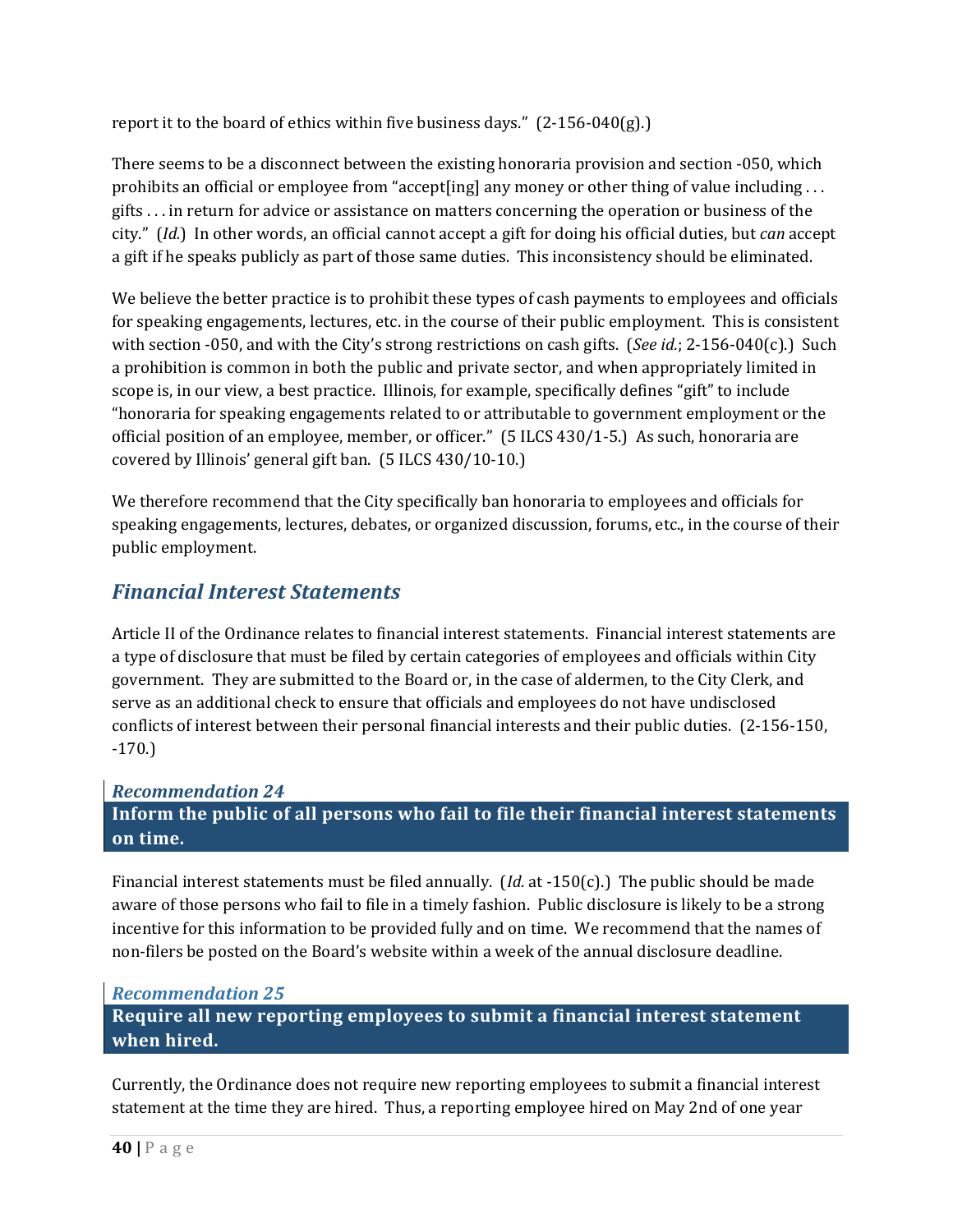would not have to report her financial interests until May 1st of the following year.  $(2-156-150(c))$ While the Task Force appreciates that filing financial interest statements can be a burden on employees, we believe that requiring all new reporting employees to file financial interest statements at the time they are hired is important. New employees are less likely to be familiar with the provisions of the ethics ordinance, and less likely to be aware of any relevant conflicts of interest in their background. By requiring these new employees to submit financial interest statements, we hope to give the Board an opportunity to identify any potential ethical violations early and correct any inadvertent violations of the ethics rules as early as possible.

# *Recommendation 26*

**Amend the financial interest statement forms to require the disclosure of several categories of more meaningful information.**

We commend the City for requiring more robust financial disclosures than the State, but there is room for improvement here as well. While the current financial interest statements require disclosure of certain information above various thresholds, they do not require reporting individuals to disclose the actual amount of their financial interest. (*Id.* at ‐160(a)‐(c).) We do not believe that each reporting individual must disclose his actual financial interest in each category, but we do generally approve of the model followed by the executive branch of the federal government, where filers disclose the amount of their financial interests within certain dollar ranges, by category. (*See, e.g.*, 5 C.F.R. § 2634.301(d); *see also* Standard Form 278 (requiring a filer to state which of twelve categories, ranging from "below \$1,001" to "above \$50 million" accurately reflects a particular financial interest), *available at* www.ogc.doc.gov/documents/sf278.pdf.) We would encourage the City to follow a modified form of this categorical disclosure, where, for

"The current form is fatally flawed because it does not provide the average person any meaningful insight into the economic situation of the public official." – Patrick Collins, Chairman of the Illinois Reform Commission

example, an interest of \$25,000 or more is Category A, an interest of \$5,000 to \$24,999 is Category B, and an interest of \$4,999 or less is Category C.

We believe that a similar disclosure system should be followed in Chicago. As Patrick Collins, Chairman of the Illinois Reform Commission, suggested during his interview: "The current form is fatally flawed because it does not provide the average person any meaningful insight into the economic situation of the public official." (1.30.12 Interview of P. Collins.) It is important for the public – and the Board, in its review function – to understand the relative significance of the interest that an individual is disclosing.

In addition, the financial interest statements should require disclosure of: (a) any boards (whether of a for‐profit or non‐profit entity) on which the filer sits and the position the individual holds on that board; (b) any "relatives" (as the term is defined in the Ordinance) who are registered City lobbyists or City contractors; and (c) any gifts that the reporting individual reported to the Board and returned to the City Comptroller that year because they violated the gift provisions.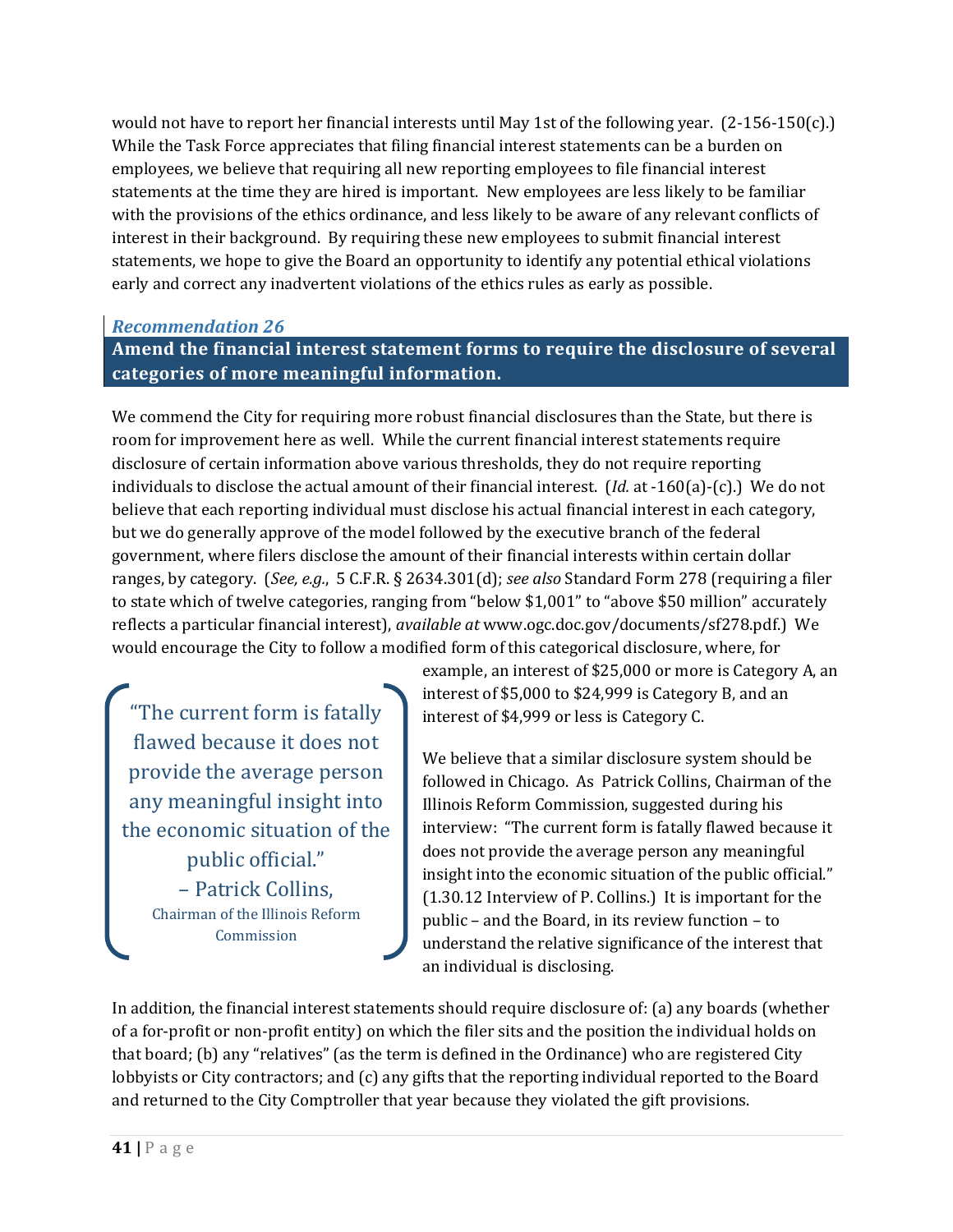# *Recommendation 27* **Revise the ethics ordinance so the Board receives all financial interest statements.**

Currently, aldermen must file their financial interest statements with the City Clerk, who then forwards them to the Board within seven working days.  $(2-156-170)$  As a result, there are two different systems for submitting, receiving, and searching these statements, despite the fact that the Ordinance calls for the Board to receive a copy of each alderman's statement after filing. (*Id.*) The Ordinance also permits two separate forms to be used – one for aldermen (designed by the City Clerk) and one for all other employees and officials (designed by the Board). (*Id.*)

As a matter of efficiency and consistency, all financial interest statements should be submitted on the same form, to the same body, and available electronically in the same place. We recommend that the Board receive, evaluate, and publish all financial interest statements.

It also appears that approximately 3,000 City employees file financial disclosures, on different forms, with both the City and Cook County. (4.11.12 Interview with S. Berlin.) The City should pursue whether it is possible to develop a standard disclosure form for both the City and the County. In this vein, we are aware that Lieutenant Governor Sheila Simon is currently leading a statewide task force on financial interest reporting, which includes representatives of the City. We look forward to her task force's report and encourage the City to review that report's findings for applicability within the City, including any opportunities for harmonizing the State, County, and City disclosure forms.

# *Recommendation 28*

**Focus the financial interest statement filing requirements on key personnel and encourage the Board to conduct more meaningful review of the statements.**

According to the Board, nearly one‐half of the City's workforce currently files financial interest statements, requiring the Board to process, on average, over 15,000 statements per year. (1.31.12 Interview of S. Berlin.) This volume of statements is burdensome, and prevents the Board from adequately reviewing them for potential conflicts of interest or wrongdoing. By comparison, New York City, which has nearly ten times the number of employees that Chicago has, receives about 6,000 financial interest statements annually, representing only 2% of its workforce. (*Id.*; *see* Table 2.)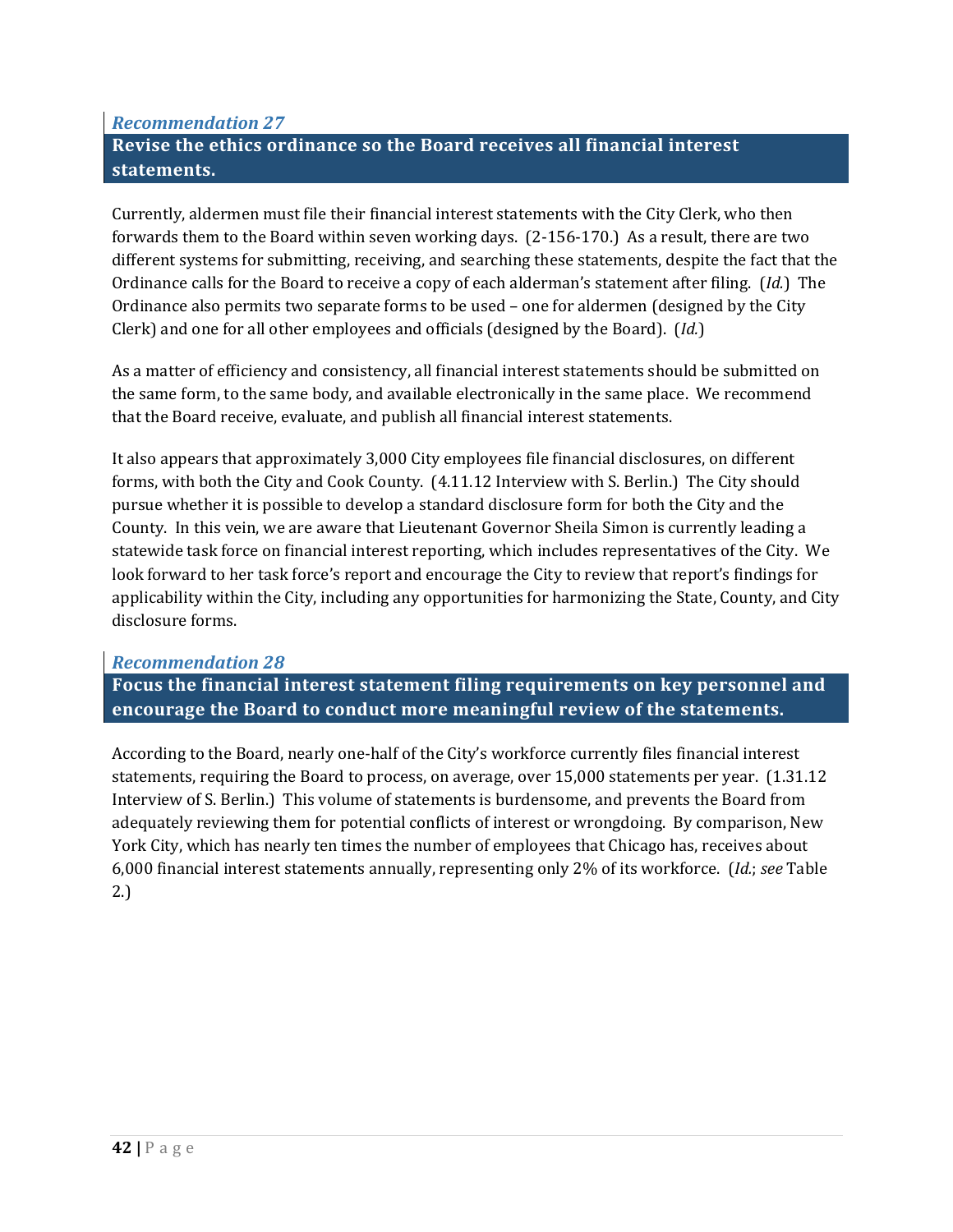*Table 2: New York "Filers" vs. Chicago "Filers"*



Were the City to reduce the number of reporting individuals, the Board could spend time substantively auditing statements it receives in more depth to determine the accuracy of reporting, rather than spending most of its time on the ministerial task of determining whether all reporting individuals actually filed their statements.

We propose that the City reduce the number of reporting individuals by requiring only certain, key individuals to report. These individuals should include all elected officials (including all aldermen), all appointed officials, all employees of the Mayor's office, all City Council staff, and all persons who are the head of any department or serve in a senior decision-making role within a department. In addition, those who serve in positions that may be more likely to raise conflicts-of-interests issues – such as inspectors or those with contract management authority – should also be required to file financial interest statements. We believe this latter category of reporting individuals could be refined through discussions with the Human Resources Department, the Mayor's office, and the Board.

# *Prohibited Political Activities*

Section 2‐156‐140 of the current ordinance relates to prohibited political activity by employees or officials during the performance of their public duties. Among other things, the provisions of this section – and similar laws at the State level – prevent public servants from being compensated for time spent in the exercise of their political rights, and prevent supervisors from requiring their employees to engage in political activity as part of their government jobs.

The State defines "prohibited political activities" as:

1. Preparing for, organizing, or participating in any political meeting, political rally, political demonstration, or other political event.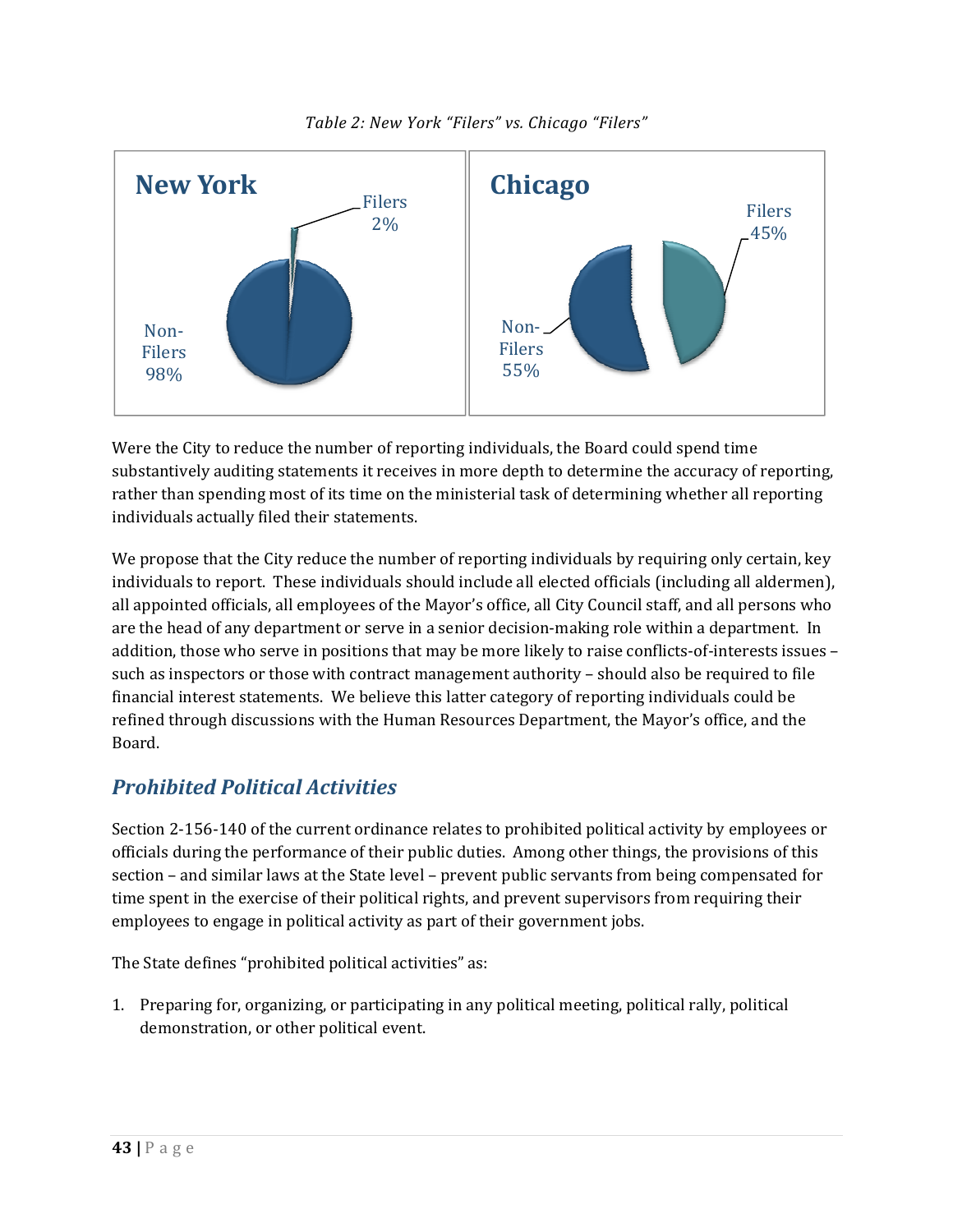- 2. Soliciting contributions, including but not limited to the purchase of, selling, distributing, or receiving payment for tickets for any political fundraiser, political meeting, or other political event.
- 3. Soliciting, planning the solicitation of, or preparing any document or report regarding any thing of value intended as a campaign contribution.
- 4. Planning, conducting, or participating in a public opinion poll in connection with a campaign for elective office or on behalf of a political organization for political purposes or for or against any referendum question.
- 5. Surveying or gathering information from potential or actual voters in an election to determine probable vote outcome in connection with a campaign for elective office or on behalf of a political organization for political purposes or for or against any referendum question.
- 6. Assisting at the polls on election day on behalf of any political organization or candidate for elective office or for or against any referendum question.
- 7. Soliciting votes on behalf of a candidate for elective office or a political organization or for or against any referendum question or helping in an effort to get voters to the polls.
- 8. Initiating for circulation, preparing, circulating, reviewing, or filing any petition on behalf of a candidate for elective office or for or against any referendum question.
- 9. Making contributions on behalf of any candidate for elective office in that capacity or in connection with a campaign for elective office.
- 10. Preparing or reviewing responses to candidate questionnaires in connection with a campaign for elective office or on behalf of a political organization for political purposes.
- 11. Distributing, preparing for distribution, or mailing campaign literature, campaign signs, or other campaign material on behalf of any candidate for elective office or for or against any referendum question.
- 12. Campaigning for any elective office or for or against any referendum question.
- 13. Managing or working on a campaign for elective office or for or against any referendum question.
- 14. Serving as a delegate, alternate, or proxy to a political party convention.
- 15. Participating in any recount or challenge to the outcome of any election.

(5 ILCS 430/1‐5.)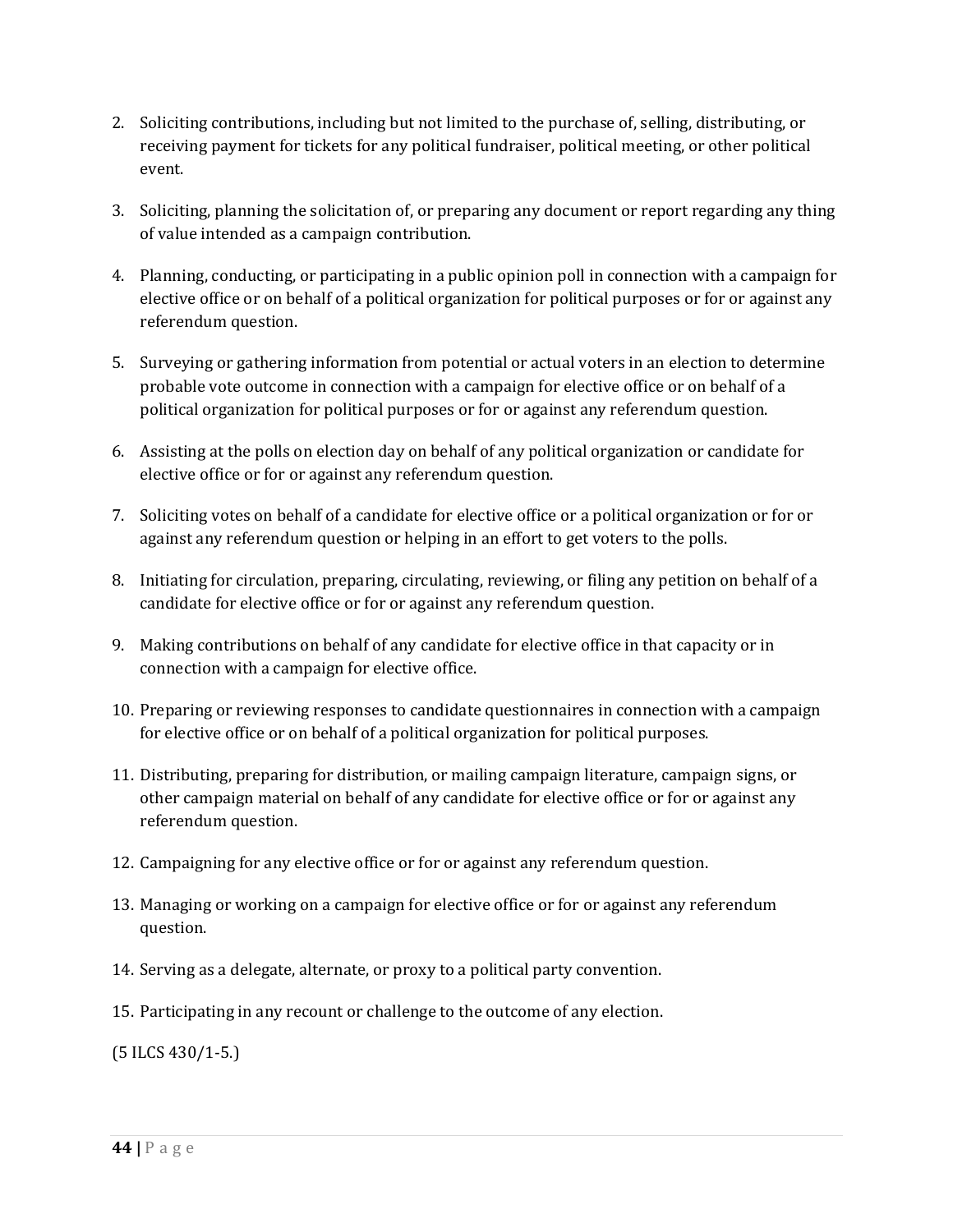## *Recommendation 29*

**Provide clear rules for prohibited political activities by incorporating the State Ethics Act's relevant provisions so elected officials, their political organizations, and employees know what the rules are with respect to staff, equipment, space, and time.**

When Illinois passed the State Ethics Act, it included provisions regarding prohibited political activities. (5 ILCS 430/5‐15.) As with the gift ban, the State determined that each governmental entity must pass laws governing prohibited political activities that are "no less restrictive" than those included in the State Ethics Act. (5 ILCS 430/70‐5(a.)) At the State's direction, the Illinois Attorney General developed language that local governments could incorporate in their respective ordinances. We have modified the language suggestd by the Attorney General for clarity and to ensure that only the pertinent provisions apply to elected officials, as follows:

- a. No employee shall intentionally perform any prohibited political activity during any compensated time. No official or employee shall intentionally use any property or resources of the City of Chicago in connection with any prohibited political activity.
- b. At no time shall any officialor employee intentionally require any other official or employee to perform any prohibited political activity (i) as part of that official or employee's duties, (ii) as a condition of employment, or (iii) during any compensated time off (such as vacation or personal time off).
- c. No official or employee shall be required at any time to participate in any prohibited political activity in consideration for that official or employee being awarded additional compensation or any benefit, whether in the form of a salary adjustment, bonus, compensatory time off, continued employment or otherwise, nor shall any officialor employee be awarded additional compensation or any benefit in consideration for his or her participation in any prohibited political activity.
- d. Nothing in this Section prohibits activities that are permissible for an official or employee to engage in as part of his or her official duties, or activities that are undertaken by an official or employee on a voluntary basis which are not prohibited by this Ordinance.
- e. No person either (i) in a position that is subject to recognized merit principles of public employment or (ii) in a position the salary for which is paid in whole or in part by federal funds and that is subject to the Federal Standards for a Merit System of Personnel Administration applicable to grant‐in‐aid programs, shall be denied or deprived of employment or tenure solely because he or she is a member or an officer of a political committee, of a political party, or of a political organization or club.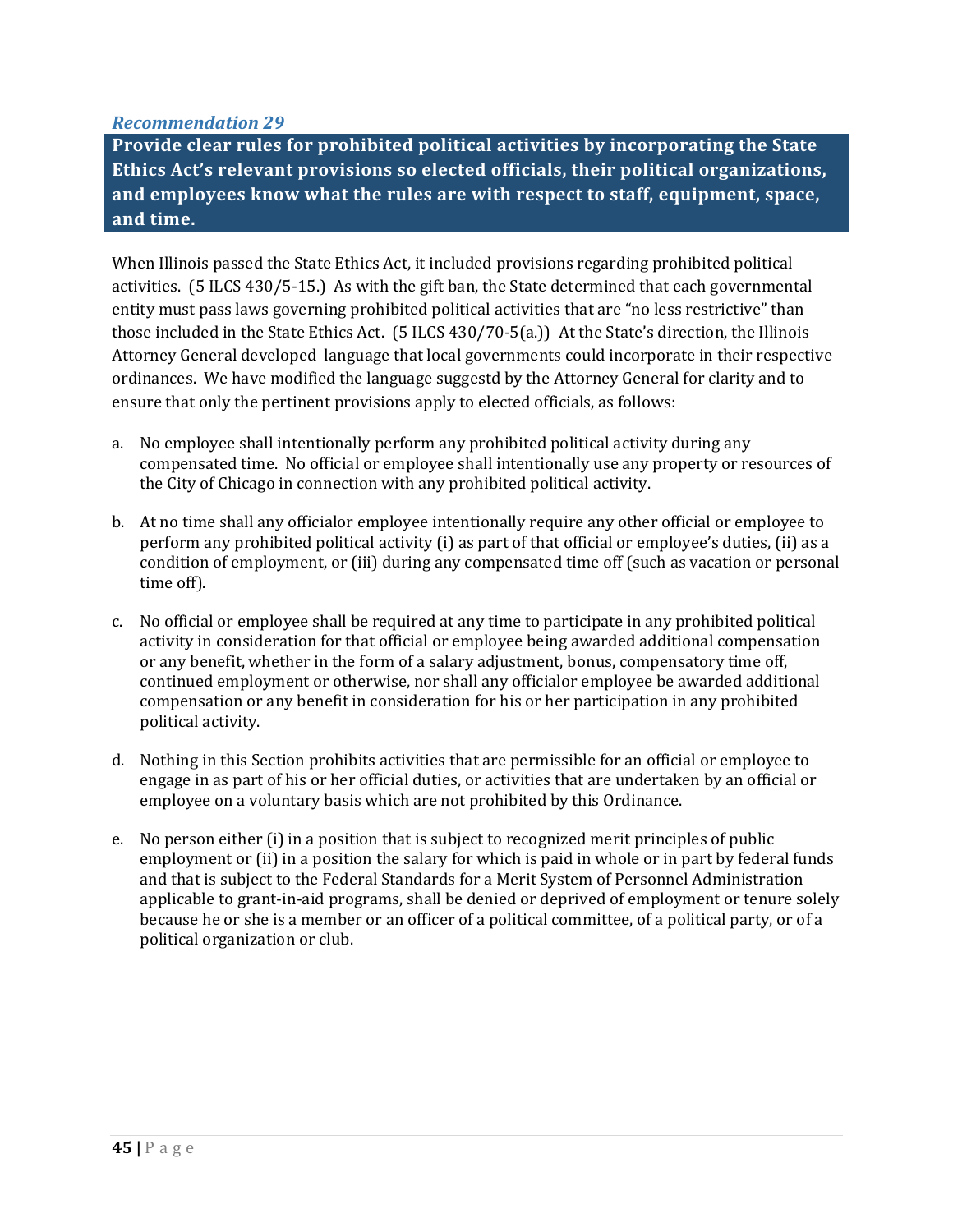(Illinois Attorney General, Model Ethics Ordinance  $\S$  5-5-1.) The City would also need to adopt the definitions of "compensated time"3 and "prohibited political activity" from the State Ethics Act, modified as necessary to apply to City employees and officials. (*See* 5 ILCS 430/1‐5.)

These provisions have not been incorporated into Chicago's ethics ordinance. Instead, the Ordinance incorporates these provisions only in its penalties section, where it states that any employee or official who intentionally violates 2‐156‐020 (regarding fiduciary duty) or ‐060 (regarding the unauthorized use of city property) in a manner that would violate the State Ethics Act is guilty of a Class A misdemeanor as defined in the Illinois Criminal Code.  $(2-156-410(b))$ . These two provisions are very broad, and do not provide sufficient guidance for employees and officials regarding the specific conduct that the State intended to regulate.

City employees and officials can be punished for violating the State's prohibited political activities provisions. As a matter of fairness and clarity, these provisions should be included in the Ordinance and employees and officials must be educated about these standards.

# *Campaign Finance*

There is a separate campaign finance ordinance, at Chapter 2‐164 of the Chicago Municipal Code, although the area of campaign finance is largely regulated by the State.

# *Recommendation 30*

**Prohibit City employees and officials from soliciting, accepting, or giving campaign contributions on City property.**

This recommendation seeks to eliminate any appearance of impropriety associated with such contributions, and is analogous to similar provisions used by Los Angeles and Illinois. (*See* L.A. Mun. Code  $\S$  49.7.8D.) When the Illinois provision is modified to account for a municipal environment, it states: "Contributions shall not be intentionally solicited, accepted, offered, or made on [City] property by public officials, by [City] employees, by candidates for elective office, by [lobbyists], or by any officers, employees, or agents of any political organization, except as provided in this Section." (5 ILCS 430/5‐35.) "[City] property" would be defined as "any building or portion thereof owned or exclusively leased by the [City] or any [City] agency at the time the contribution is solicited, offered, accepted or made[,]" provided that it "does not however, include any portion of a building that is rented or leased from the [City] or any [City] agency by a private person or entity." (*Id.*) We encourage the City to add such a provision to its campaign finance provisions.

<sup>3 &</sup>quot;Compensated time" is defined as "any time worked by or credited to a [City] employee that counts toward any minimum work time requirement imposed as a condition of employment with [the City], but does not include any designated [City] holidays or any period when the employee is on a leave of absence." (5 ILCS  $430/1 - 5.$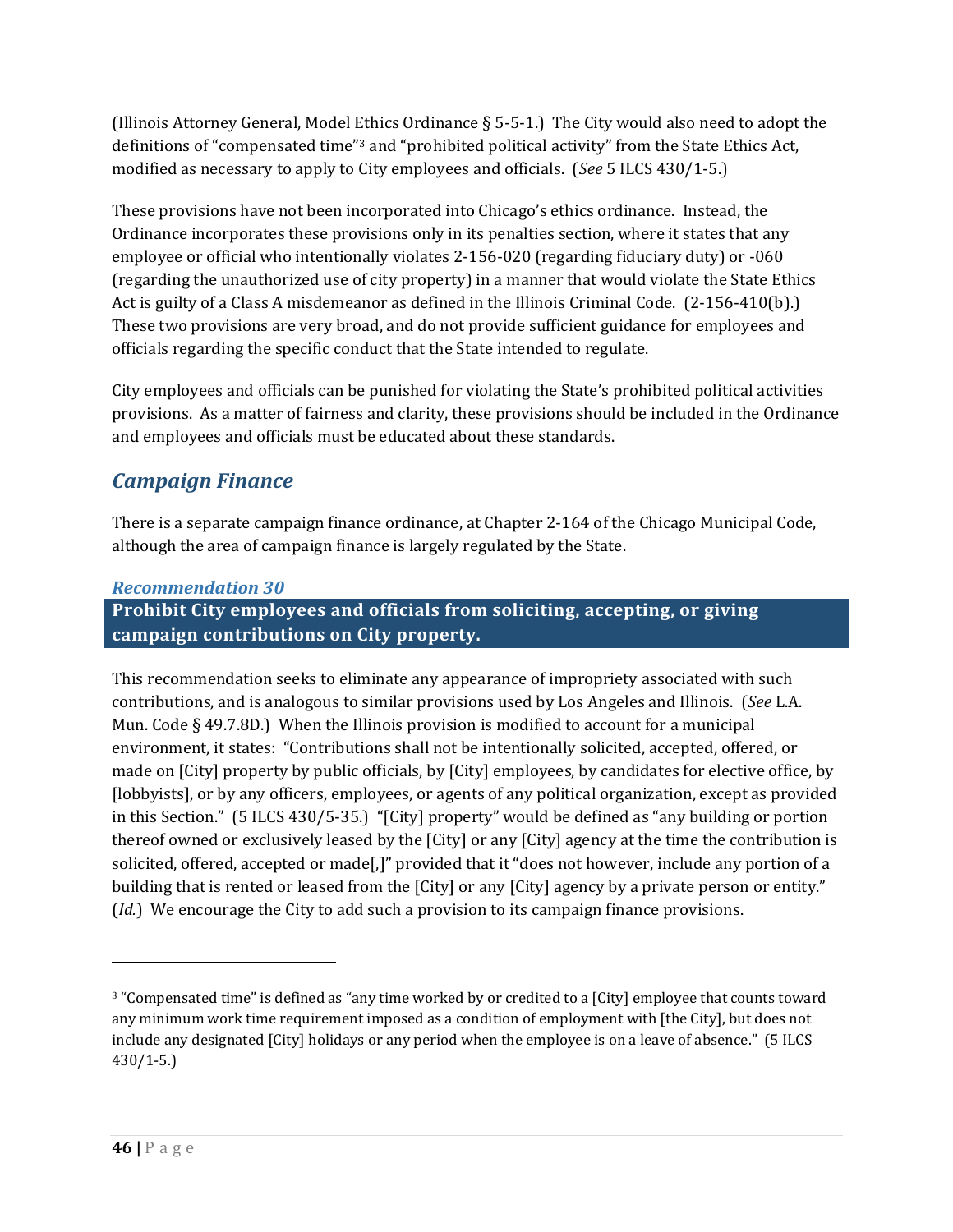*Recommendation 31*

**Bar City employees and officials from knowingly seeking political contributions from anyone they supervise in their City employment.**

No employee should ever feel coerced or compelled to donate to a political campaign at the request of a supervisor. The Ordinance currently bars officials or employees from "compel[ling], coerc[ing], or intimidat[ing]" another City official or employee to make (or not make) a political contribution.  $(2-156-140(a))$  While this provision covers the most egregious situations, we believe that it should be extended to bar any City official or employee from knowingly soliciting any political contribution from an employee whom he supervises.

We recognize that this provision could be subject to inadvertent violation if an elected official were to use a purchased list that includes City employees. As such, the Board should adopt a set of good faith standards to guide the conduct of elected officials and communicate to employees that they should not be subject to solicitation, while also addressing practical considerations.

# *Penalties*

# *Recommendation 32* **Simplify and increase the penalties for violations of the ethics ordinance.**

As currently written, the penalties for violating the ethics ordinance are complicated, inconsistent, and difficult to ascertain. We recommend that penalties be broken into five categories: failing to complete training, failing to file (by employees or officials), failing to file (lobbyists), violations, and obstruction of an investigation. We recommend that a presumptive fine for each category be set, and that the Board be empowered to raise or lower a fine based on the aggravating or mitigating factors applicable in a given case.

We also note that Chicago's maximum penalties for violations of the ethics ordinance and obstruction of an investigation may be insufficient to deter unethical conduct. The maximum penalties set by law for a violation of Chicago's Ordinance are on the lower end of the scale when compared to the penalties that may be imposed by other cities' ethics institutions. (*See* Table 3.)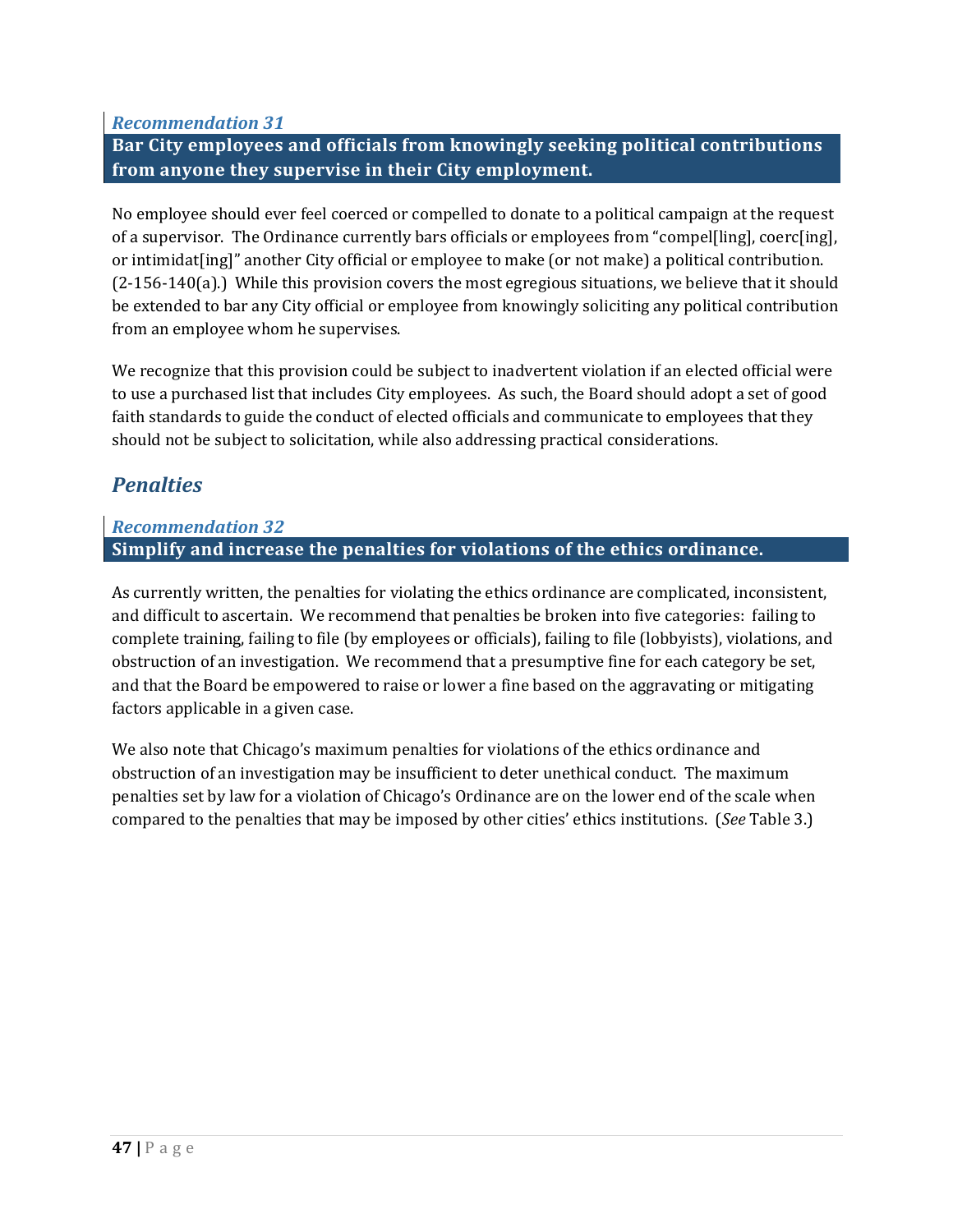



We believe it is a best practice to tie the maximum penalties for violations involving the transfer of money or property to the value of the transferred property. (*See id.*) Otherwise, a person who receives a \$10,000 gift in violation of the gift ban would still retain a benefit, even after paying any penalties associated with the improper gift.4

Further, we note that fines for ethics violations are rarely levied and collected. It is essential that fines serve as an appropriate deterrent and that the policy is administered strictly and consistently.

To ensure compliance with the State Ethics Act, the Ordinance should state that penalties for violating the gift ban and the prohibited political activities provisions shall include a fine of at least \$1,001. (*See* 5 ILCS 430/70‐5(a) (requiring that local government entities regulate these areas in a manner "no less restrictive than Section 5-15 and Article 10 of this Act").

*Recommendation 33* **Increase mandatory penalties for failing to file financial interest statements to \$250 (from \$20).**

The existing penalties appear to be rarely enforced and, due to their small amount, are unlikely to have a meaningful deterrent effect. Given that financial interest statements need only be filed

<sup>4</sup> This same logic applies to the penalties imposed by the campaign finance ordinance, which currently imposes a fine of up to \$500 on "[a]ny person who is found by a court to be guilty of knowingly violating any of the provisions of this chapter . . . ." (2‐164‐110.) We recommend revising this language to make the penalties for violations of the campaign finance and ethics ordinances similar.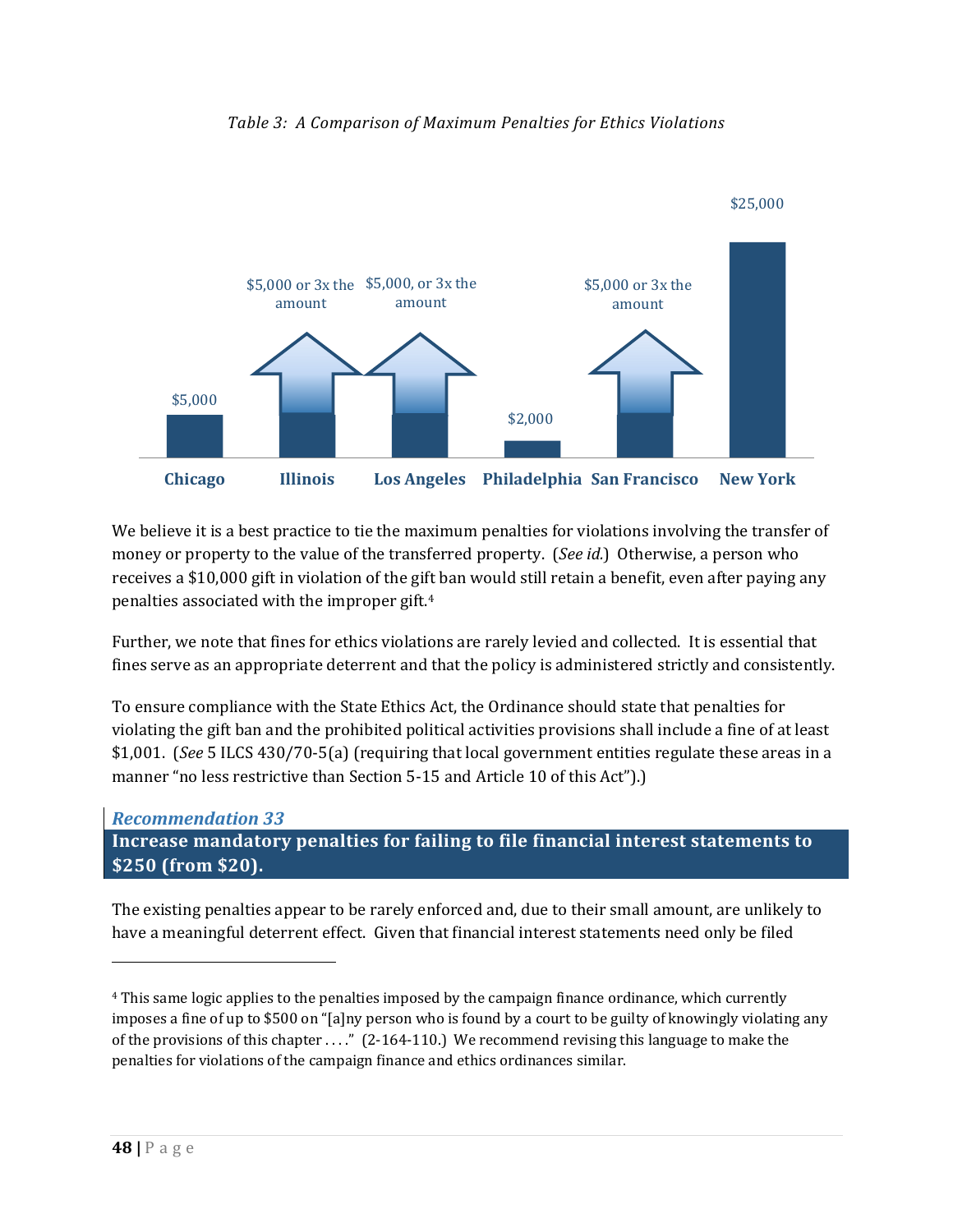annually, we believe that all filers must file on time, and that the failure to do so should be more severely punished, by both increased fines and public disclosure, as described in Recommendation 27.

# *Recommendation 34* **Make the penalties for improper campaign contributions reciprocal.**

The campaign finance ordinance places caps on the amount of contributions that may be made to candidates for City office and City officials and employees. (*See* 2‐164‐040(a).) A fine of up to \$500 may be imposed on "[a]ny person who is found by a court to be guilty of knowingly violating any of the provisions of this chapter . . . ." (2‐164‐110.) While this provision prevents any "person who has done business with the City [or the sister agencies] within the preceding four reporting years or is seeking to do business with the City, [or the sister agencies]" and any lobbyist from making campaign contributions exceeding \$1,500 in a single election, there is no reciprocal punishment imposed on a candidate or her political action committee ("PAC").

We believe that a PAC should be fined for knowingly receiving money in violation of the campaign finance laws, unless the PAC voluntarily returned the improper contribution within 14 days of its receipt. We recommend that the penalty imposed be no less than the amount of the contribution given, and support the use of a multiplier, as in Recommendation 32.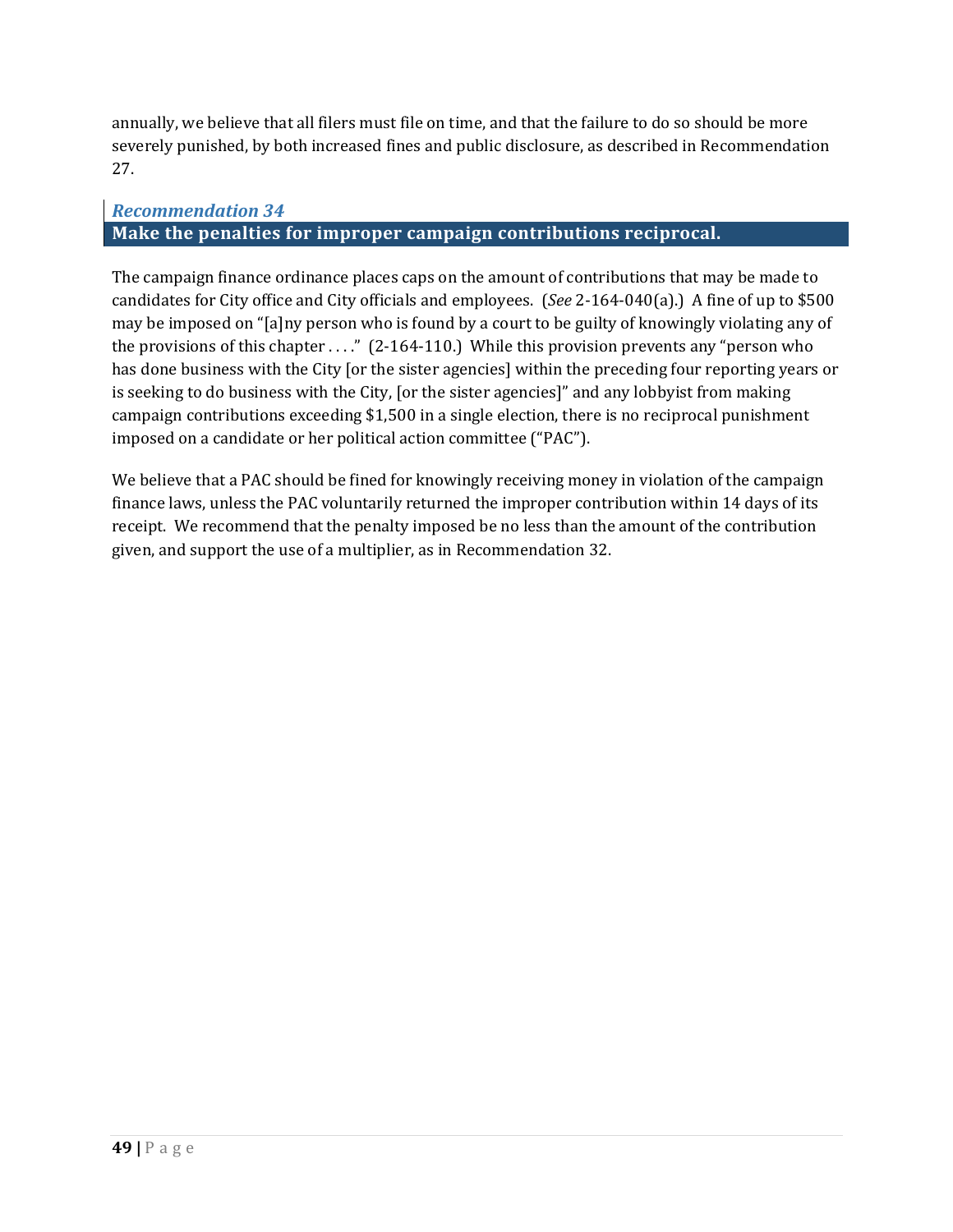"A culture that promotes openness and accountability will also encourage public officials to be responsive and effective."

– Chicago Ethics Reform Task Force

"Chicago can . . . tell the public what the ethics laws are, set out clear rules for its employees to follow, provide training to help them follow these rules, and give its ethics institutions the power to enforce the laws and the penalties associated with them."

– Chicago Ethics Reform Task Force

"Ethics gets the City in the same kind of trouble as safety and other types of violations, but we have no monthly ethics meetings."

– City of Chicago employee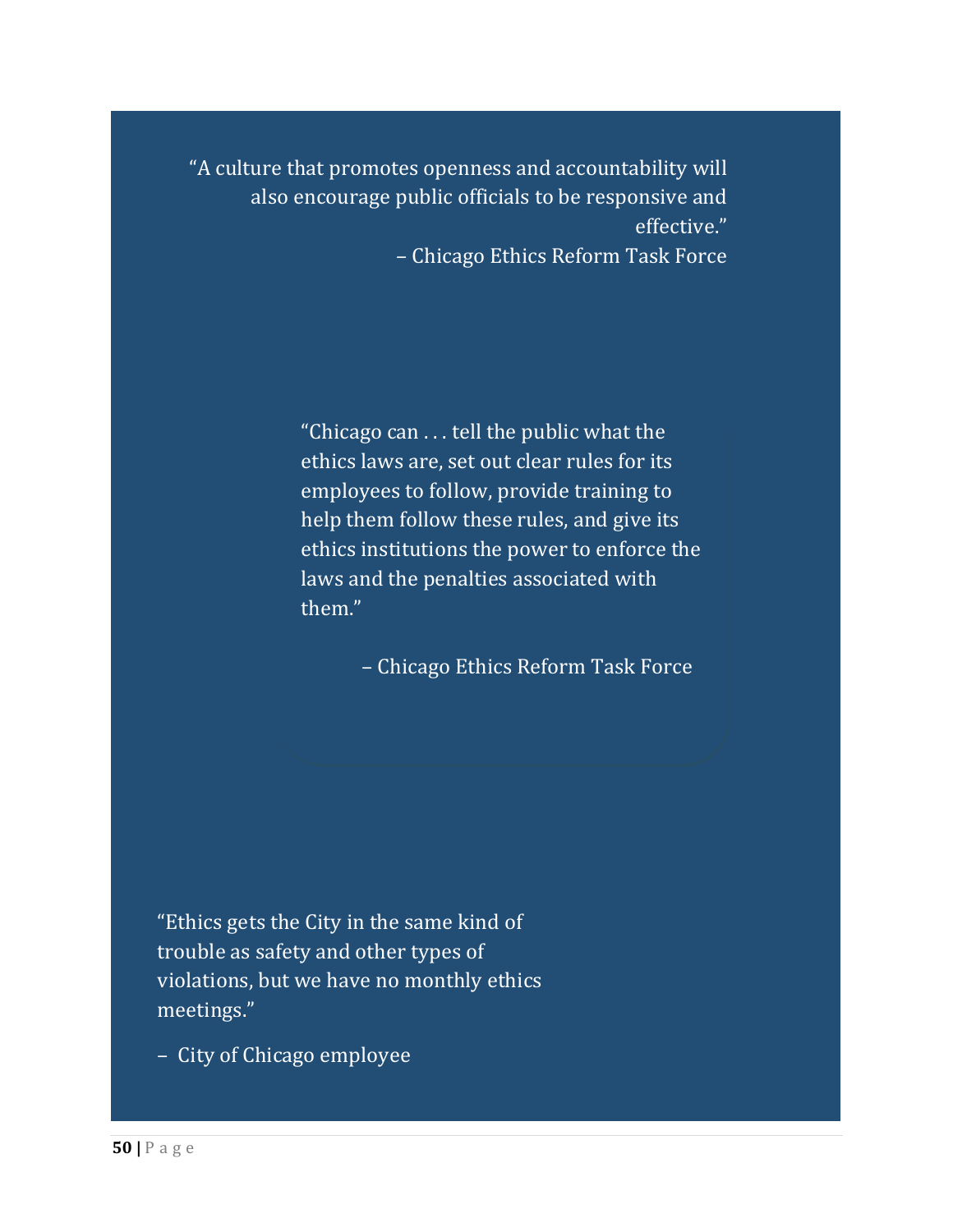# **INVESTIGATIONS & ENFORCEMENT: A PREVIEW**

Part II of the Task Force's Report will comprehensively address the critical areas of investigations and enforcement. We are still developing our final recommendations in these areas, but we believe it is important for us to now put forward some basic information to frame the key considerations and explain why these issues are so complex – and deserving of additional study.

Many of the provisions of the ethics ordinance regarding investigations and enforcement are confusing, overly complex, and create inefficiencies – particularly when the ethics ordinance is read alongside the two inspectors general ordinances. Three distinct entities have some responsibility for receiving, investigating, and resolving complaints regarding violations of the ethics (and campaign finance) ordinances: the Board, the IG, and the LIG.

The Board is empowered to receive complaints regarding ethical breaches (or violations of the campaign finance ordinance) by any City employee or executive branch official; investigate any City employee, whether in response to a complaint, or on its own initiative; and recommend discipline for an executive branch official or employee. (*Id.* at ‐380(a), (b), ‐390(b).) It is also empowered to hold a hearing and reach a determination regarding whether an alderman or his staff member has violated the Ordinances. (*Id.* at ‐395.)

Both the IG and LIG have jurisdiction over subjects covered in the ethics and the campaign finance ordinances, though the IG's authority extends far beyond these subjects. (2‐55‐060(a); 2‐56‐  $030(a)$ ,  $-(c)$ .) Both IGs can receive complaints – the IG regarding executive branch employees and the LIG regarding legislative branch employees – and have the power to investigate potential violations of the ethics and/or campaign finance laws. (2‐55‐060(a)‐(b); 2‐56‐030(a)‐(b).) The LIG must petition the Board for authority to conduct an investigation, while the IG has the power to conduct his own investigation without Board supervision. (*Compare* 2‐56‐030 through ‐050 (IG), *with* 2‐55‐060(b) (LIG).)

There is a substantial amount of overlap between the functions performed by these entities, particularly with respect to investigations of executive branch employees, which may be conducted by both the IG and the Board, and may result in a report and recommendation from both entities. Under the current ordinances, there is a substantial amount of overlap between the functions performed by these entities, particularly with respect to investigations of executive branch employees, which may be conducted by both the IG and the Board, and may result in a report and recommendation from both entities. (*See* Table 4.) Numerous interviewees – including the Executive Director of the Board, the IG, and the LIG – emphasized that this overlap is problematic. We agree.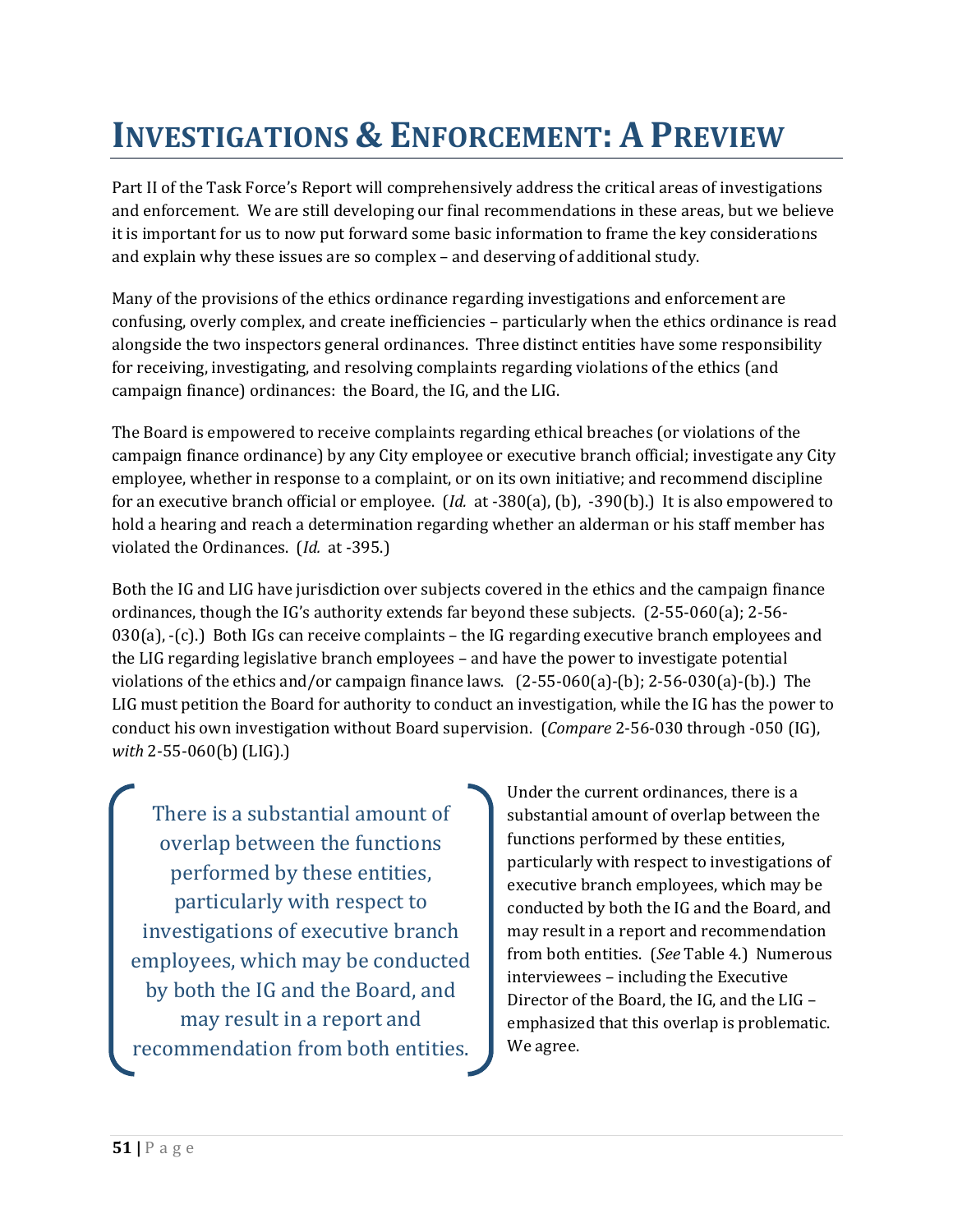Thus, one of the chief goals of the Task Force is to clarify the relationship between the appropriate ethics institutions, for the sake of those subject to the process and the public, and to promote efficiency and inter‐agency comity.

Table 4, included below, outlines our analysis of how the three ordinances (ethics, inspector general, and legislative inspector general) currently interact with regard to ethics issues. As Table 4 shows, the current system is far too complex. We hope to simplify and clarify this process, and we are developing our recommendations to this end.

We will fully address the investigation and enforcement of ethics violations in Part II of our Report, which we expect to release in late July.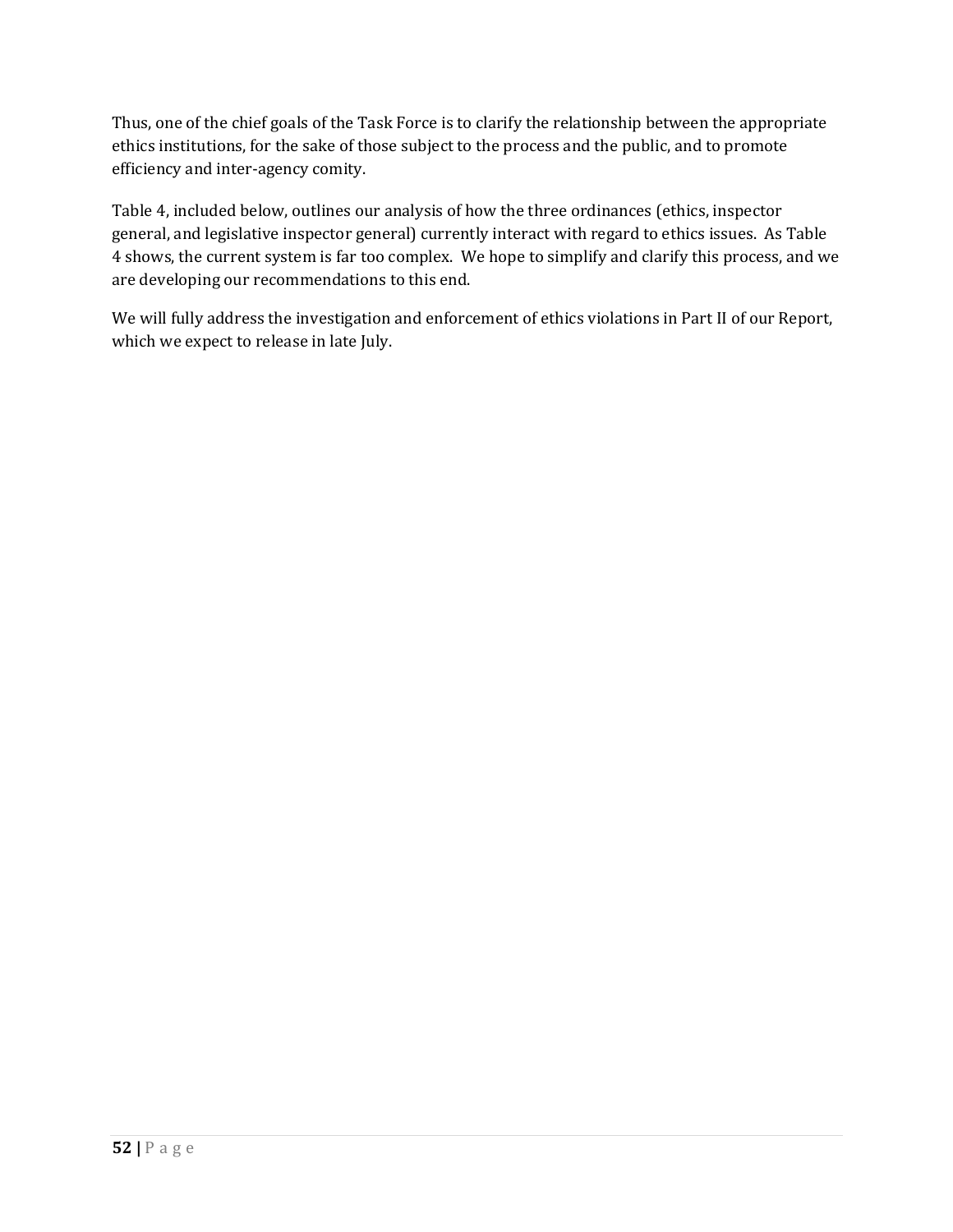

*Table 4: The Current Investigation and Adjudication Process for Ethics and Campaign Finance Violations*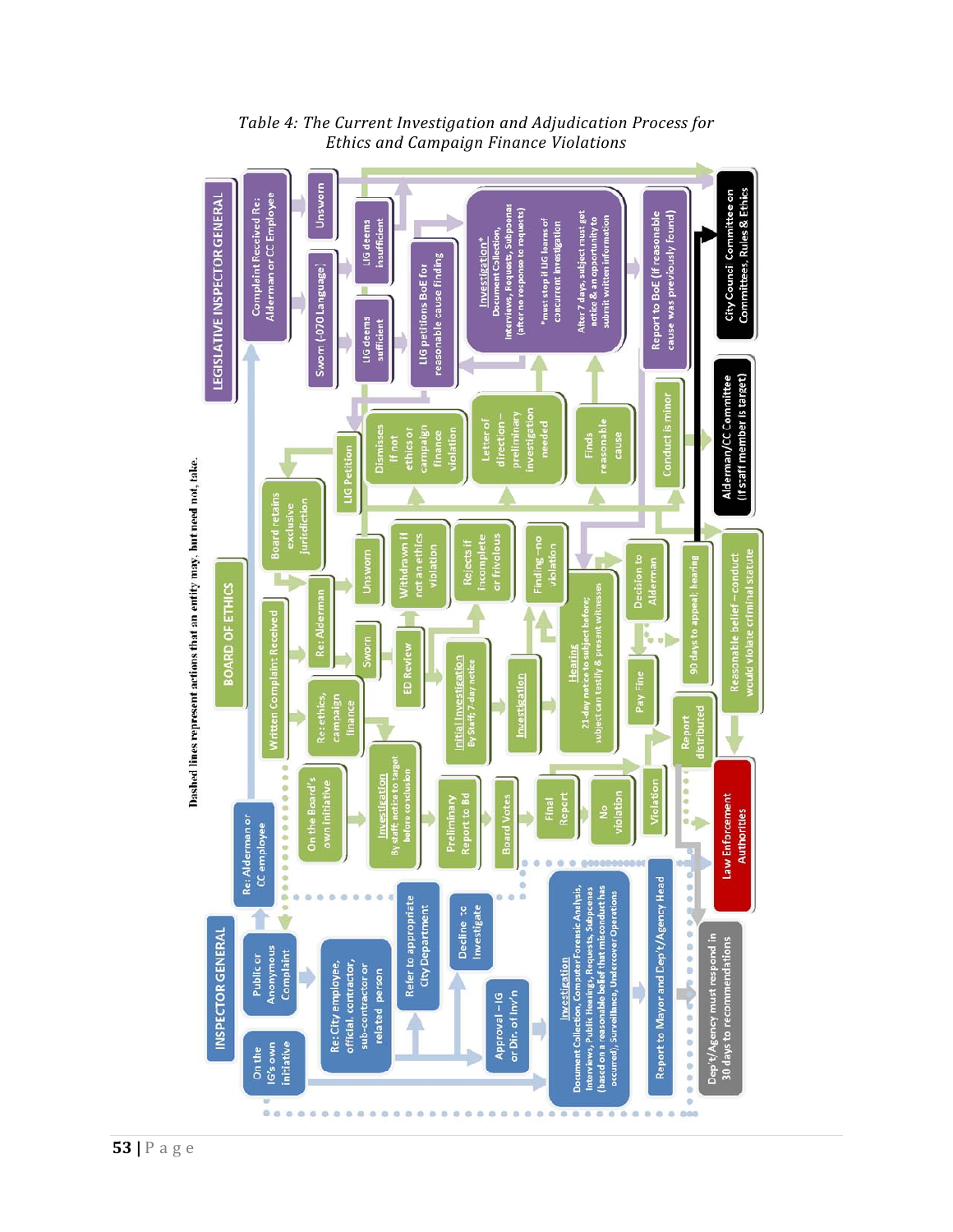The vast majority of elected officials and public employees in Chicago are decent, honorable, and hard‐working people who strive to do the right thing for our City.

We believe that these public servants should be celebrated for taking on a role of service to others and that they, in turn, deserve assurances that their colleagues and supervisors are living up to the same standard of honesty and integrity.

**The Community of the Community**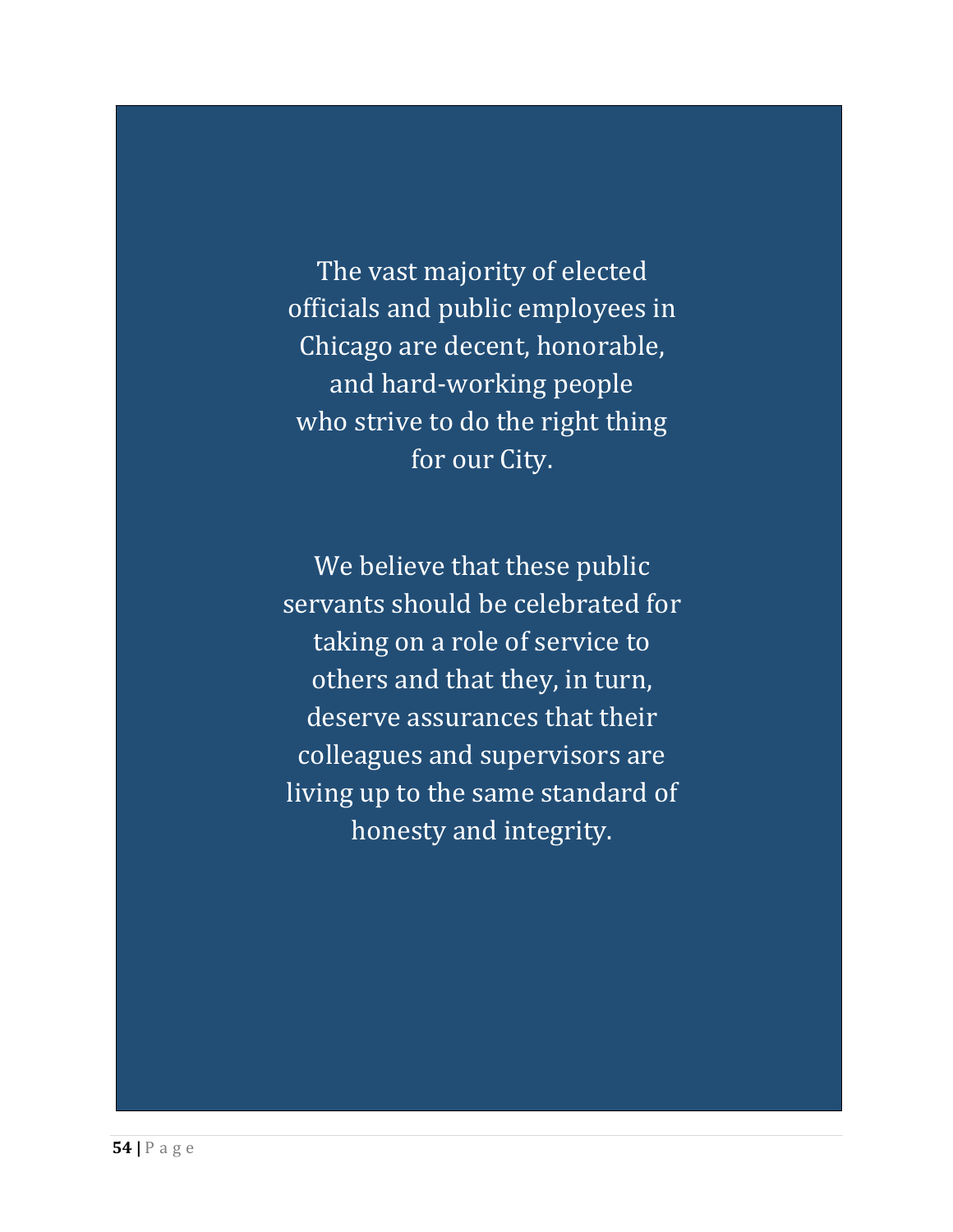# **CONCLUSION**

We realize that the recommendations of Part I are as numerous as they are wide-ranging. We have attempted to conduct a comprehensive review of the most critical provisions in Chicago's ethics ordinance, and, in the course of this review, have identified both major and minor areas for improvement. Again, we are continuing our analysis of the issues relating to the investigation and enforcement of ethics violations, and expect that our analysis in those areas may generate still more reform proposals relating to some of the topics addressed above.

In the meantime, we hope that this initial report will spur further discussions and debate on these important topics, and inspire all stakeholders toward action to advance the City's ethics agenda. We have sought to suggest ways for the City to simplify the ethics ordinance, so that it is easier for everyone to understand; to close the loopholes in the existing law, so that the public can be confident that a wider range of unethical behavior is addressed by the Ordinance; to increase transparency and improve public information; and to identify ways to improve education and training so that all employees get meaningful information about how to comply with the ethics rules.

We recognize that there are significant matters that we have not discussed, or that are outside our mandate. While we addressed certain topics broadly at the outset of this part of our Report, there is one matter that deserves special mention: the ethic systems of the sister agencies. The Task Force did not investigate the sister agencies' ethics procedures or institutions, and has not made recommendations regarding oversight of ethics at these agencies. Without understanding the nuances of each agency's structure and its relationship to the City, the Task Force simply cannot make any recommendations regarding these agencies. We encourage the Mayor to continue to evaluate whether the sister agencies should be governed by the same ethical principles and structure as the rest of City government, and recommend that further study regarding the enforcement of ethics rules at the sister agencies be conducted.

We look forward to continuing our study of ethics in Chicago, and the release of Part II of our report by late July.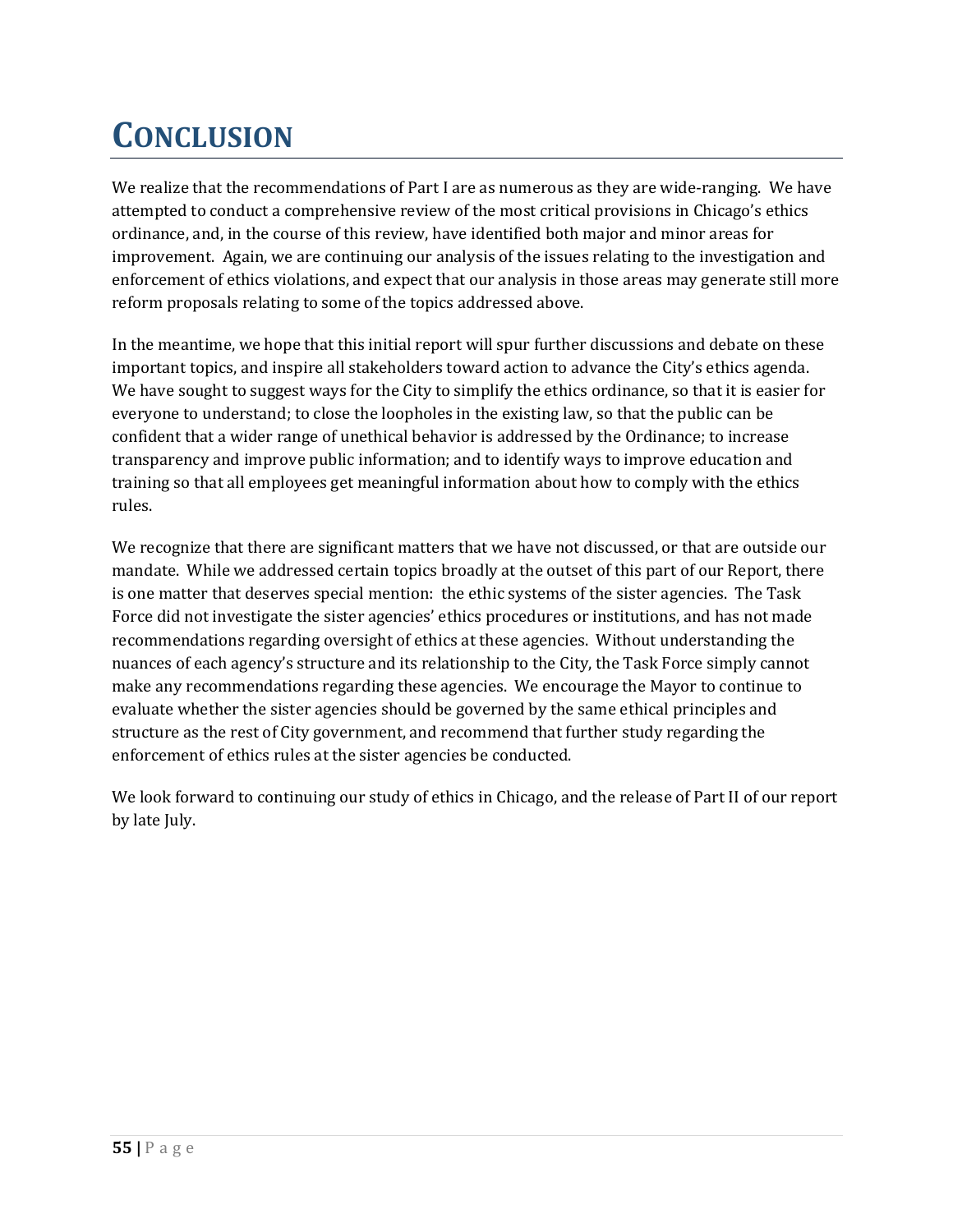# **APPENDICES**

# *A. Persons interviewed by the Task Force*

In the course of our work, we had the good fortune to interview dozens of people who were thoughtful and engaged, and who provided insight into how ethics affects the daily lives of City employees and officials. We are deeply grateful to everyone who took the time to meet with us, and we thank them for enabling us to carry out our work with a better appreciation of the substance, nuances, and challenges of governmental ethics. This appendix, Appendix A, lists everyone that we interviewed.

## **Chicago and Illinois**

## **Steven Berlin**

Executive Director, Chicago Board of Ethics. Jan. 23, 2012, Feb. 1, 2012, and April 11, 2012.

**Alderman Howard Brookins** 21st Ward of Chicago. March 9, 2012.

**Alderman Edward Burke**  14th Ward of Chicago. March 8, 2012.

**Patrick Collins**  Partner, Perkins Coie, and Chair, Illinois Reform Commission. Jan. 30, 2012.

**Alderman Rey Colon** 35th Ward of Chicago. March 7, 2012.

**Ellen Craig**  Former Commissioner, Illinois Executive Ethics Commission. Feb. 1, 2012.

**Alderman Timothy Cullerton**  38th Ward of Chicago. Feb. 23, 2012.

**James Faught** Secretary and Commissioner, Illinois Executive Ethics Commission and Associate Dean for Administration, Loyola University Chicago School of Law. Feb. 7, 2012.

## **Joseph Ferguson, Theodor J. Hengesbach, and Jonathan Davey**

Inspector General, Deputy Inspector General, and Executive Administrative Assistant, respectively, for the Office of the Inspector General, City of Chicago. Feb. 2, 2012 and April 16, 2012.

## **Chad Fornoff**

Executive Director, Illinois Executive Ethics Commission. Feb. 10, 2012.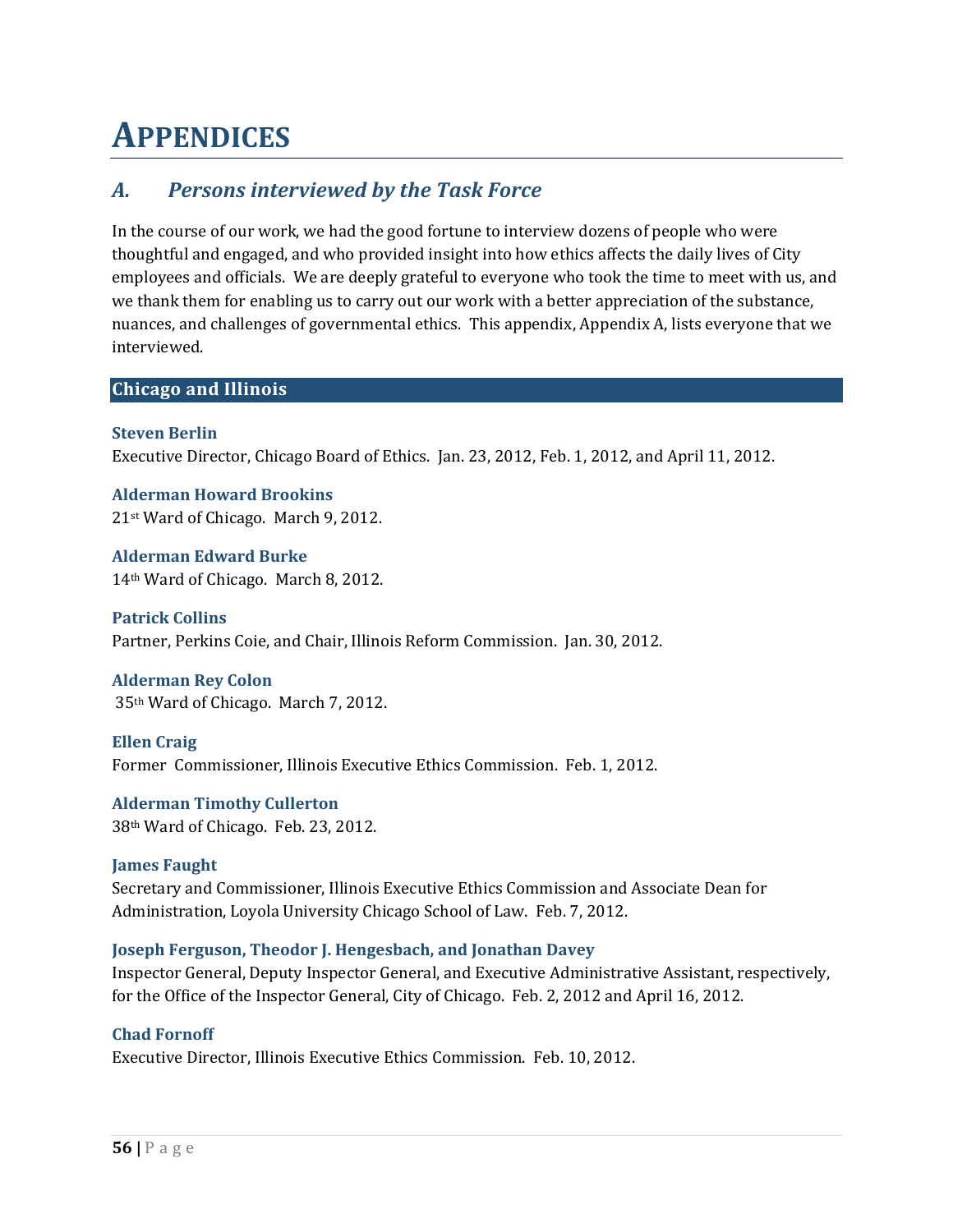#### **Brian Gladstein, David Morrison, and Whitney Woodward**

Executive Director, Deputy Director, and Policy Analyst, respectively, for the Illinois Campaign for Political Reform. March 13, 2012.

#### **Hanke Gratteau**

Former Managing Editor, Chicago Tribune and Member, Illinois Reform Commission. March 13, 2012.

#### **Maria Guerra and Farzin Parang**

First Deputy Director, Office of Legislative Counsel and Government Affairs and Assistant to the Mayor, respectively, City of Chicago. April 5, 2012.

#### **David Hoffman**

Former Inspector General, City of Chicago, and Member, Illinois Reform Commission. Feb. 3, 2012.

#### **Thomas Homer**

Legislative Inspector General, Illinois. March 14, 2012.

**Dan Hynes**  Former Comptroller, Illinois. Feb. 21, 2012.

#### **Matt Hynes**

Director, Office of Legislative Counsel and Government Affairs, City of Chicago. April 12, 2012.

#### **Faisal Khan**

Legislative Inspector General, City of Chicago. Feb. 9, 2012 and April 16, 2012.

#### **Abner Mikva**

Retired Judge, U.S. Court of Appeals for the D.C. Circuit, Former Member of the U.S. House of Representatives, and Former White House Counsel. March 1, 2012.

#### **Alderman Patrick O'Connor**

40th Ward of Chicago. March 9, 2012.

#### **Lawrence Oliver**

Chief Counsel, Investigations, The Boeing Company, and Member, Illinois Reform Commission. Feb. 27, 2012.

**Alderman Matthew O'Shea** 19th Ward of Chicago. Feb. 23, 2012.

#### **Terry Pastika**

Executive Director, Citizen Advocacy Center. March 6, 2012.

#### **Steve Patton and Leslie Darling**

Corporation Counsel and First Assistant Corporation Counsel, City of Chicago. Feb. 24, 2012 and April 16, 2012.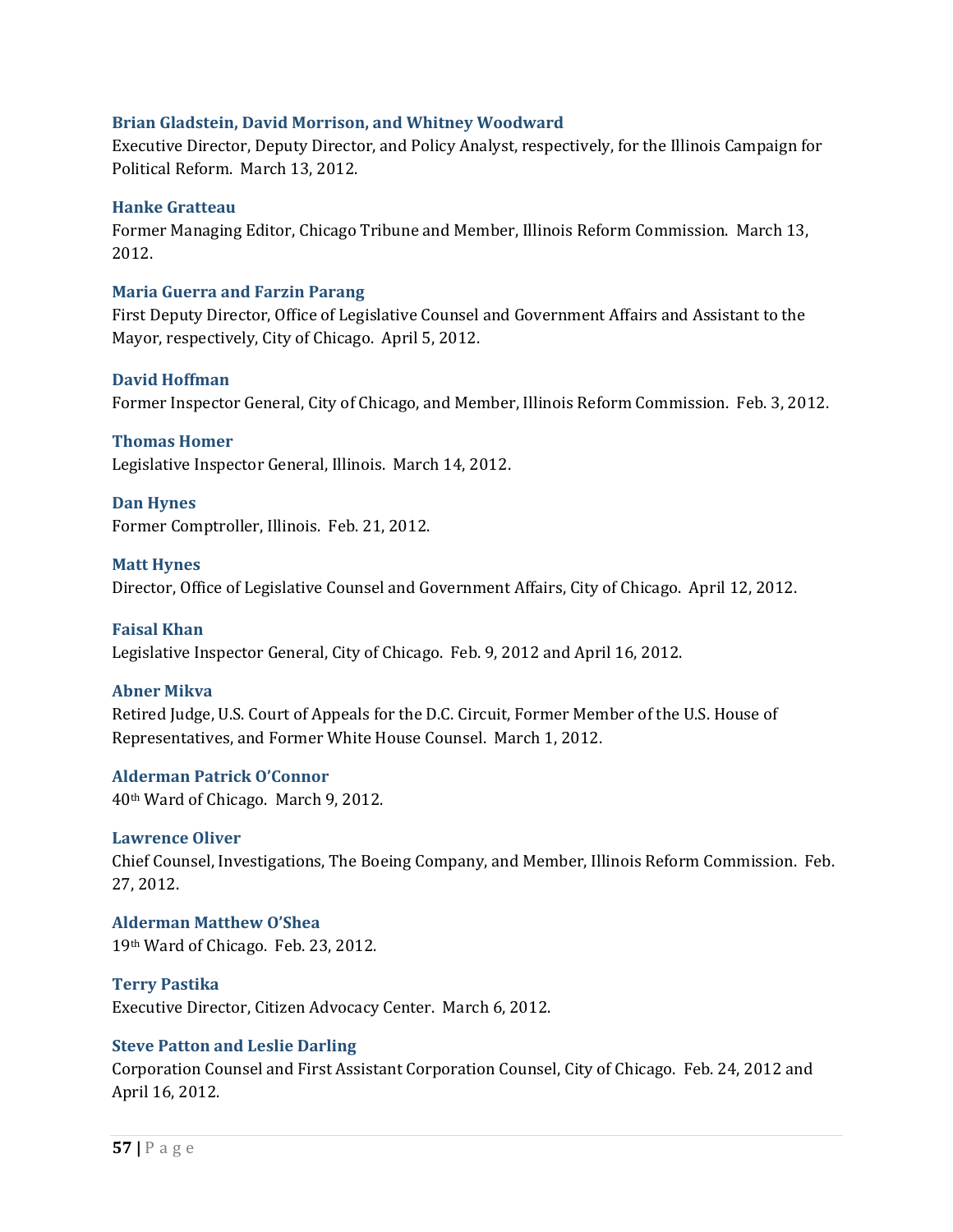#### **Jorge Ramirez**  President, Chicago Federation of Labor. March 6, 2012.

#### **Jamie Rhee and James McIsaac**

Chief Procurement Officer and General Counsel, Chicago Department of Procurement Services. March 21, 2012.

**Miguel Ruiz** Chairman, Chicago Board of Ethics. Jan. 31, 2012.

#### **Z. Scott**

Former Executive Inspector General, Office of the Governor of Illinois. March 7, 2012.

#### **Michael Shakman**

Partner, Miller Shakman & Beem LLP. Feb. 16, 2012.

#### **Andy Shaw, Robert Reed, Robert Herguth, and Emily Miller**

President and CEO, Director of Programming and Investigations, Editor of Investigations, and Policy and Government Affairs Coordinator, respectively, for the Better Government Association. Feb. 8, 2012 and March 5, 2012.

**Dick Simpson** Professor, University of Illinois at Chicago. Feb. 23, 2012.

#### **Alderman Danny Solís**

25th Ward of Chicago. March 12, 2012.

#### **Scott Turow**

Former Chair and Member, Illinois Executive Ethics Commission. Feb. 8, 2012.

#### **National**

#### **George Brown**

Professor of Law, Boston College Law School. Jan. 23, 2012.

#### **Carol Carson**

Executive Director, Connecticut Office of State Ethics. Feb. 2, 2012.

#### **Kathleen Clark**

Professor of Law, Washington University School of Law. Feb. 14, 2012.

#### **Terry Cooper**

Professor, Sol Price School of Public Policy, University of Southern California. Feb. 22, 2012

#### **Mark Davies, Wayne Hawley, and Carolyn Miller**

Executive Director, Deputy Executive Director, and Director of Enforcement, respectively, of the New York Conflict of Interest Board. Jan. 20, 2012 and Feb. 3, 2012.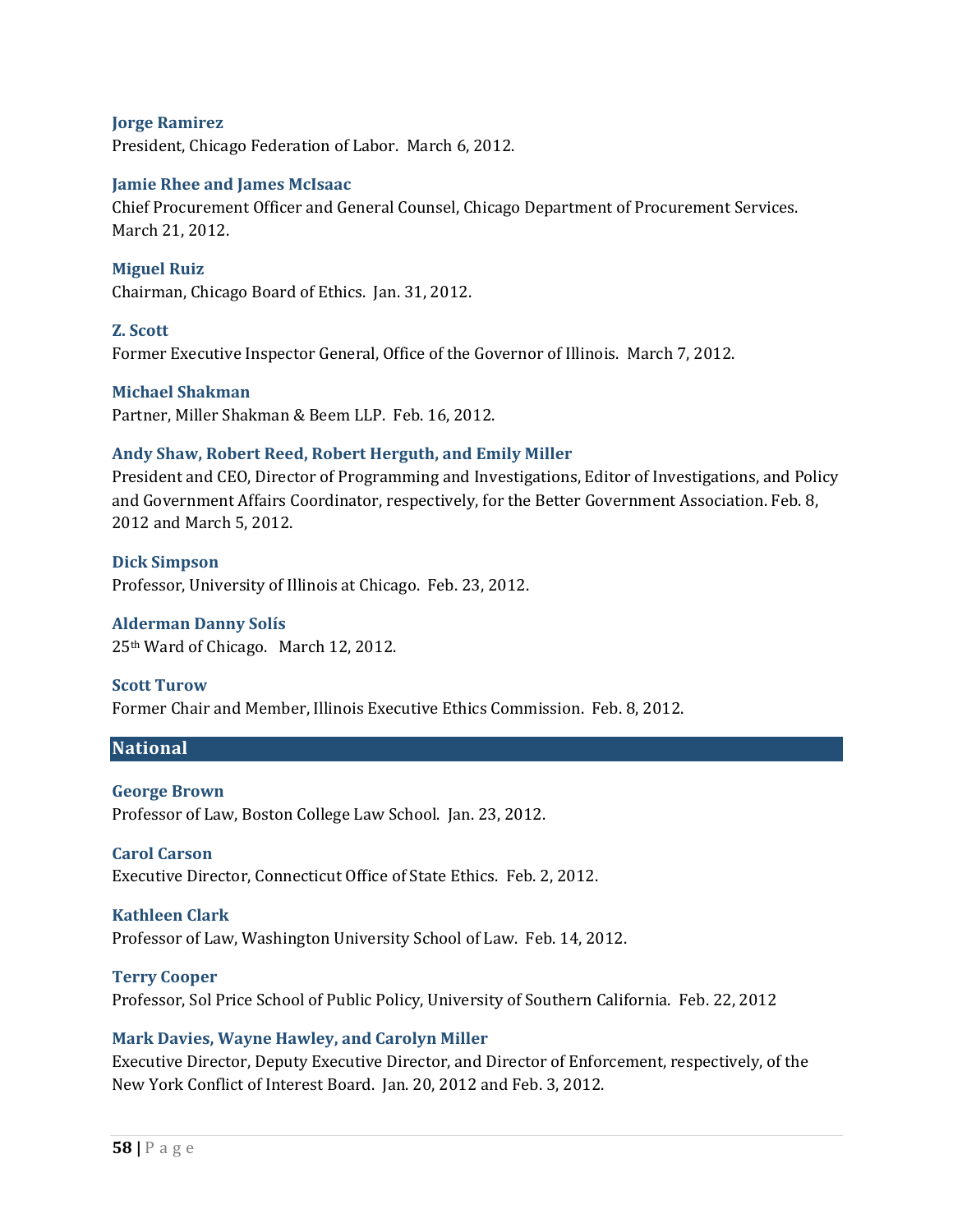#### **David Freel**

Former Executive Director, Ohio Ethics Commission, and Professor, Ohio State University. Feb. 7, 2012.

#### **Heather Holt and David Tristan**

Executive Director and Executive Deputy Director, Los Angeles City Ethics Commission. Feb. 9, 2012.

#### **Peggy Kerns**

Director, National Conference of State Legislatures Center for Ethics in Government. Feb. 29, 2012.

#### **Carol Lewis**

Professor Emeritus, University of Connecticut. Feb. 20, 2012.

## **Moira McGinty Klos, Skip Lowney, and Matt Robbins; Michael Brainard**

Senior Vice‐President, Senior Project Manager, and Researcher/Project Manager, respectively, for the Ethics Resource Center; CEO and Founder, Brainard Strategy. Feb. 22, 2012.

#### **Zackery Morazzini**

General Counsel, California Fair Political Practices Commission. Jan. 26, 2012.

#### **Judy Nadler**

Senior Fellow, Government Ethics, Santa Clara University, and Former Mayor of Santa Clara, California. March 22, 2012.

#### **Michael Schwartz**

Former Chair, Philadelphia Ethics Commission. Jan. 27, 2012.

#### **Rayman Solomon and Emil Moschella**

Dean and Professor of Law, Rutgers University School of Law, Camden, and Former Chief of the FBI's Legal Advice and Training Section and Member of Rutgers Center for Government Compliance and Ethics, respectively. Feb. 10, 2012.

#### **JoAnne Speers**

Executive Director, Institute for Local Government. Jan. 26, 2012.

#### **John St. Croix**

Executive Director, San Francisco Ethics Commission. Jan. 20, 2012.

#### **Bob Stern**

Former General Counsel, California Fair Practices Commission. Feb. 17, 2012.

#### **Peter Tober and Mark Holmes**

Executive Director and Deputy Director, respectively, of the New Jersey State Ethics Commission. Jan. 30, 2012.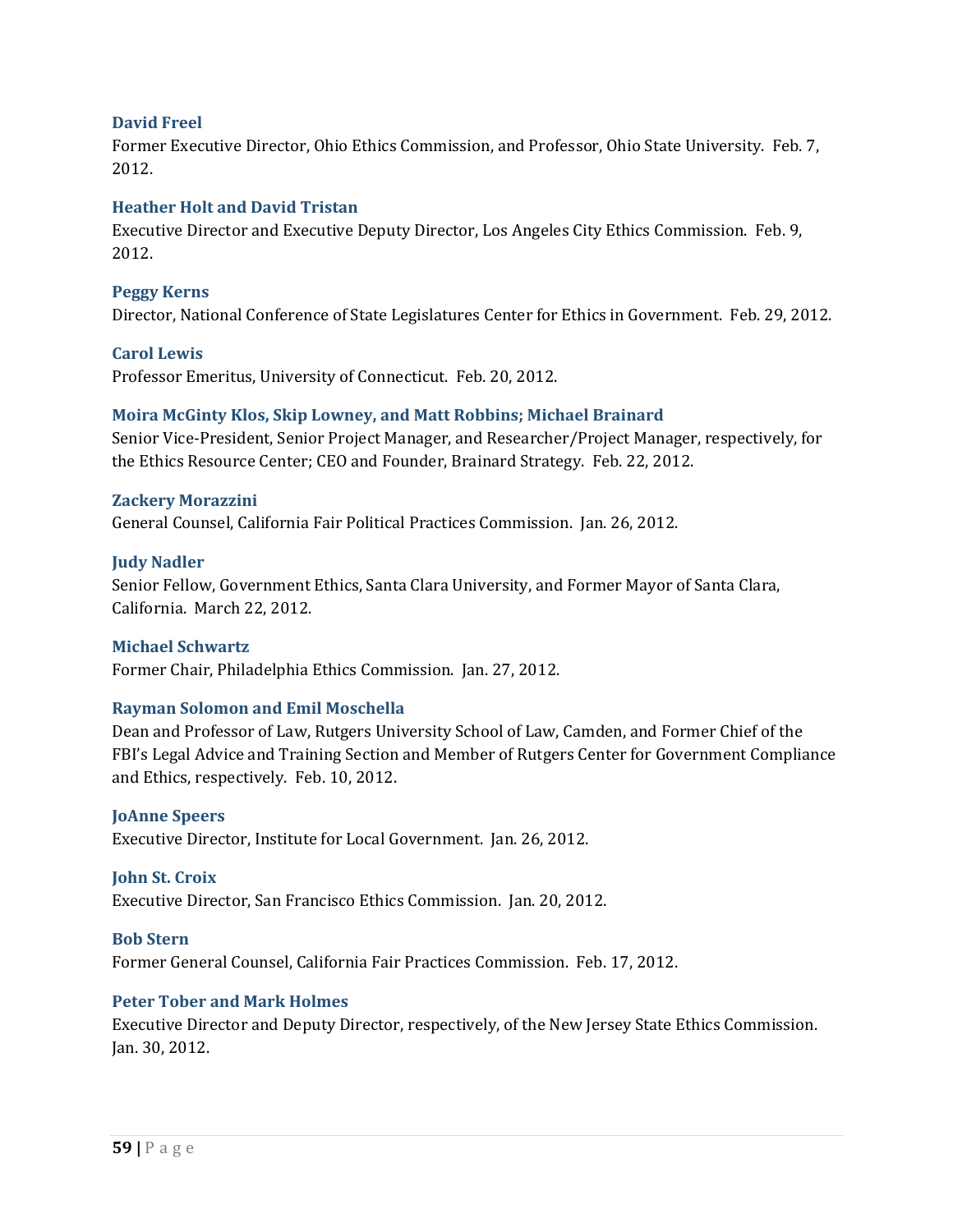# **Robert Wechsler and Carla Miller**

Director of Research, CityEthics.org and Founder, CityEthics.org and Ethics Officer for the City of Jacksonville, Florida, respectively. Feb. 13, 2012.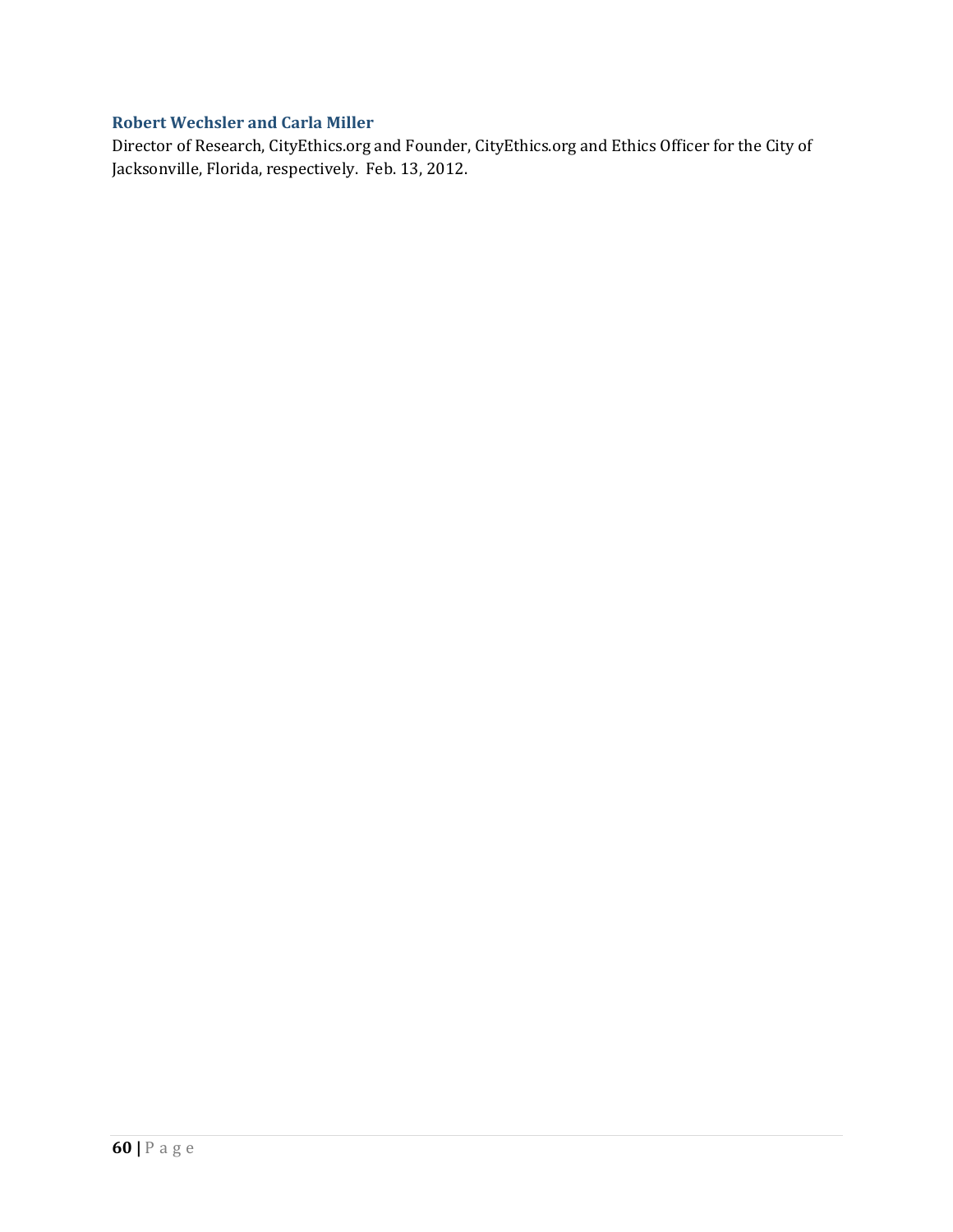# *B. Resources reviewed by the Task Force*

There are many organizations dedicated to the study and practice of governmental ethics, including the Ethics Resource Center, the Chicago Board of Ethics, the Better Government Association, the New York Conflict of Interest Board, the Illinois Campaign for Political Reform, the Markkula Center for Applied Ethics, and CityEthics.org, among many others. We are indebted to these organizations for their materials and statements regarding ethics, and we have reviewed many of their publications. This appendix, Appendix B, lists the resources considered by the Task Force.

# **Ordinances, Statutes, Regulations, & Executive Orders**

# **CHICAGO ORDINANCES, REGULATIONS, & EXECUTIVE ORDERS**

**Campaign Financing Ordinance** Chi. Mun. Code 2‐164

**City of Chicago Board of Ethics Amended Rules and Regulations (effective Feb. 26, 2010)** (www.cityofchicago.org/content/dam/city/depts/ethics/general/rules‐regs‐2010.pdf)

**Department of Human Resources** Chi. Mun. Code 2‐74

**Governmental Ethics Ordinance** Chi. Mun. Code 2‐156

# **IGO Investigative Rules and Regulations (March 30, 2012)**

(http://chicagoinspectorgeneral.org/wp‐content/uploads/2011/10/Final‐IGO‐Rules‐and‐ Regulations\_3‐30‐12.pdf)

**Office of Inspector General** Chi. Mun. Code 2‐56

**Office of Legislative Inspector General** Chi. Mun. Code 2‐55

**Office of Mayor Rahm Emanuel** Executive Order 2011‐1

Executive Order 2011‐2

Executive Order 2011‐3

Executive Order 2011‐4

Executive Order 2011‐5

Executive Order 2011‐6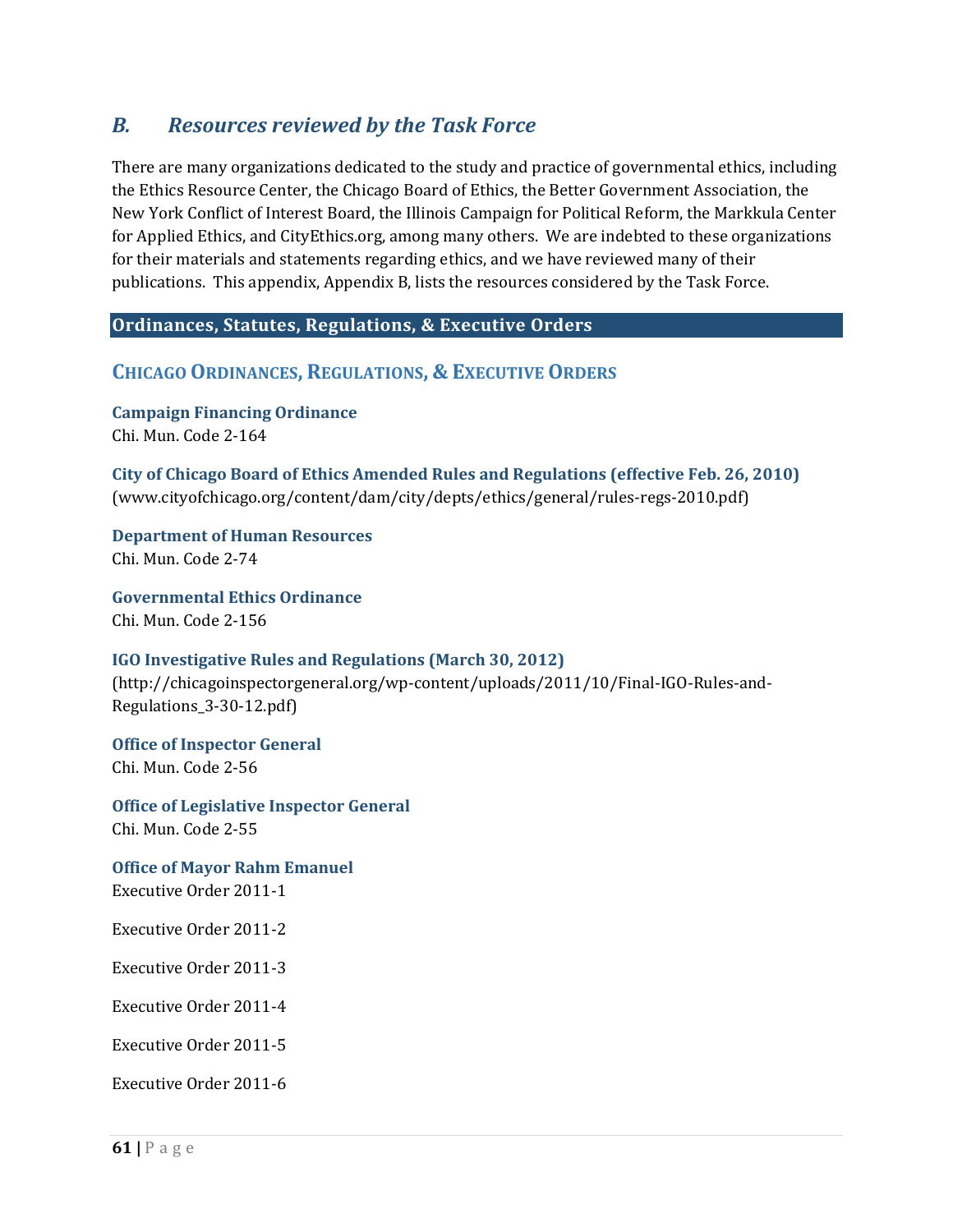#### **Officers and Employees Ordinance**

Whistleblower protection, Chi. Mun. Code 2‐152‐171

## **OTHER ORDINANCES, STATUTES, REGULATIONS, & EXECUTIVE ORDERS**

**Arizona**

Conflicts of Interest of Officers and Employees, Ariz. Rev. Stat. Ann. § 38‐501 to ‐511.

**Atlanta, GA** Standards of Conduct, Atlanta Code of Ordinances, §§ 2‐801 to ‐2‐824.

**Baltimore, MD** Ethics, Balt. Code §§ 1‐1 to ‐9‐22.

**Boston, MA**  Notification of Employees Regarding Municipal Ethics Laws, Boston Mun. Code § 5‐5.40

**California Research Bureau** Cal. Research Bureau, Cal. State Library, Local Government Ethics Ordinances in California (1998).

**CityEthics.org** CityEthics.org, Model Ethics Code (2006).

**Connecticut**  State agency ethics compliance officers. Duties. Liaisons., Conn. Gen. Stat.§ 1-101rr.

**Dallas, TX** Code of Ethics, Dallas City Code §§ 12A‐1 to ‐42.

#### **Delaware**

Hearings and Rules of the Delaware State Public Integrity Commission IV.

Judicial Review, Del. Code Ann. Tit. 29, § 5810A.

**Denver, CO** Code of Ethics, Denver Rev. Mun. Code §§ 2‐51 to ‐69.

**Detroit, MI** Ethics, Detroit City Code §§ 2‐6‐1 to ‐130.

**Federal Government** Exec. Order No. 13490, 74 Fed. Reg. 4673 (Jan. 26, 2009).

Interests in Property, 5 C.F.R. § 2634.301(d).

U.S. Office of Government Ethics' Standards of Ethical Conduct for Employees of the Executive Branch, 5 C.F.R. § 2635.101.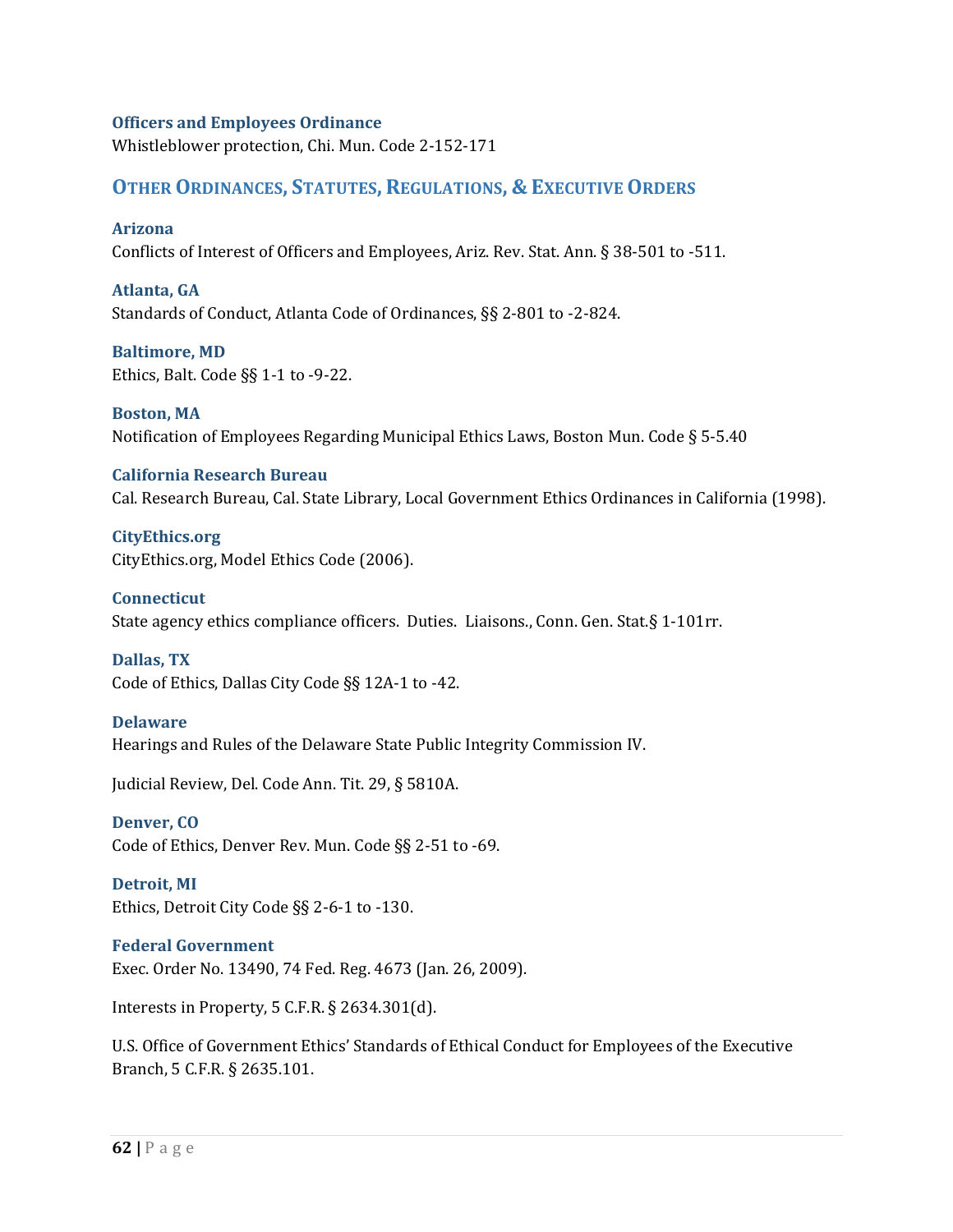**Fort Worth, TX** Code of Ethics, Fort Worth Code of Ordinances §§ 2‐236 to ‐265.

#### **Hawaii**

Duties of Commission; complaint, hearing, determination, Haw. Rev. Stat. § 84‐31(e).

#### **Houston, TX**

Ethics and Financial Disclosure, Houston Code of Ordinances §§ 18‐1 to ‐105.

#### **Illinois**

Illinois Governmental Ethics Act, 5 ILCS 420.

Lobbyist Registration Act, 25 ILCS 170.

State Officials and Employees Ethics Act, 5 ILCS 430.

#### **Indiana**

Adjudication Proceedings Before the State Ethics Commission, 40 Ind. Admin. Code 2‐3‐1 to ‐8.

Violations; penalties; sanctions, Ind. Code § 4‐2‐6‐12.

#### **Indianapolis, IN**

Ethics Code, Indianapolis Code of Ordinances, §§ 293‐101‐403.

Ethics Code for Councillors, Indianapolis Code of Ordinances, §§ 151‐1101 through ‐1104.

## **Jacksonville, FL**

Jacksonville Ethics Code, Jacksonville Code of Ordinances, §§ 602‐101 to ‐1213.

#### **Los Angeles, CA**

Governmental Ethics Ordinance, L.A. Mun. Code § 49.5.1 *et seq.*

Investigations and Enforcement, L.A. Admin. Code § 24.1.2

L.A. Executive Directive No. 7 (7.12.06)

#### **Louisiana**

La. Rev. Stat. tit. 42 §§ 1101 to ‐1170.

#### **Maine**

Authority, Procedures, Me. Rev. Stat. tit. 1 § 1013 2.G.

#### **Massachusetts**

Conduct of Public Officials and Employees, Mass. Gen. Laws Ch. 268A, §§ 1‐29.

#### **Minneapolis, MN**

Ethical practice board, Minneapolis Code of Ordinances § 15.210(a).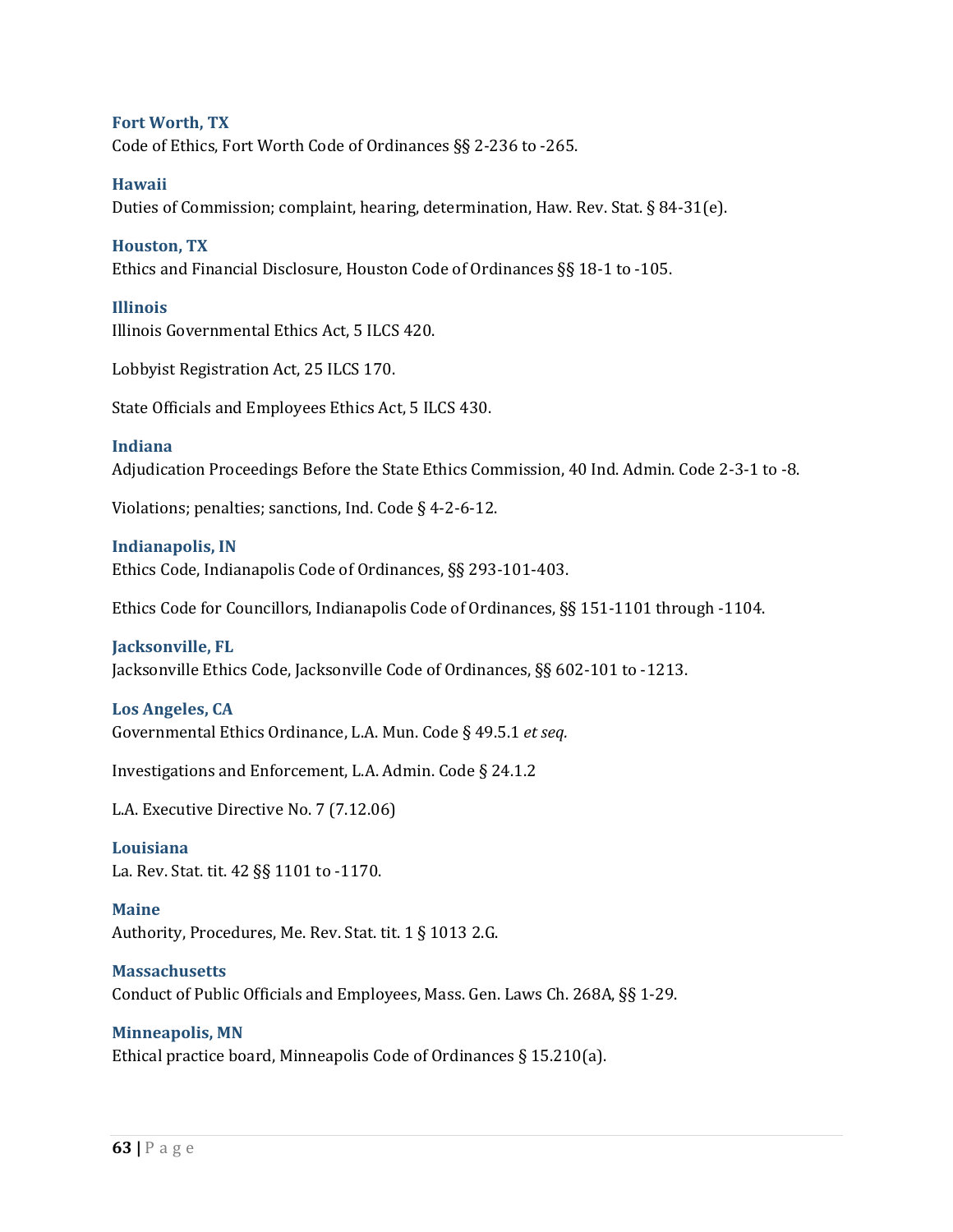#### **New Jersey**

Conflicts of Interest, N.J. Rev. Stats. §§ 52:13D‐12 to ‐28. N.J. Uniform Ethics Code § I.

#### **New Orleans, LA**

Ethics, New Orleans Code of Ordinances §§ 2‐691 to ‐810.

#### **New York**

Office of the State Comptroller N.Y., Model Code of Ethics for Local Governance (2010). (www.osc.state.ny.us/localgov/pubs/codeofethics.pdf)

#### **New York City**

Chapter 68 of the City Charter – The Conflicts of Interest Law. Administrative Code § 12‐110 ‐ The Financial Disclosure Law.

#### **North Carolina**

Ethics education program, N.C. Gen. Stat. § 138A 14.

#### **Pennsylvania**

Ethics Standards and Financial Disclosure, Definitions, 65 Pa. Cons. Stat. § 1102.

Ethics Standards and Financial Disclosure, Wrongful Use of this chapter, 65 Pa. Cons. Stat. § 1110.

#### **Philadelphia**

Ethics Board, Phila. Home Rule Charter § 3‐806.

Philadelphia Board of Ethics, Regulations Nos. 1‐9.

Standards of Conduct and Ethics, Phila. Code §§ 20‐601 to ‐615.

Violations and Penalties, Phila. Code §§ 20‐1301 to ‐1302.

#### **Phoenix, AZ**

Provisions of State Law to Apply, Phoenix City Charter, Ch. XI § 1.

#### **Portland, OR**

Code of Ethics, Portland City Code §§ 1.03.010 to ‐.050.

Regulation of Lobbying Entities, Portland City Code §§ 2.12.010 to ‐.130.

#### **Rhode Island**

Adjudicative powers of the Commission, R.I. Gen. Laws § 36‐14‐13(g).

#### **Rhode Island League of Cities and Towns**

Rhode Island League of Cities and Towns, Ethics and Conflicts of Interest: A Guide for Municipal Officials (2005).

#### **San Antonio, TX**

Code of Ethics, San Antonio Code of Ordinances §§ 2‐41 to ‐95.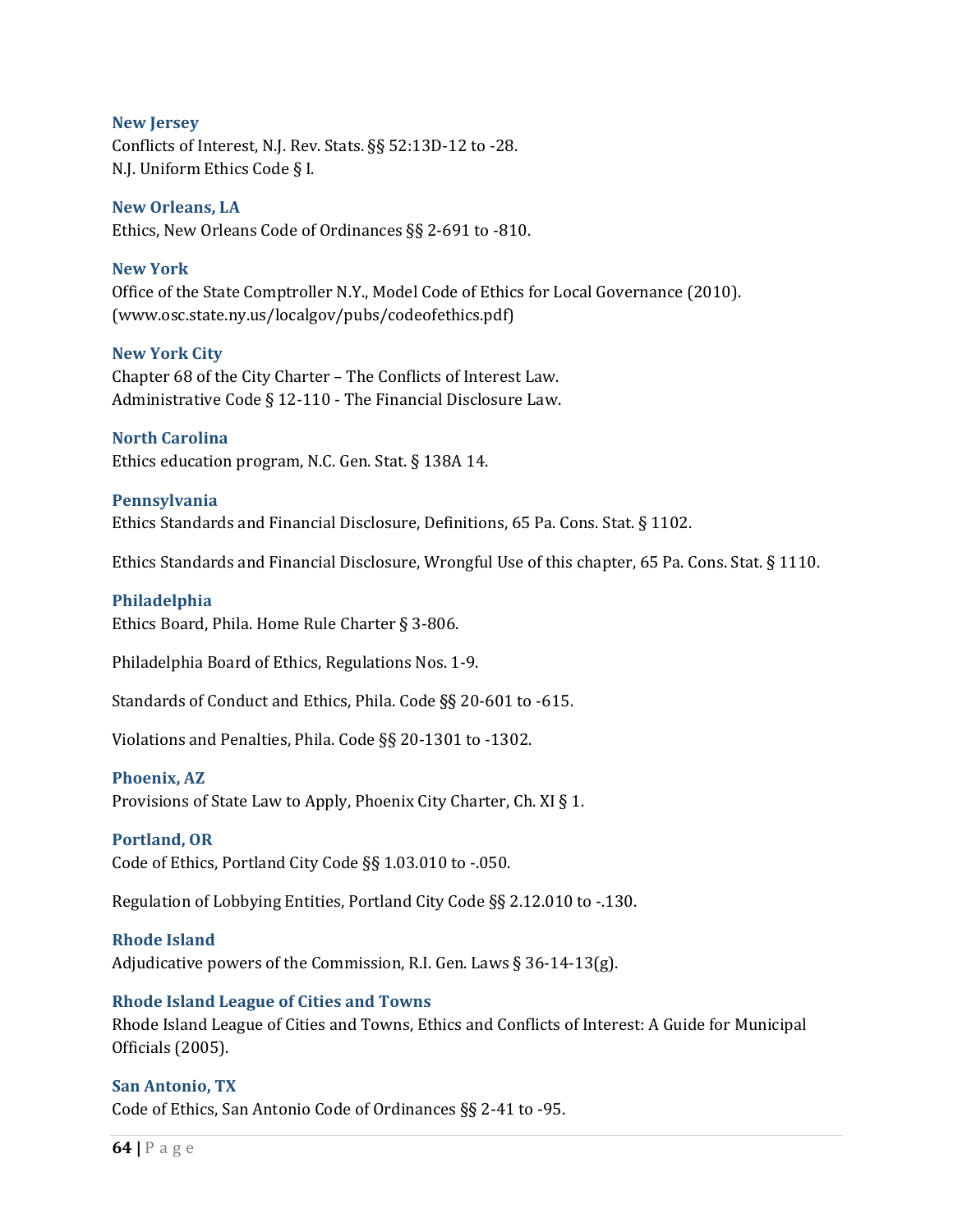#### **San Diego, CA**

City of San Diego Ethics Ordinance, San Diego Mun. Code §§ 27.3501 to ‐.3595.

Ethics Commission, San Diego Mun. Code §§ 26.0401 to ‐.0456.

San Diego Municipal Election Campaign Control Ordinance, San Diego Mun. Code §§ 27.2901 to ‐ .2991.

Municipal Lobbying, San Diego Mun. Code §§ 27.4001 to ‐.4055.

**San Francisco, CA** Ethics Commission, Regulations for Investigations and Enforcement Proceedings, I‐XV.

San Francisco Campaign and Governmental Conduct Code §§ 1.100‐4.135.

#### **Washington, DC**

Election Campaigns; Lobbying; Conflict of Interest, D.C. Code §§ 1‐1100.01 through ‐1108.01.

#### **Websites**

#### **CHICAGO RESOURCES**

**Chicago Board of Ethics** (www.cityofchicago.org/ethics)

**City Clerk's website for legislative history** (www.chicityclerk.com/intro\_and\_passed\_leg.htm)

**Office of the Inspector General, City of Chicago** (www.chicagoinspectorgeneral.org)

## **ETHICS ORGANIZATIONS**

**Brookings Institute** (www.brookings.edu/execed/programs/catalog/Ethics\_s.aspx)

**City Ethics**  (www.cityethics.org)

**The Council on Governmental Ethics Laws**  (www.cogel.org)

**Ethics Resource Center** (www.ethics.org)

**Markkula Center for Applied Ethics at Santa Clara University** (www.scu.edu/ethics/practicing/focusareas/government\_ethics)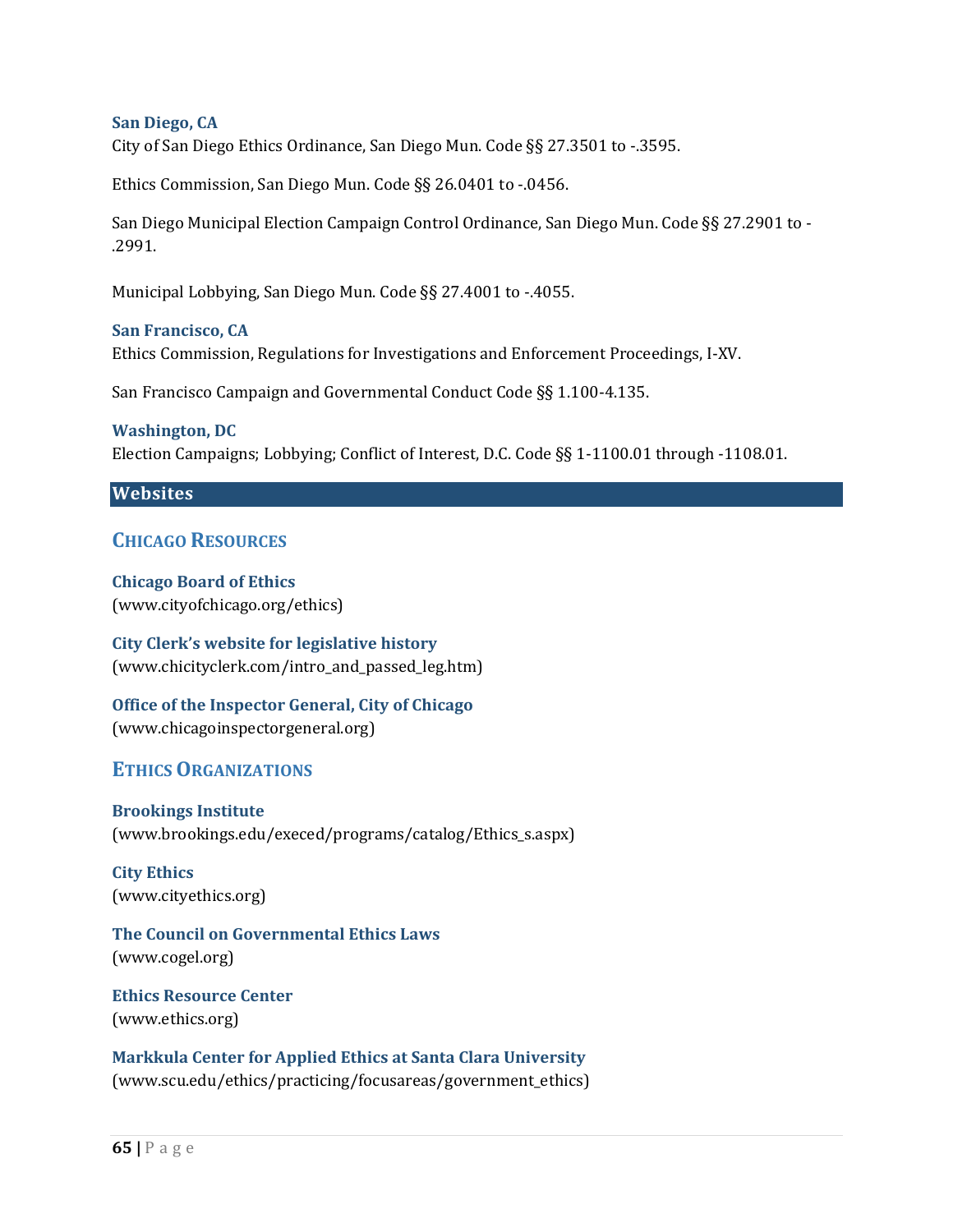**National Conference of State Legislatures**  (www.ncsl.org)

**Rutgers Center for Government Compliance and Ethics** (rcgce.camlaw.rutgers.edu)

**Zicklin Center for Business Ethics Research**  (www.zicklincenter.org)

## **OTHER GOVERNMENTAL RESOURCES**

**Atlanta Board of Ethics**  (www.atlantaethics.org)

**Baltimore City Board of Ethics** (www.baltimorecity.gov/Government/BoardsandCommissions/EthicsBoard.aspx)

**Connecticut Office of State Ethics** (www.ct.gov/ethics/site/default.asp)

**Dallas Ethics Advisory Commission**  (www.ci.dallas.tx.us/ethics/index.shtml)

**District of Columbia Board of Elections and Ethics**  (www.dcboee.org/home.asp)

**Houston Ethics Commission** (http://cbtcws.cityofhouston.gov/BoardsCommApplicationForm/BoardDesc.aspx?boardid=47)

**Illinois Executive Ethics Commission**  (www2.illinois.gov/eec/Pages/default.aspx)

**Illinois Legislative Ethics Commission** (www.ilga.gov/commission/lec/default.asp)

**Illinois Executive Inspector General** (www2.illinois.gov/oeig/Pages/default.aspx)

**Illinois Legislative Inspector General**  (www.ilga.gov/commission/lig/default.asp)

**Indiana Office of Inspector General**  (www.in.gov/ig)

**Los Angeles City Ethics Commission**  (ethics.lacity.org)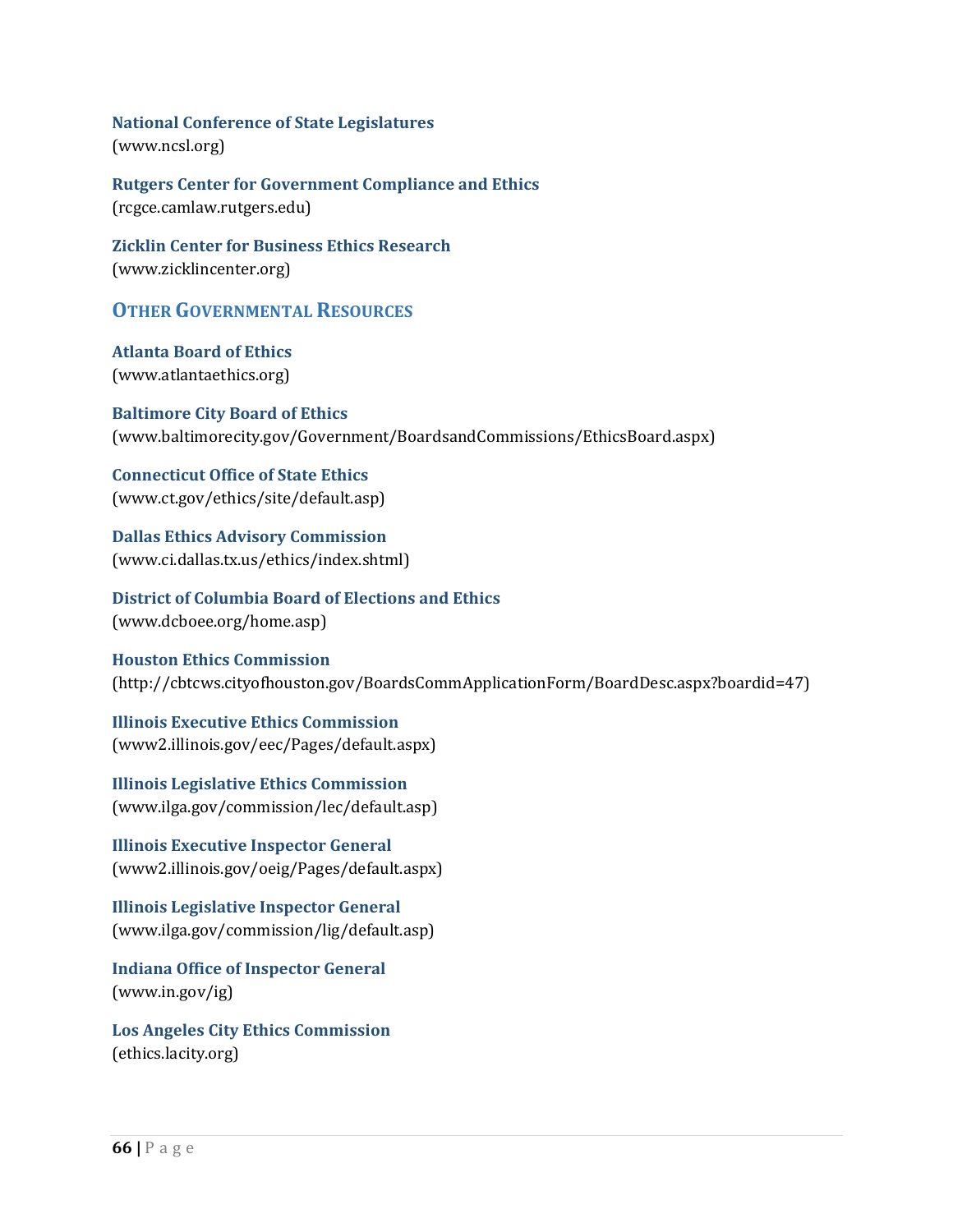**Maine Commission on Governmental Ethics and Election Practices** (www.state.me.us/ethics/index.htm)

**Massachusetts State Ethics Commission**  (www.mass.gov/ethics)

**MiamiDade County Commission on Ethics & Public Trust** (www.miamidadeethics.com/index.html)

**New Jersey State Ethics Commission**  (www.nj.gov/ethics/agency)

**New York City Conflicts of Interest Board**  (www.nyc.gov/html/conflicts/html/home/home.shtml)

**North Carolina Ethics Commission** (www.ethicscommission.nc.gov/ethicliaisons.aspx)

**Philadelphia Board of Ethics**  (www.phila.gov/ethicsboard)

**Rhode Island Ethics Commission**  (www.ethics.ri.gov)

**Sacramento City Clerk Disclosures and Ethics** (www.cityofsacramento.org/clerk/financialdisclosures/index.html)

**San Diego Ethics Commission**  (www.sandiego.gov/ethics)

**San Francisco Ethics Commission**  (www.sfethics.org)

**Texas Ethics Commission**  (www.ethics.state.tx.us)

**U.S. Office of Governmental Ethics** (www.usoge.gov)

#### **Specific Reports and Resources**

**"100Day Report," Illinois Reform Commission (4/28/09)** (www.reformillinoisnow.org/press%20releases/IRC%20100‐Day%20Report%20‐%20Final.pdf)

#### **"20082009 Annual Report," Chicago Board of Ethics**

(www.cityofchicago.org/content/dam/city/depts/ethics/general/AnnualReports/Ann‐Rpt‐08‐ 09.pdf )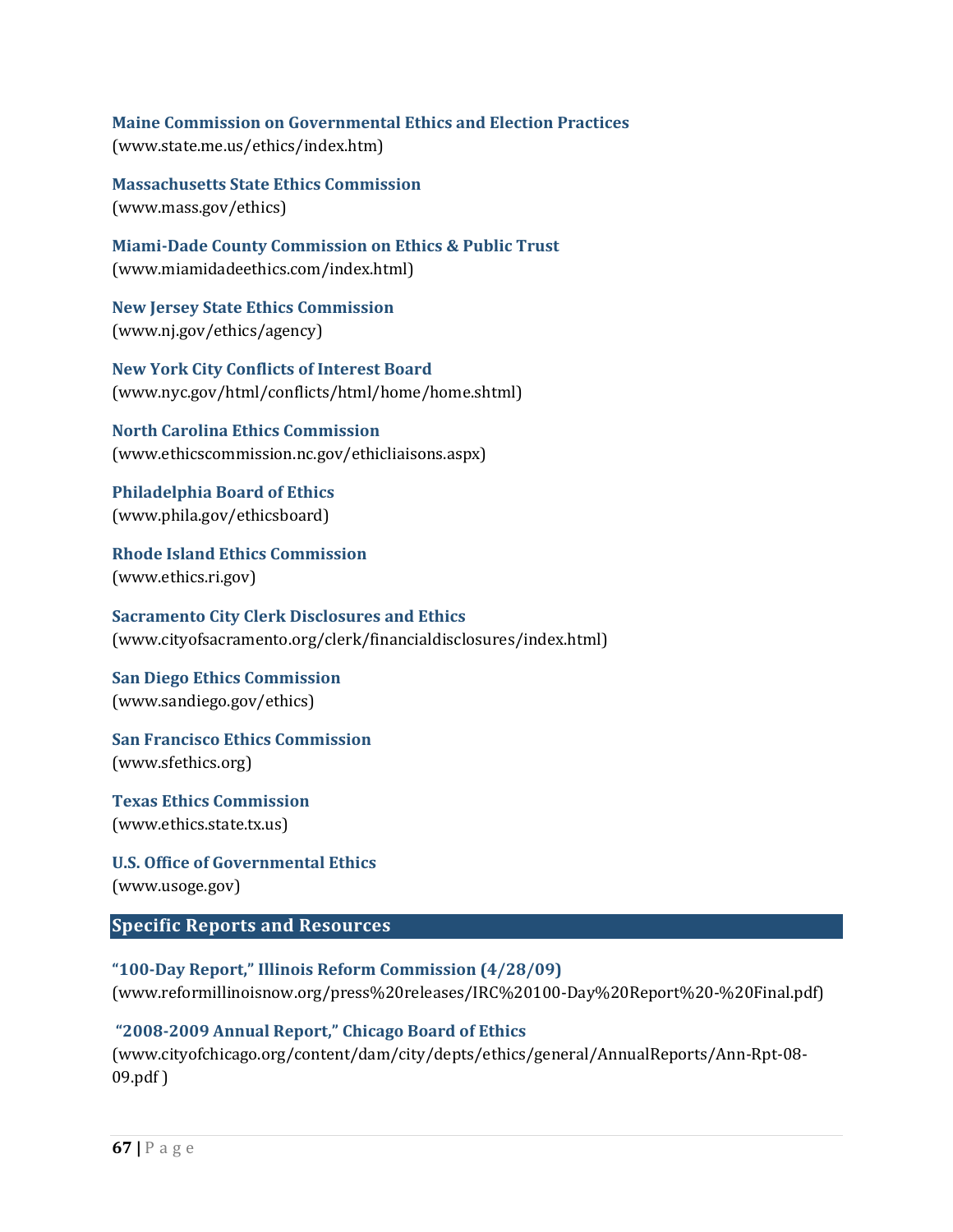**"2009 City of Chicago Compliance and Integrity Survey," Ethics Resource Center (12/15/09)** (hard copy)

**"Chicago and Illinois, Leading the Pack in Corruption: AntiCorruption Report No. 5," Dick Simpson, James Nowlan, Thomas J. Gradel, Melissa Mouritsen Zmuda, David Sterrett, and Douglas Cantor (Feb. 15, 2012)** (hard copy from D. Simpson)

*Challenging the Culture of Corruption: GameChanging Reform for Illinois***, Patrick M. Collins (2010)**

(hard copy)

**City of Chicago Standard Terms and Conditions for Contractors** (electronic copy from the Department of Procurement Services)

**Codes of Conduct of Fortune 500 companies**  (ethisphere.com/code‐dataset)

**Executive Branch Personnel, Public Financial Disclosure Report, Standard Form 278** (www.ogc.doc.gov/documents/sf278.pdf)

**Inspector General's Office Administrative Policies and Procedures** (http://chicagoinspectorgeneral.org/wp‐content/uploads/2011/09/IGO‐Administrative‐Policies‐ and‐Procedures‐9‐15‐201111.pdf)

**"Inspectors General and Government Corruption: A Guide to Best Practices and an Assessment of Five Illinois Offices," Business and Professional People for the Public Interest (May 2011)** (www.bpichicago.org/documents/BPIIGReport2011.pdf)

**Letter from Thomas J. Homer to the Members of the 97th Illinois General Assembly regarding the Illinois Governmental Ethics Act (Aug. 10, 2011)** (electronic copy from Thomas J. Homer)

*Local Government Ethics: A Resource and Advocacy Book***, Robert Wechsler (2011 draft)** (electronic copy from R. Wechsler)

**Memorandum to the Hon. Richard M. Daley, Mayor, from the Board of Ethics Re: IGO Report/Recommendations Regarding Gifts, December 20, 20120 (Jan. 28, 2011)** (electronic copy from S. Berlin)

**"Municipal Ethics and State Government: Four Approaches and Their Application to Connecticut State Government," Connecticut Office of State Ethics (Oct. 31, 2006).** (www.cga.ct.gov/gae/METF/doc/Office%20of%20State%20Ethics%2010.31.06%20Final%20Rep ort.pdf)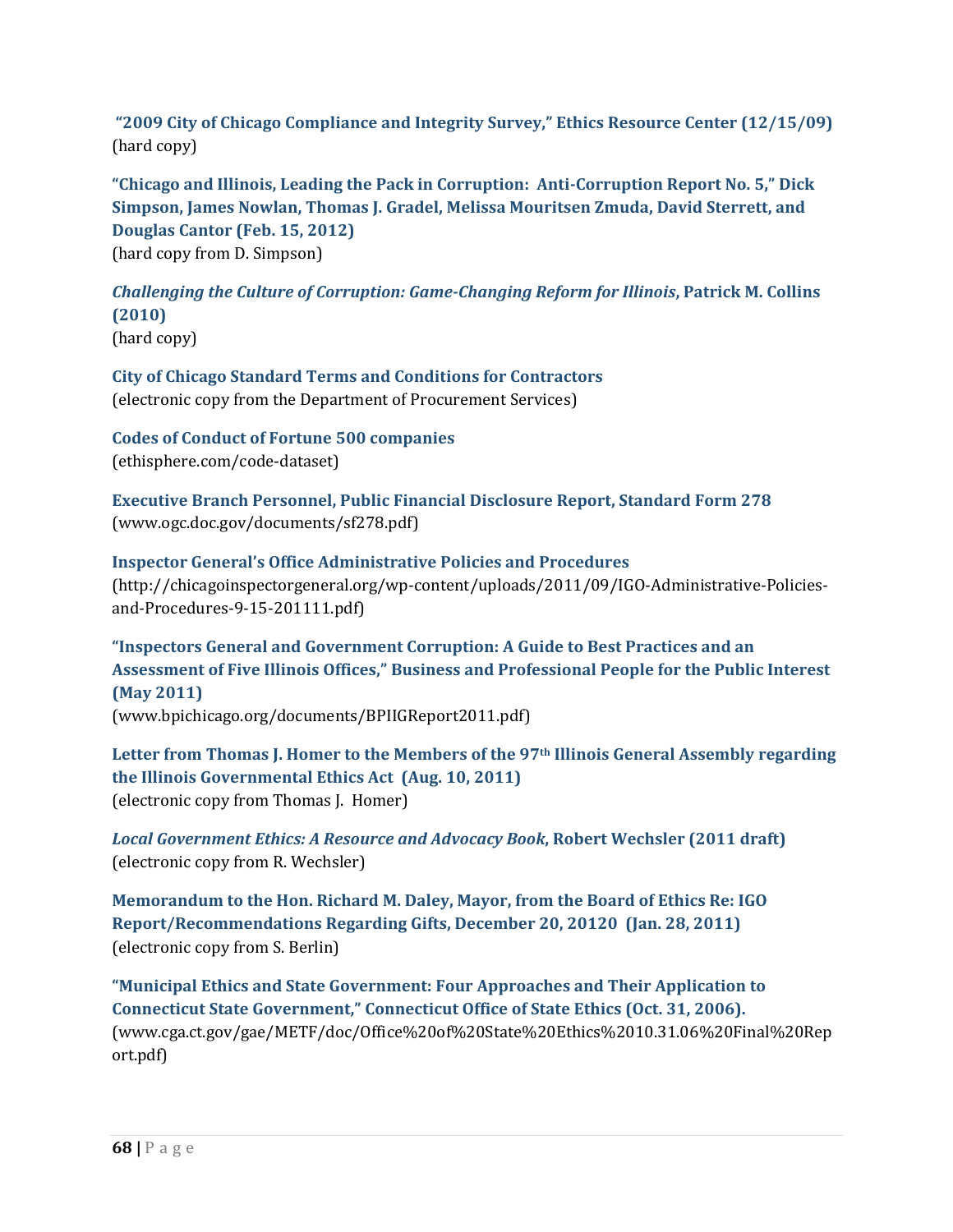#### **Philadelphia Task Force on Ethics and Campaign Finance Reform: Final Report and Recommendations (Dec. 10, 2009)** (www.palwv.org/philadelphia/TaskForceFinalReport121009.pdf)

**Proposals for Reform: Report of Special Assistant Corporation Counsel Thomas P. Sullivan (March 16, 1987)** (hard copy from the Chicago public library)

**Report and Recommendation of the Inspector General Regarding Gifts from Contractors to City of Chicago Employees, to Mayor Richard M. Daley (Dec. 20, 2010)** (http://chicagoinspectorgeneral.org/wp‐content/uploads/2010/12/Gift‐Ban‐Rec‐Report.pdf)

**"Restoring the Public Trust: An Agenda for Ethics Reform of State Government and a Proposed Model for New Jersey," 57 RUTGERS L. REV. 1175 (2005).** (hard copy from P. Franzese)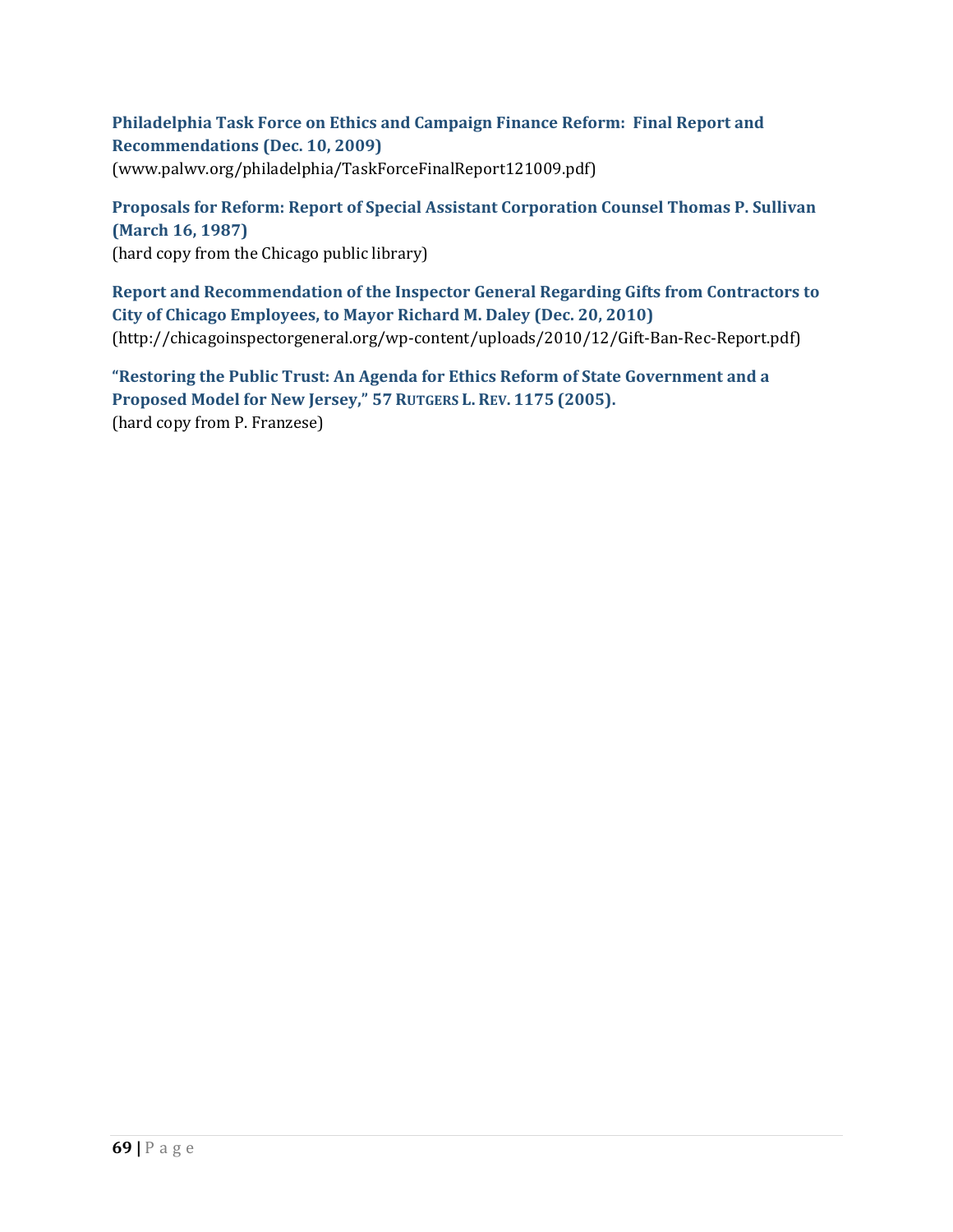# *C. Written testimony received by the Task Force*

We also received written testimony from some of the individuals we interviewed. We greatly appreciate the time and efforts that each of these individuals dedicated to preparing these thoughtful comments. Please see Appendix C, at www.cityofchicago.org/ethicstaskforce, for the full text of this testimony.

#### **Steven Berlin**

Executive Director, Chicago Board of Ethics. "Prepared Statement of Steven I. Berlin for the Mayoral Ethics Task Force." Jan. 23, 2012.

#### **Mark Davies**

Executive Director, New York Conflict of Interest Board. "Statement to the Ethics Reform Task Force." Feb. 14, 2012.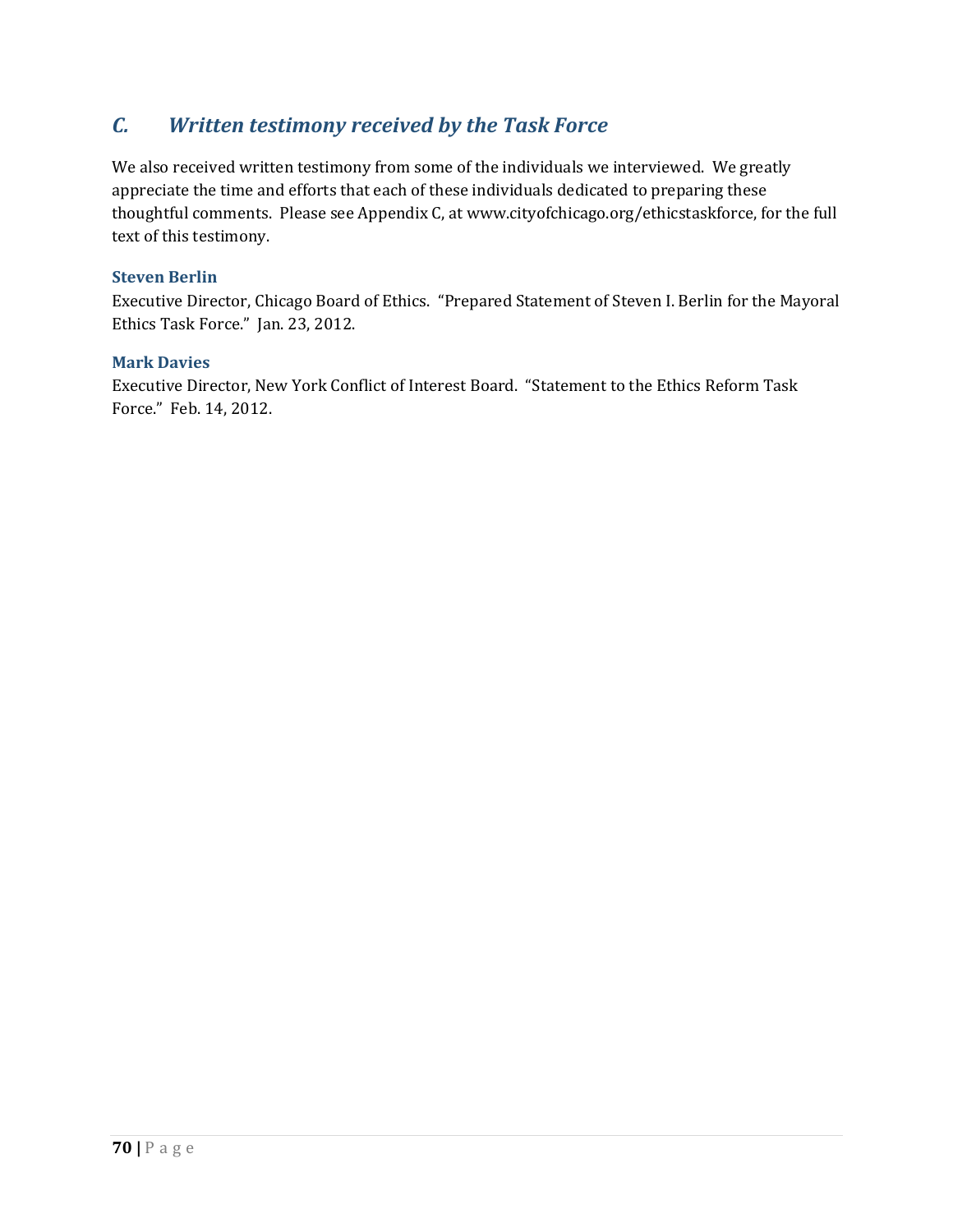## *D. Comments received by the Task Force*

Finally, in the course of our public hearings and through our website, we obtained constructive, frank, and specific comments regarding ethics regulation and Chicago's ethics institutions. The breadth and depth of these comments demonstrate the level of engagement in Chicago regarding ethical issues, and the desire for a strong ethical culture. All of these public comments have been compiled, below, as Appendix D, and are available at https://webapps.cityofchicago.org/ EthicsTaskForce/forums/list.page In addition, the Task Force received 30 private comments, submitted via comment cards at the public hearings, letter, and the Task Force email address.

The following persons submitted public comments to the Task Force:

#### **Ray Lopez Calderón**

Testimony to Ethics Reform Task Force. Common Cause Illinois. Olive Harvey College, Chicago. Feb. 15, 2012.

**Ellen Craig**  "Notes for Chicago Ethics Task Force Public Hearing." Olive Harvey College, Chicago. Feb. 15, 2012.

#### **Alderman Timothy Cullerton**

Testimony to Ethics Reform Task Force. Truman College, Chicago. March 12, 2012.

#### **Derek Eder**

Open City, "Testimony to the City of Chicago Ethics Reform Task Force." Truman College, Chicago. 12 March 2012.

#### **Brian Gladstein**

"Testimony to the Chicago Ethics Reform Task Force." The Illinois Campaign for Political Reform. Olive Harvey College, Chicago. Feb. 15, 2012.

#### **Deborah Harrington**

 "Testimony by CHANGE Illinois! to the City of Chicago's Ethics Reform Task Force." CHANGE Illinois! Olive Harvey College, Chicago. Feb. 15, 2012.

#### **Ricardo Meza**

"Statement of Executive Inspector General Ricardo Meza Before the: Chicago Ethics Task Force." Truman College, Chicago. March 12, 2012.

#### **Lawrence Oliver**

Testimony to Ethics Reform Task Force. Truman College, Chicago. March 12, 2012.

#### **Z Scott**

Testimony to Ethics Reform Task Force. Olive Harvey College, Chicago. Feb. 15, 2012.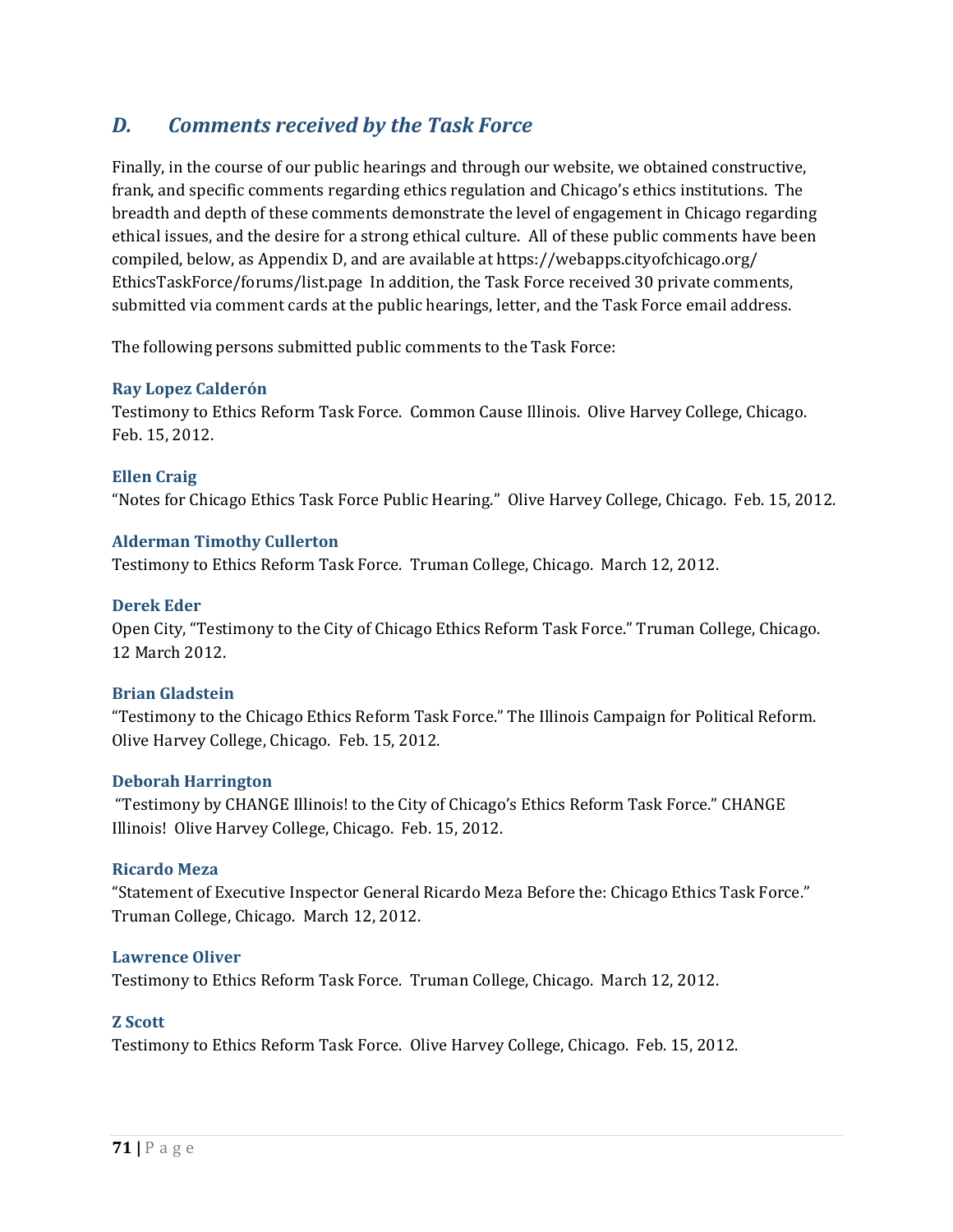### **Andy Shaw and Emily Miller**

Testimony to Ethics Reform Task Force. Better Government Association. Truman College, Chicago. March 12, 2012.

#### **Dick Simpson**

"Chicago is the Corruption Capital of America." Olive Harvey College, Chicago. Feb. 15, 2012.

#### **Whitney Woodward**

"Testimony to the Chicago Ethics Reform Task Force." Illinois Campaign for Political Reform. Truman College, Chicago. 12 March 2012.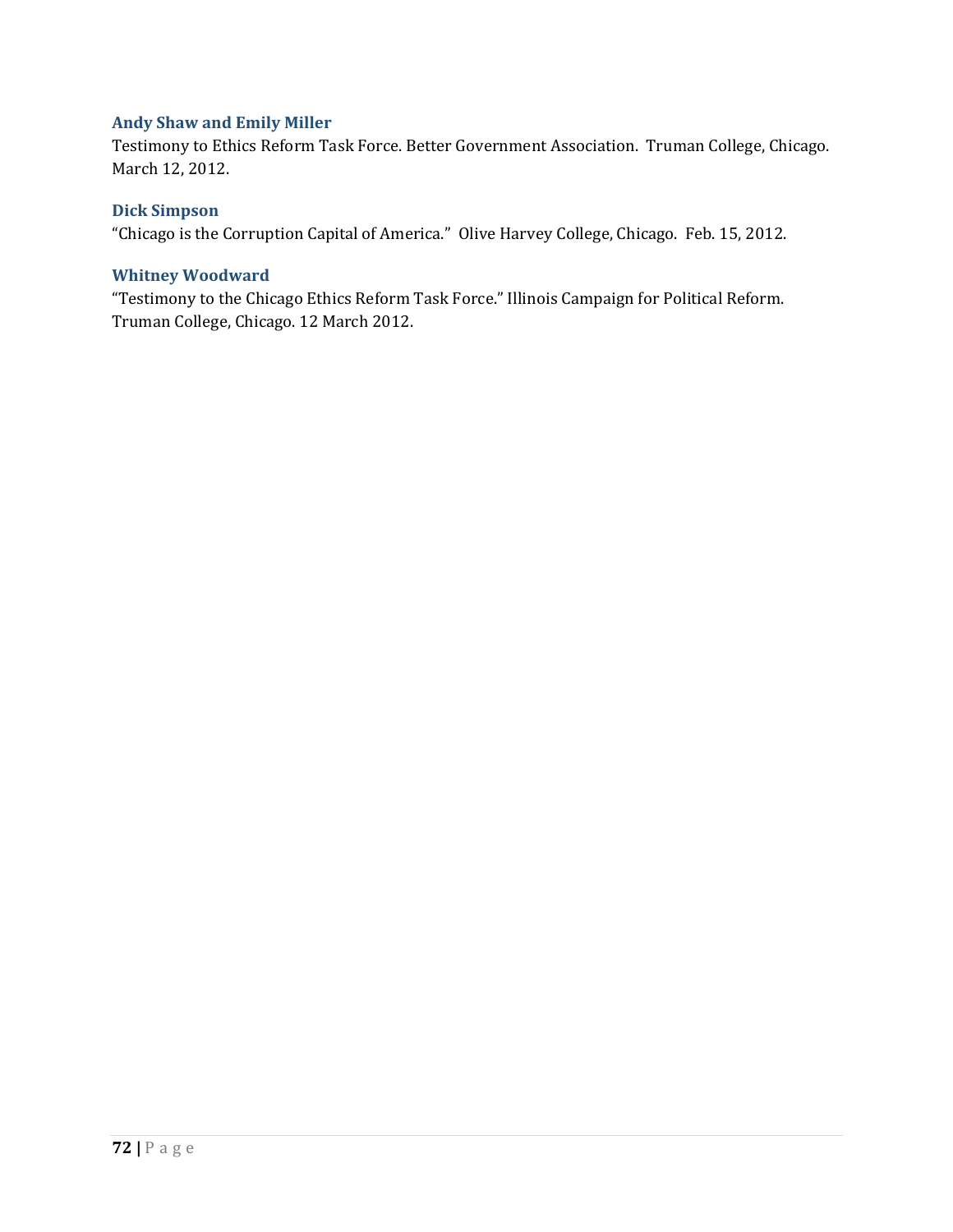# **GLOSSARY**

| <b>Advisory Opinion</b>   | An answer from the Board of Ethics in response to a question posed by an<br>employee or official of the City regarding a specific ethics or campaign<br>finance issue. Currently, advisory opinions may be formal or informal, and<br>informal opinions may be written or verbal.                                                                                                                                                                                                |
|---------------------------|----------------------------------------------------------------------------------------------------------------------------------------------------------------------------------------------------------------------------------------------------------------------------------------------------------------------------------------------------------------------------------------------------------------------------------------------------------------------------------|
| <b>Board</b>              | The Board of Ethics consists of seven members appointed by the Mayor<br>with City Council approval. The Board administers and enforces both the<br>ethics ordinance and the campaign finance ordinance. The Board serves as<br>an advisory body to city employees and elected officials to help educate and<br>ensure compliance with Chicago's ethics laws. The Board also regulates<br>lobbyist activity and maintains financial disclosure information.                       |
| <b>Day</b>                | One calendar day.                                                                                                                                                                                                                                                                                                                                                                                                                                                                |
| <b>Economic Interest</b>  | Defined in 2-156-010(i) of the ethics ordinances as "any interest valued or<br>capable of valuation in monetary terms; provided, that 'economic interest'<br>is subject to the same exclusions as 'financial interest."                                                                                                                                                                                                                                                          |
| <b>Ethics Officer</b>     | An employee or official who serves within a particular City department or<br>agency and who, in addition to their normal job responsibilities, assists the<br>Board of Ethics with various tasks relating to the ethics ordinance. These<br>tasks include helping the Board determine current employee rosters and<br>directing ethics questions to the Board.                                                                                                                   |
| <b>Executive Director</b> | The head staff member of an agency. For example, the Executive Director<br>of the Board of Ethics, Steve Berlin, advises city employees and elected<br>officials regarding compliance with Chicago's ethics laws.                                                                                                                                                                                                                                                                |
| <b>Executive Order</b>    | A written order or directive issued by the Mayor, the head of the executive<br>branch of Chicago, without the vote of the City Council. Executive orders<br>generally apply to all executive branch employees, provided that there is no<br>conflict with a pre-existing collective bargaining agreement or the Illinois<br>Public Labor Relations Act. (See 5 ILCS 315/15(a)-(c).)                                                                                              |
| <b>Financial Interest</b> | Defined in 2-156-010(l) of the ethics ordinance as "(i) any interest as a<br>result of which the owner currently receives or is entitled to receive in the<br>future more than \$2,500.00 per year; (ii) any interest with a cost or present<br>value of \$5,000.00 or more; or (iii) any interest representing more than ten<br>percent of a corporation, partnership, sole proprietorship, firm, enterprise,<br>franchise, organization, holding company, joint stock company, |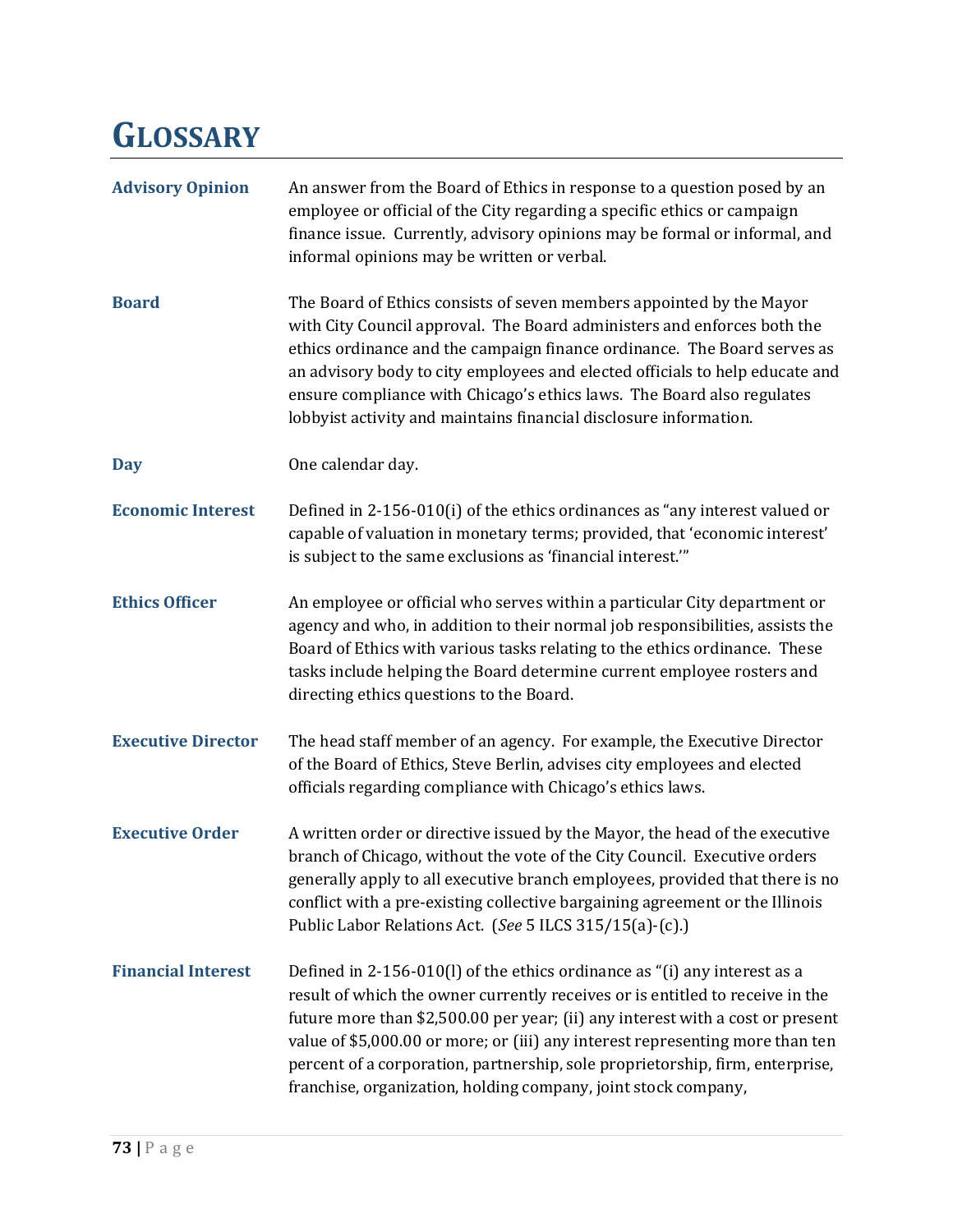|                                                | receivership, trust or any legal entity organized for profit; provided,<br>however, financial interest shall not include<br>1. Any interest of the spouse or domestic partner of an official or<br>employee which interest is related to the spouse's or domestic<br>partner's independent occupation, profession, or employment;<br>2. Any ownership through purchase at fair market value or<br>inheritance of less than one percent of the shares of a corporation,<br>or any corporate subsidiary, parent, or affiliate thereof, regardless<br>of the value of or dividends on such shares, if such shares are<br>registered on a securities exchange pursuant to the Securities<br>Exchange Act of 1934, as amended;<br>3. The authorized compensation paid to an official or employee for his<br>office or employment;<br>Any economic benefit provided equally to all residents of the city;<br>4.<br>5. A time or demand deposit in a financial institution;<br>An endowment or insurance policy or annuity contact purchased<br>6.<br>from an insurance company." |
|------------------------------------------------|----------------------------------------------------------------------------------------------------------------------------------------------------------------------------------------------------------------------------------------------------------------------------------------------------------------------------------------------------------------------------------------------------------------------------------------------------------------------------------------------------------------------------------------------------------------------------------------------------------------------------------------------------------------------------------------------------------------------------------------------------------------------------------------------------------------------------------------------------------------------------------------------------------------------------------------------------------------------------------------------------------------------------------------------------------------------------|
| <b>Financial Interest</b><br><b>Statements</b> | Documents required to be submitted by certain City employees regarding<br>their economic and financial interests on an annual basis.                                                                                                                                                                                                                                                                                                                                                                                                                                                                                                                                                                                                                                                                                                                                                                                                                                                                                                                                       |
| <b>FOIA</b>                                    | Freedom of Information Act. Enacted in 1966, FOIA is a federal law that<br>gives citizens the right to access many types of information from their<br>government. Illinois also has a state FOIA law. (5 ILCS 140 et seq.)                                                                                                                                                                                                                                                                                                                                                                                                                                                                                                                                                                                                                                                                                                                                                                                                                                                 |
| Gift                                           | Defined in $2-156-010(m)$ of the ethics ordinance as "any thing of value<br>given without consideration or expectation of return."                                                                                                                                                                                                                                                                                                                                                                                                                                                                                                                                                                                                                                                                                                                                                                                                                                                                                                                                         |
| <b>Honoraria</b>                               | Payments given for services that are traditionally given for free, such as<br>making a speech.                                                                                                                                                                                                                                                                                                                                                                                                                                                                                                                                                                                                                                                                                                                                                                                                                                                                                                                                                                             |
| <b>IG</b>                                      | The Office of Inspector General. This office is tasked with investigating<br>complaints of corruption, waste, mismanagement, and misconduct by City<br>employees and officials, except for aldermen and employees of the City<br>Council or the sister agencies.                                                                                                                                                                                                                                                                                                                                                                                                                                                                                                                                                                                                                                                                                                                                                                                                           |
| <b>LIG</b>                                     | The Office of the Legislative Inspector General. This position was created<br>in 2010 to receive and investigate complaints of misconduct by aldermen<br>and City Council employees. As of the writing of this report, the LIG had<br>begun serving his term at the end of 2011 and had no staff reporting to<br>him.                                                                                                                                                                                                                                                                                                                                                                                                                                                                                                                                                                                                                                                                                                                                                      |
| <b>Ordinance</b>                               | In this report, Ordinance refers to the Governmental Ethics Ordinance (Chi.                                                                                                                                                                                                                                                                                                                                                                                                                                                                                                                                                                                                                                                                                                                                                                                                                                                                                                                                                                                                |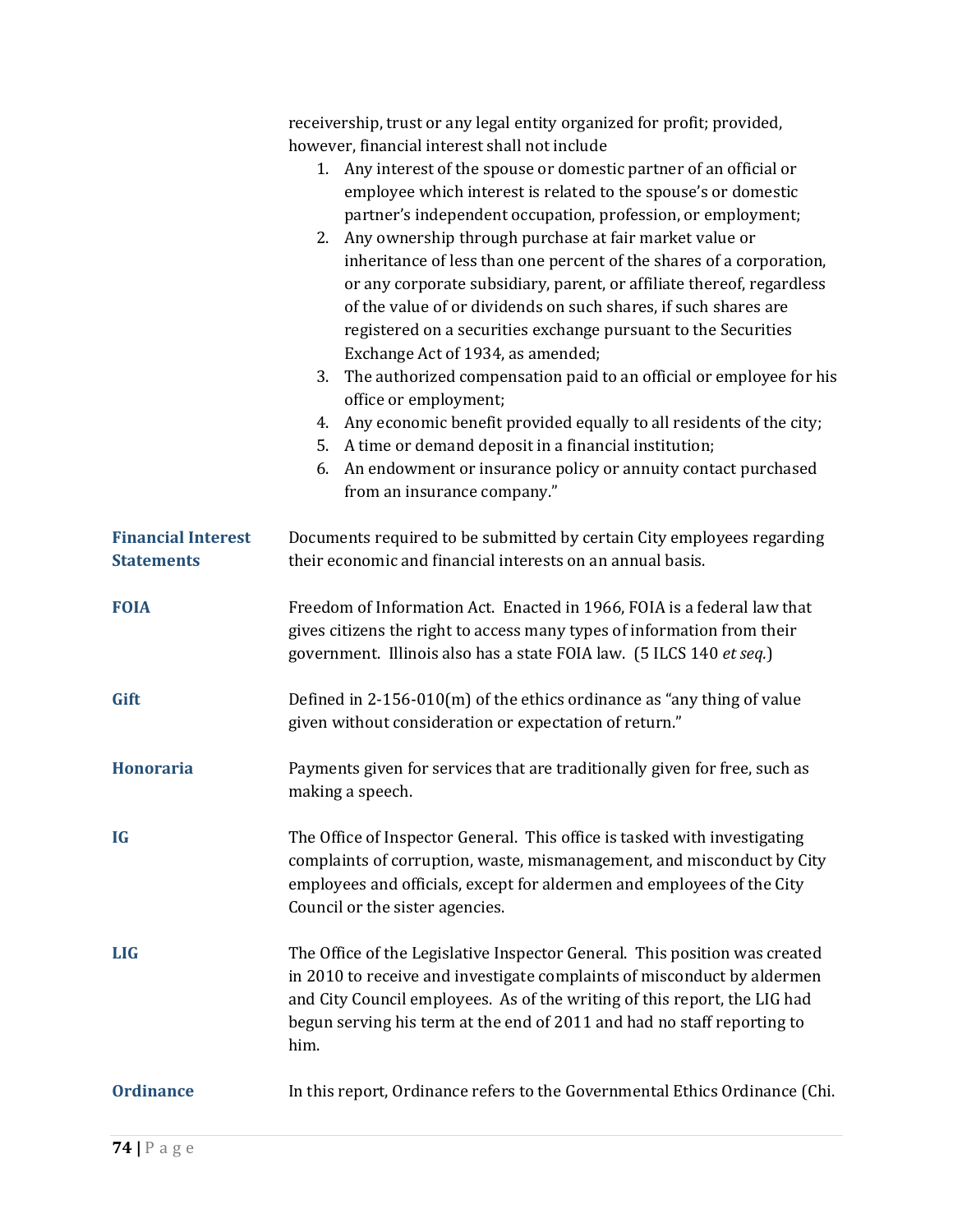|                                         | Mun. Code 2-156), which sets up the Board of Ethics, lays out ethics rules<br>and is administered by the Board.                                                                                                                                                                                                                                                                                                                                                                                                                                                                                                                                                                                                                                                                                                                                                                                                                                                                                                                                                                                                                                                                                                                                                                                                                                                                          |
|-----------------------------------------|------------------------------------------------------------------------------------------------------------------------------------------------------------------------------------------------------------------------------------------------------------------------------------------------------------------------------------------------------------------------------------------------------------------------------------------------------------------------------------------------------------------------------------------------------------------------------------------------------------------------------------------------------------------------------------------------------------------------------------------------------------------------------------------------------------------------------------------------------------------------------------------------------------------------------------------------------------------------------------------------------------------------------------------------------------------------------------------------------------------------------------------------------------------------------------------------------------------------------------------------------------------------------------------------------------------------------------------------------------------------------------------|
| <b>PAC</b>                              | A political action committee, abbreviated "PAC," is an organization that<br>campaigns for or against political candidates, ballot initiatives, or<br>legislation.                                                                                                                                                                                                                                                                                                                                                                                                                                                                                                                                                                                                                                                                                                                                                                                                                                                                                                                                                                                                                                                                                                                                                                                                                        |
| <b>Prohibited Source</b>                | Defined by the Illinois State Officials and Employees Act as "any person or<br>entity who:<br>1. is seeking official action (i) by the member or officer or (ii) in the<br>case of an employee, by the employee or by the member, officer,<br>State agency, or other employee directing the employee;<br>does business or seeks to do business (i) with the member or<br>2.<br>officer or (ii) in the case of an employee, with the employee or with<br>the member, officer, State agency, or other employee directing the<br>employee;<br>conducts activities regulated (i) by the member or officer or (ii) in<br>3.<br>the case of an employee, by the employee or by the member, officer,<br>State agency, or other employee directing the employee;<br>4. has interests that may be substantially affected by the performance<br>or non-performance of the official duties of the member, officer, or<br>employee;<br>is registered or required to be registered with the Secretary of State<br>5.<br>under the Lobbyist Registration Act, except that an entity not<br>otherwise a prohibited source does not become a prohibited source<br>merely because a registered lobbyist is one of its members or<br>serves on its board of directors; or<br>6. is an agent of, a spouse of, or an immediate family member who is<br>living with a 'prohibited source."" (5 ILCS 430/1-5.) |
| <b>Reverse Revolving</b><br><b>Door</b> | The movement of personnel from private sector jobs who deal with<br>government or are affected by government legislation and regulation into<br>government jobs.                                                                                                                                                                                                                                                                                                                                                                                                                                                                                                                                                                                                                                                                                                                                                                                                                                                                                                                                                                                                                                                                                                                                                                                                                         |
| <b>Revolving Door</b>                   | The movement of personnel between from government jobs into private<br>sector jobs that deal with or are affected by government legislation and<br>regulation.                                                                                                                                                                                                                                                                                                                                                                                                                                                                                                                                                                                                                                                                                                                                                                                                                                                                                                                                                                                                                                                                                                                                                                                                                           |
| <b>Shakman</b>                          | Civil litigation brought by a lawyer, Michael Shakman. The litigation<br>alleged that political patronage was improperly considered in the hiring<br>and promotion of individuals for jobs in the City of Chicago and Cook<br>County. The City is bound by the decree resolving this lawsuit, and has a<br>court-appointed monitor who oversees its compliance with the decree.                                                                                                                                                                                                                                                                                                                                                                                                                                                                                                                                                                                                                                                                                                                                                                                                                                                                                                                                                                                                          |